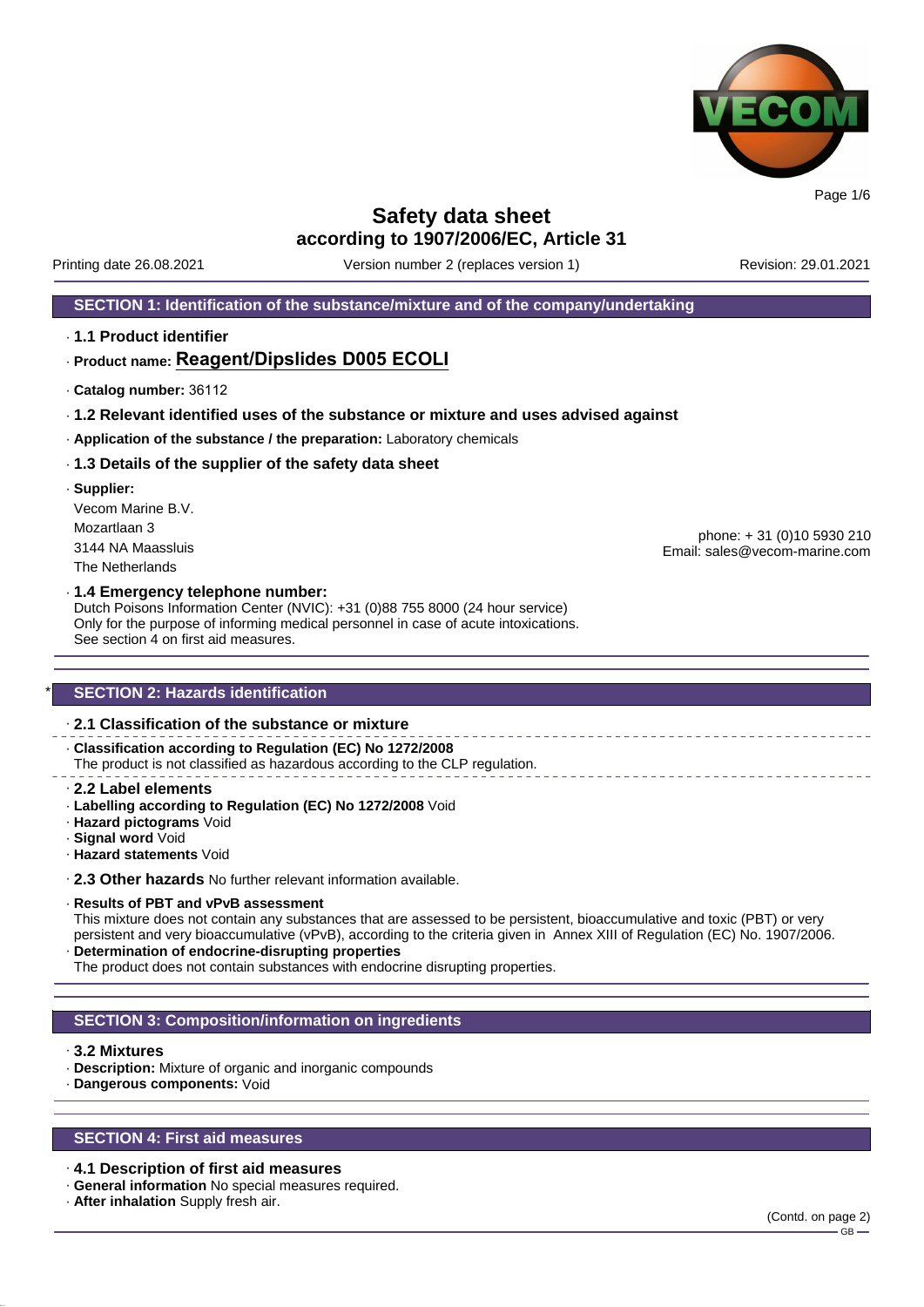Printing date 26.08.2021 Version number 2 (replaces version 1) Revision: 29.01.2021

(Contd. of page 1)

### **Product name: Reagent/Dipslides D005 ECOLI**

- · **After skin contact** Instantly wash with water and soap and rinse thoroughly. · **After eye contact**
- Rinse opened eye for several minutes under running water (at least 15 min). If symptoms persist, consult doctor.
- · **After swallowing** Rinse out mouth and then drink 1-2 glasses of water. In case of persistent symptoms consult doctor.
- · **4.2 Most important symptoms and effects, both acute and delayed:** No further relevant information available.
- · **4.3 Indication of any immediate medical attention and special treatment needed:**
- No further relevant information available.

### **SECTION 5: Firefighting measures**

- · **5.1 Extinguishing media**
- · **Suitable extinguishing agents** Use fire fighting measures that suit the environment.
- · **5.2 Special hazards arising from the substance or mixture** The product is not combustible.

Formation of toxic gases is possible during heating or in case of fire.

- · **5.3 Advice for firefighters**
- · **Protective equipment:**
- Wear self-contained breathing apparatus.
- Wear full protective suit.
- · **Additional information**

Collect contaminated fire fighting water separately. It must not enter drains.

Dispose of fire debris and contaminated fire fighting water in accordance with official regulations. Ambient fire may liberate hazardous vapours.

### **SECTION 6: Accidental release measures**

- · **6.1 Personal precautions, protective equipment and emergency procedures**
- · **Advice for non-emergency personnel:** No special measures required.
- · **Advice for emergency responders:** Protective equipment: see section 8
- · **6.2 Environmental precautions:** Do not allow product to reach sewage system or water bodies.
- · **6.3 Methods and material for containment and cleaning up:**
- Ensure adequate ventilation.

Collect mechanically.

Dispose of contaminated material as waste according to item 13.

· **6.4 Reference to other sections**

See Section 8 for information on personal protection equipment.

See Section 13 for information on disposal.

### **SECTION 7: Handling and storage**

- · **7.1 Precautions for safe handling**
- · **Advice on safe handling:** No special precautions necessary if used correctly.
- · **Hygiene measures:**

The usual precautionary measures should be adhered to general rules for handling chemicals.

- Do not eat, drink or smoke when using this product.
- Wash hands during breaks and at the end of the work.
- · **7.2 Conditions for safe storage, including any incompatibilities**
- · **Requirements to be met by storerooms and containers:** Store in cool location.
- · **Information about storage in one common storage facility:** Not required.
- · **Further information about storage conditions:**
- Protect from heat and direct sunlight.

Store in a cool place.

Protect from the effects of light.

Store under dry conditions.

Protect from humidity and keep away from water.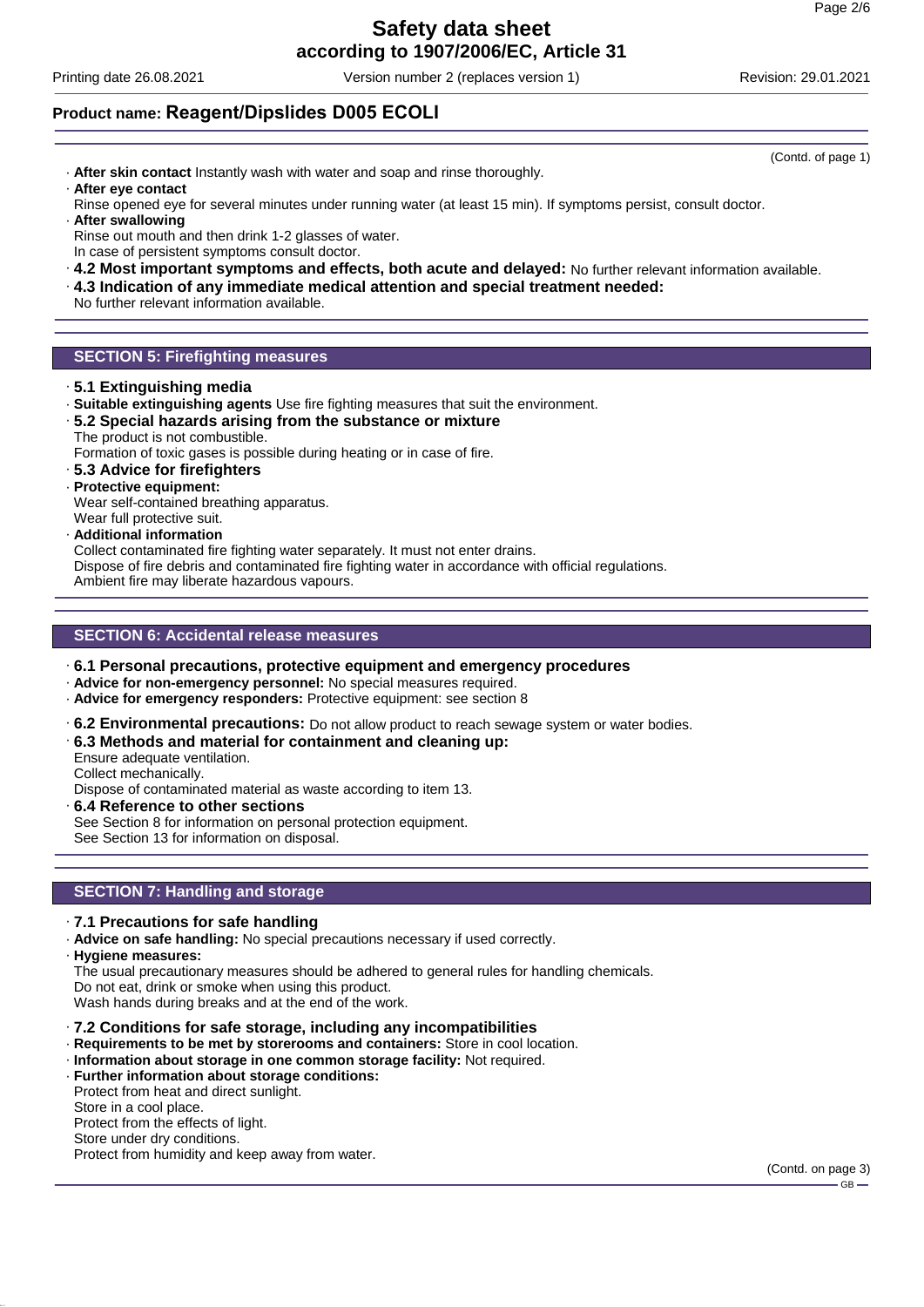Printing date 26.08.2021 Version number 2 (replaces version 1) Revision: 29.01.2021

### **Product name: Reagent/Dipslides D005 ECOLI**

(Contd. of page 2)

· **7.3 Specific end use(s)** No further relevant information available.

### **SECTION 8: Exposure controls/personal protection**

### · **8.1 Control parameters**

· **Components with limit values that require monitoring at the workplace:**

The product does not contain any relevant quantities of materials with critical values that have to be monitored at the workplace.

· **Additional information:** The lists that were valid during the compilation were used as basis.

### · **8.2 Exposure controls**

· **Engineering measures:**

Technical measures and appropriate working operations should be given priority over the use of personal protective equipment. See item 7.

#### · **Individual protection measures, such as personal protective equipment**

Protective clothing should be selected specifically for the workplace, depending on concentration and quantity of the hazardous substances handled.

· **Eye/face protection** Safety glasses use against the effects of fumes / dust

· **Hand protection**

Preventive skin protection by use of skin-protecting agents is recommended. After use of gloves apply skin-cleaning agents and skin cosmetics.

· **Material of gloves** nitrile rubber, NBR

Recommended thickness of the material:  $\geq 0.11$  mm

· **Penetration time of glove material**

Value for the permeation: Level =  $1$  ( <  $10$  min )

- The exact break trough time has to be found out by the manufacturer of the protective gloves and has to be observed.
- · **Other skin protection (body protection):** Protective work clothing.
- · **Breathing equipment:** Use breathing protection against the effects of fumes/dust/aerosol.
- · **Environmental exposure controls** Do not allow product to reach sewage system or water bodies.

### **SECTION 9: Physical and chemical properties**

| . 9.1 Information on basic physical and chemical properties              |                                    |  |  |
|--------------------------------------------------------------------------|------------------------------------|--|--|
| · Physical state                                                         | Solid.                             |  |  |
| $\cdot$ Form:                                                            | Solidified mass                    |  |  |
| ⋅ Colour:                                                                | According to product specification |  |  |
| · Odour:                                                                 | Odourless                          |  |  |
| . Odour threshold:                                                       | Not applicable.                    |  |  |
| · Melting point/Freezing point:                                          | Not determined.                    |  |  |
| Boiling point or initial boiling point and boiling range Not applicable. |                                    |  |  |
|                                                                          | Not determined.                    |  |  |
| · Flammability                                                           | The product is not combustible.    |  |  |
| <b>Explosive properties:</b>                                             | Product is not explosive.          |  |  |
| . Lower and upper explosion limit                                        |                                    |  |  |
| · Lower:                                                                 | Not applicable.                    |  |  |
| $\cdot$ Upper:                                                           | Not applicable.                    |  |  |
| · Flash point:                                                           | Not applicable.                    |  |  |
| · Ignition temperature:                                                  | Not applicable.                    |  |  |
| Decomposition temperature:                                               | Not determined.                    |  |  |
| · pH                                                                     | Not applicable.                    |  |  |
| · Kinematic viscosity                                                    | Not applicable (solid).            |  |  |
| · Solubility                                                             |                                    |  |  |
| · Water:                                                                 | Soluble                            |  |  |
| · Partition coefficient n-octanol/water (log value)                      | Not applicable (mixture).          |  |  |
| · Vapour pressure:                                                       | Not applicable.                    |  |  |
|                                                                          | Not determined.                    |  |  |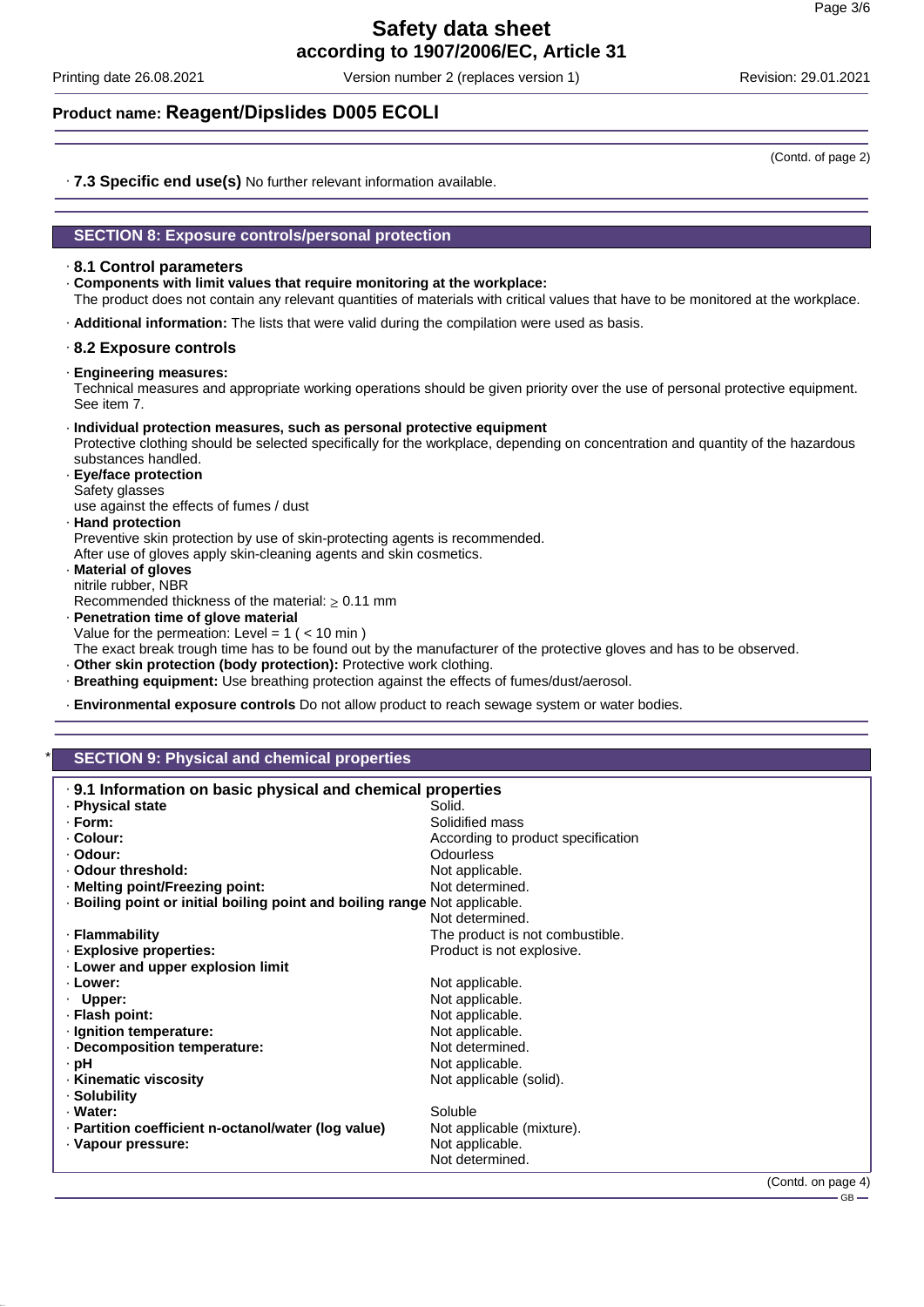Printing date 26.08.2021 Version number 2 (replaces version 1) Revision: 29.01.2021

## **Product name: Reagent/Dipslides D005 ECOLI**

|                         | (Contd. of page 3)                                 |
|-------------------------|----------------------------------------------------|
|                         |                                                    |
| Not determined.         |                                                    |
| Not determined.         |                                                    |
| Not applicable (solid). |                                                    |
| Not determined.         |                                                    |
|                         |                                                    |
|                         |                                                    |
| Void                    |                                                    |
|                         |                                                    |
| none                    |                                                    |
|                         |                                                    |
|                         |                                                    |
| $< 95 \%$               |                                                    |
|                         | Information with regard to physical hazard classes |

### **SECTION 10: Stability and reactivity**

- · **10.1 Reactivity** see section 10.3
- · **10.2 Chemical stability** Stable at ambient temperature (room temperature).
- · **10.3 Possibility of hazardous reactions** No further relevant information available.
- · **10.4 Conditions to avoid** No further relevant information available.
- · **10.5 Incompatible materials:** No further relevant information available.
- · **10.6 Hazardous decomposition products:** see section 5

### **SECTION 11: Toxicological information**

#### · **11.1 Information on hazard classes as defined in Regulation (EC) No 1272/2008**

· **Acute toxicity** Based on available data, the classification criteria are not met.

- · **Skin corrosion/irritation** Based on available data, the classification criteria are not met.
- · **Serious eye damage/irritation** Based on available data, the classification criteria are not met.
- · **Respiratory or skin sensitisation** Based on available data, the classification criteria are not met.
- · **Germ cell mutagenicity** Based on available data, the classification criteria are not met.
- · **Carcinogenicity** Based on available data, the classification criteria are not met.
- · **Reproductive toxicity** Based on available data, the classification criteria are not met.
- · **STOT (specific target organ toxicity) -single exposure** Based on available data, the classification criteria are not met.
- · **STOT (specific target organ toxicity) -repeated exposure** Based on available data, the classification criteria are not met.
- · **Aspiration hazard** Based on available data, the classification criteria are not met.

#### · **Additional toxicological information:**

When used and handled according to specifications, the product does not have any harmful effects according to our experience and the information provided to us.

#### · **11.2 Information on other hazards**

#### · **Endocrine disrupting properties**

None of the ingredients is listed.

### **SECTION 12: Ecological information**

#### · **12.1 Toxicity**

- · **Aquatic toxicity:** No further relevant information available.
- · **12.2 Persistence and degradability** No further relevant information available.
- · **12.3 Bioaccumulative potential** No further relevant information available.
- · **12.4 Mobility in soil** No further relevant information available.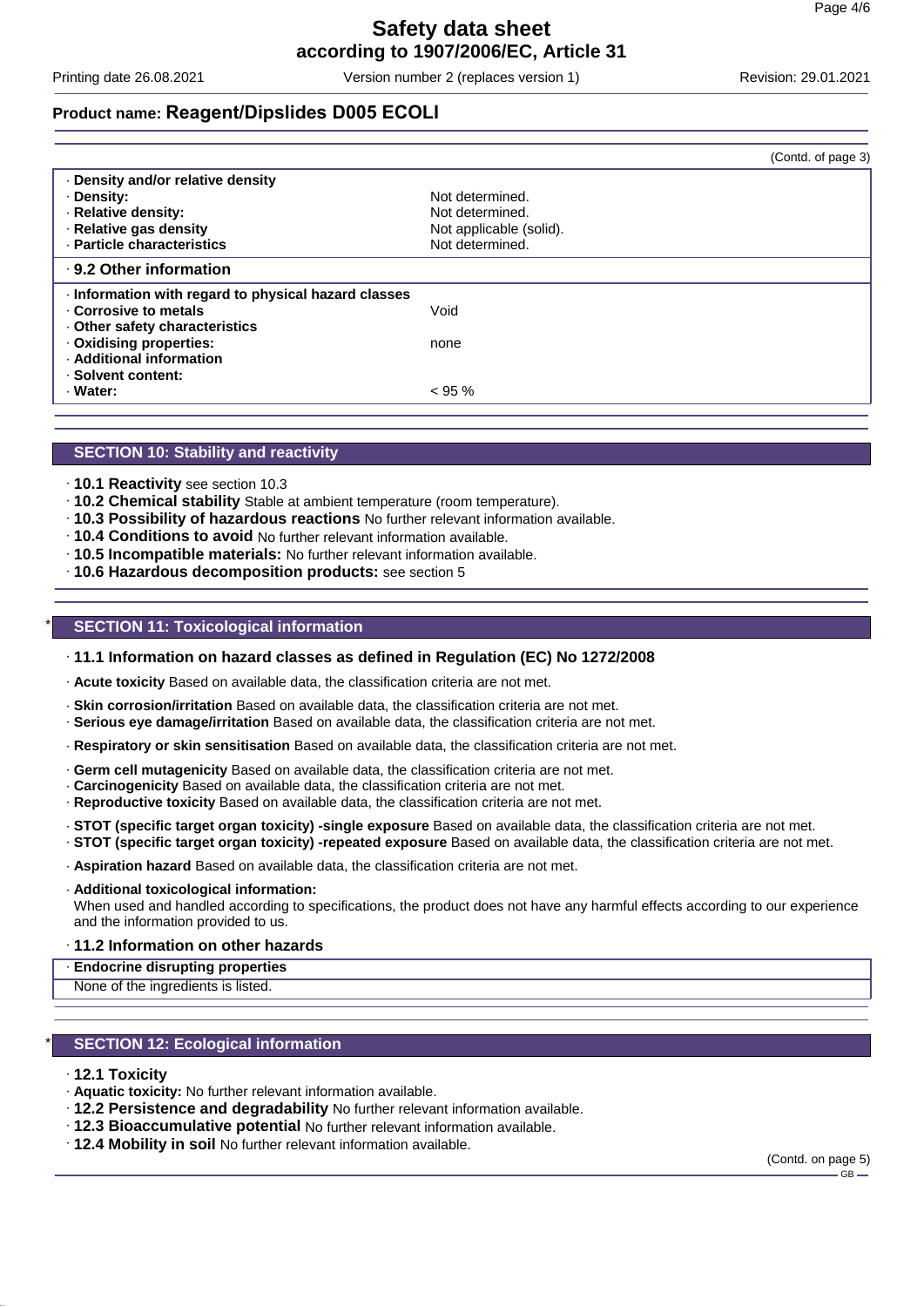Printing date 26.08.2021 Version number 2 (replaces version 1) Revision: 29.01.2021

### **Product name: Reagent/Dipslides D005 ECOLI**

### · **12.5 Results of PBT and vPvB assessment**

This mixture does not contain any substances that are assessed to be persistent, bioaccumulative and toxic (PBT) or very persistent and very bioaccumulative (vPvB), according to the criteria given in Annex XIII of Regulation (EC) No. 1907/2006.

- · **12.6 Endocrine disrupting properties** The product does not contain substances with endocrine disrupting properties.
- · **12.7 Other adverse effects** Avoid transfer into the environment.

### · **Water hazard:**

Do not allow product to reach ground water, water bodies or sewage system. Danger to drinking water if even small quantities leak into soil.

### **SECTION 13: Disposal considerations**

#### · **13.1 Waste treatment methods**

#### · **Recommendation**

Must not be disposed of together with household garbage. Do not allow product to reach sewage system. Disposal must be made according to official regulations.

### · **European waste catalogue**

16 05 09 discarded chemicals other than those mentioned in 16 05 06, 16 05 07 or 16 05 08

#### · **Uncleaned packagings:**

- · **Recommendation:** Disposal must be made according to official regulations.
- · **Recommended cleaning agent:** Water, if necessary with cleaning agent.

| <b>SECTION 14: Transport information</b>           |                                                      |
|----------------------------------------------------|------------------------------------------------------|
|                                                    |                                                      |
| $\cdot$ 14.1 UN number or ID number                |                                                      |
| · ADR, IMDG, IATA                                  | Void                                                 |
| · 14.2 UN proper shipping name                     |                                                      |
| · ADR, IMDG, IATA                                  | Void                                                 |
| · 14.3 Transport hazard class(es)                  |                                                      |
| · ADR, IMDG, IATA                                  |                                                      |
| · Class                                            | Void                                                 |
| · 14.4 Packing group                               |                                                      |
| · ADR, IMDG, IATA                                  | Void                                                 |
| ⋅14.5 Environmental hazards:                       | Not applicable.                                      |
| 14.6 Special precautions for user                  | Not applicable.                                      |
| · 14.7 Maritime transport in bulk according to IMO |                                                      |
| instruments                                        | Not applicable.                                      |
| · Transport/Additional information:                | Not dangerous according to the above specifications. |

### **SECTION 15: Regulatory information**

· **15.1 Safety, health and environmental regulations/legislation specific for the substance or mixture** · **Regulation (EU) No 649/2012 concerning the export and import of hazardous chemicals (PIC)**

None of the ingredients is listed.

· **Regulation (EC) No 1005/2009 on substances that deplete the ozone layer:**

None of the ingredients is listed.

· **REGULATION (EU) 2019/1021 on persistent organic pollutants (POP)**

None of the ingredients is listed.

### · **Directive 2012/18/EU (SEVESO III):**

· **Named dangerous substances - ANNEX I** None of the ingredients is listed.

(Contd. on page 6)  $-$  GB  $-$ 

(Contd. of page 4)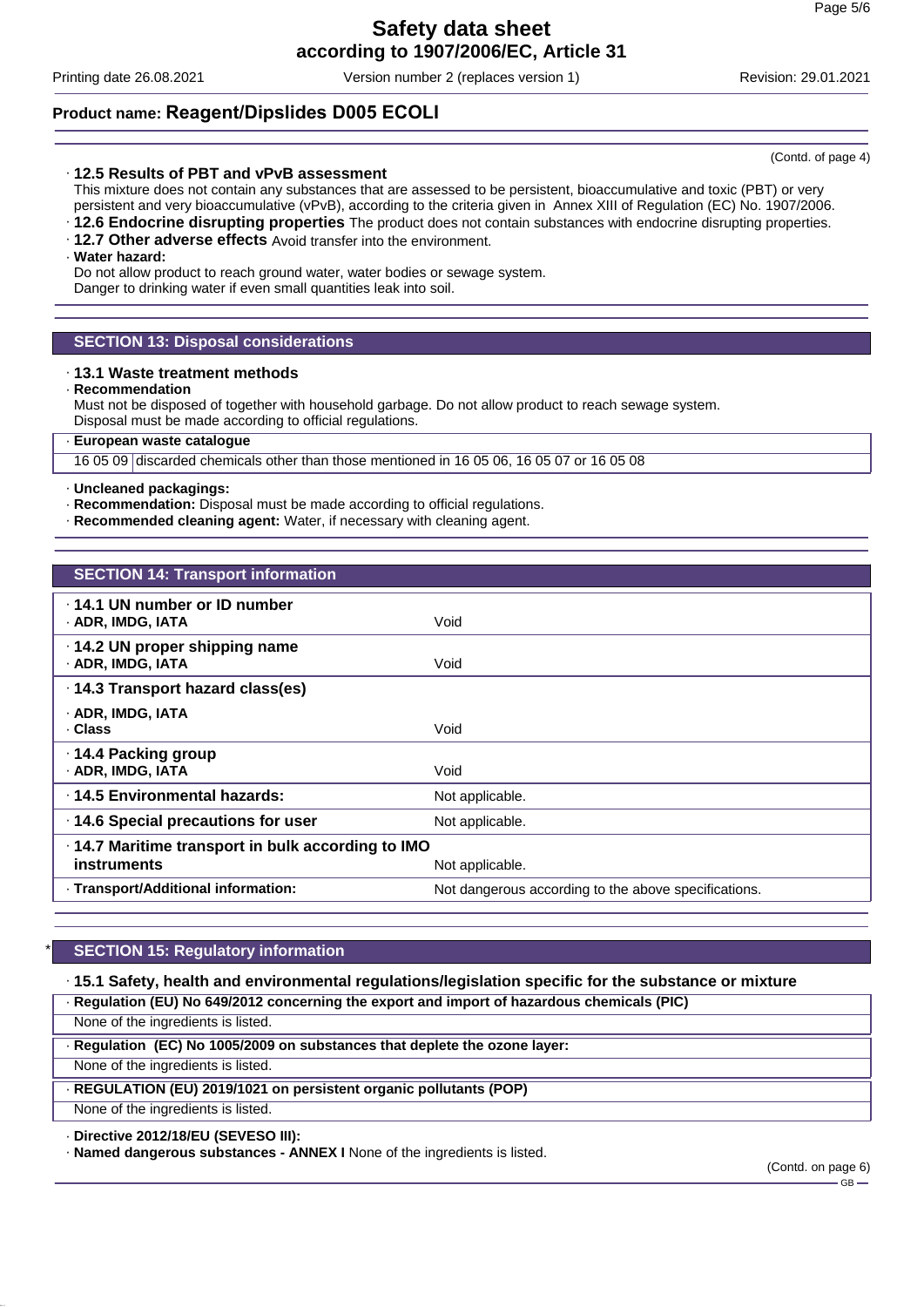GB

### **Safety data sheet according to 1907/2006/EC, Article 31**

Printing date 26.08.2021 Version number 2 (replaces version 1) Revision: 29.01.2021

**Product name: Reagent/Dipslides D005 ECOLI**

### · **LIST OF SUBSTANCES SUBJECT TO AUTHORISATION (ANNEX XIV)**

None of the ingredients is listed.

- · **Substances of very high concern (SVHC) according to REACH, Article 57**
- This product does not contain any substances of very high concern above the legal concentration limit of ≥ 0.1% (w / w).

· **Information about limitation of use:** Not required.

· **15.2 Chemical safety assessment:** A Chemical Safety Assessment has not been carried out.

### **SECTION 16: Other information**

These data are based on our present knowledge. However, they shall not constitute a guarantee for any specific product features and shall not establish a legally valid contractual relationship.

· **Training hints** Provide adequate information, instruction and training for operators.

#### · **Abbreviations and acronyms:**

STOT: specific target organ toxicity

SE: single exposure RE: repeated exposure

EC50: half maximal effective concentration

IC50: hallf maximal inhibitory concentration

- NOEL or NOEC: No Observed Effect Level or Concentration
- ADR: Accord relatif au transport international des marchandises dangereuses par route (European Agreement Concerning the International Carriage of Dangerous Goods by Road)
- RID: Règlement international concernant le transport des marchandises dangereuses par chemin de fer (Regulations Concerning the International Transport of Dangerous Goods by Rail)

IMDG: International Maritime Code for Dangerous Goods

IATA: International Air Transport Association GHS: Globally Harmonised System of Classification and Labelling of Chemicals

EINECS: European Inventory of Existing Commercial Chemical Substances

ELINCS: European List of Notified Chemical Substances

CAS: Chemical Abstracts Service (division of the American Chemical Society)

PBT: Persistent, Bioaccumulative and Toxic SVHC: Substances of Very High Concern

vPvB: very Persistent and very Bioaccumulative

· **Sources** Data arise from safety data sheets, reference works and literature.

· **\* Data compared to the previous version altered.**

(Contd. of page 5)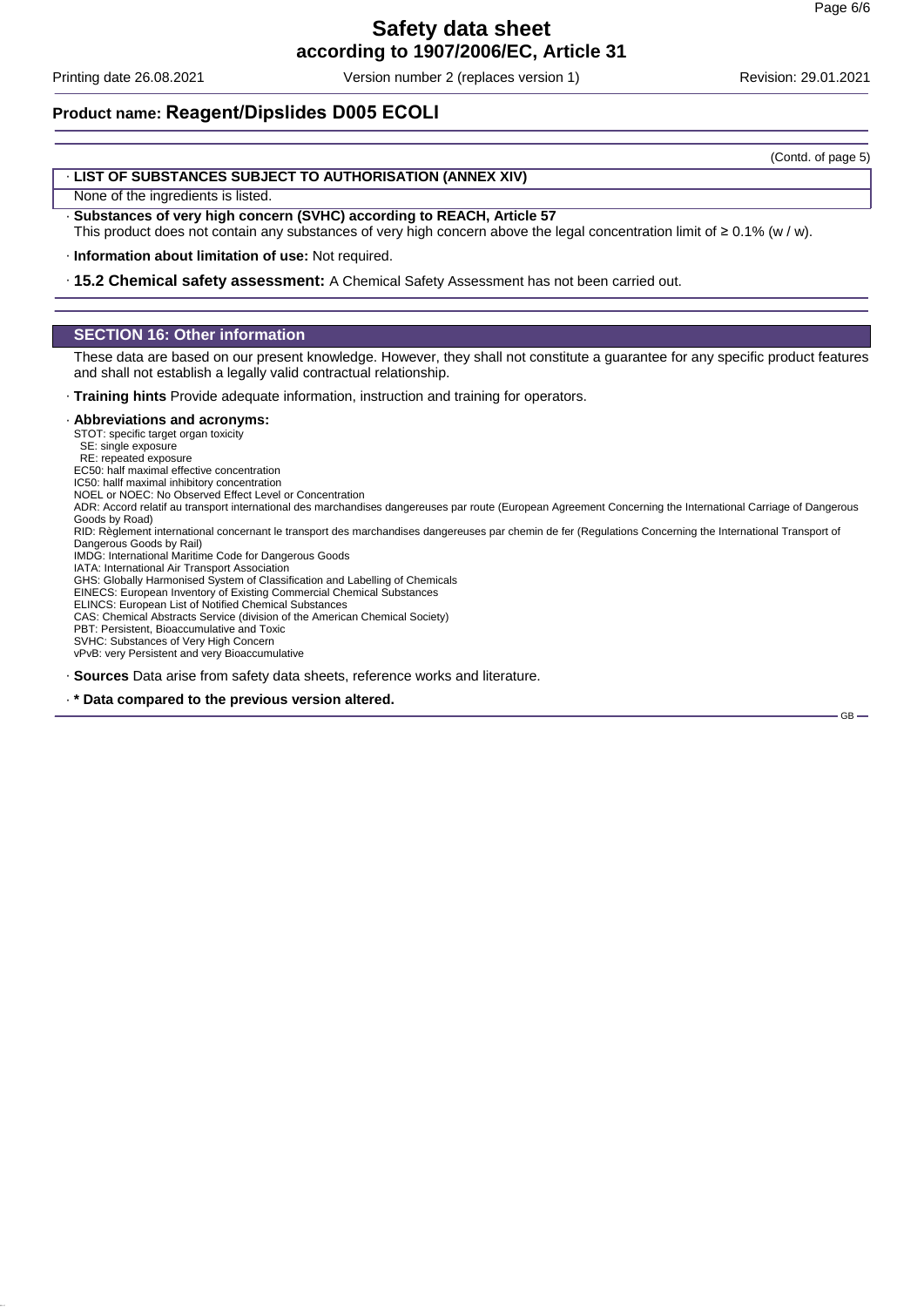

Printing date 26.08.2021 Version number 2 (replaces version 1) Revision: 13.03.2021

### **SECTION 1: Identification of the substance/mixture and of the company/undertaking**

· **1.1 Product identifier**

### · **Product name: Reagent/Dipslides D007 Pseudomonas/TTC**

- · **Catalog number:** 36113
- · **1.2 Relevant identified uses of the substance or mixture and uses advised against**
- · **Application of the substance / the preparation:** Laboratory chemicals

### · **1.3 Details of the supplier of the safety data sheet**

· **Supplier:** Vecom Marine B.V. Mozartlaan 3 3144 NA Maassluis The Netherlands

phone: + 31 (0)10 5930 210 Email: sales@vecom-marine.com

### · **1.4 Emergency telephone number:**

Dutch Poisons Information Center (NVIC): +31 (0)88 755 8000 (24 hour service) Only for the purpose of informing medical personnel in case of acute intoxications. See section 4 on first aid measures.

### **SECTION 2: Hazards identification**

### · **2.1 Classification of the substance or mixture**

· **Classification according to Regulation (EC) No 1272/2008**

The product is not classified as hazardous according to the CLP regulation.

- · **2.2 Label elements**
- · **Labelling according to Regulation (EC) No 1272/2008** Void
- · **Hazard pictograms** Void
- · **Signal word** Void
- · **Hazard statements** Void

· **2.3 Other hazards** No further relevant information available.

#### · **Results of PBT and vPvB assessment**

This mixture does not contain any substances that are assessed to be persistent, bioaccumulative and toxic (PBT) or very persistent and very bioaccumulative (vPvB), according to the criteria given in Annex XIII of Regulation (EC) No. 1907/2006. · **Determination of endocrine-disrupting properties**

The product does not contain substances with endocrine disrupting properties.

### **SECTION 3: Composition/information on ingredients**

### · **3.2 Mixtures**

- · **Description:** Mixture of organic and inorganic compounds
- · **Dangerous components:** Void
- · **Additional information** For the wording of the listed hazard phrases refer to section 16.

### **SECTION 4: First aid measures**

· **4.1 Description of first aid measures**

· **General information** No special measures required.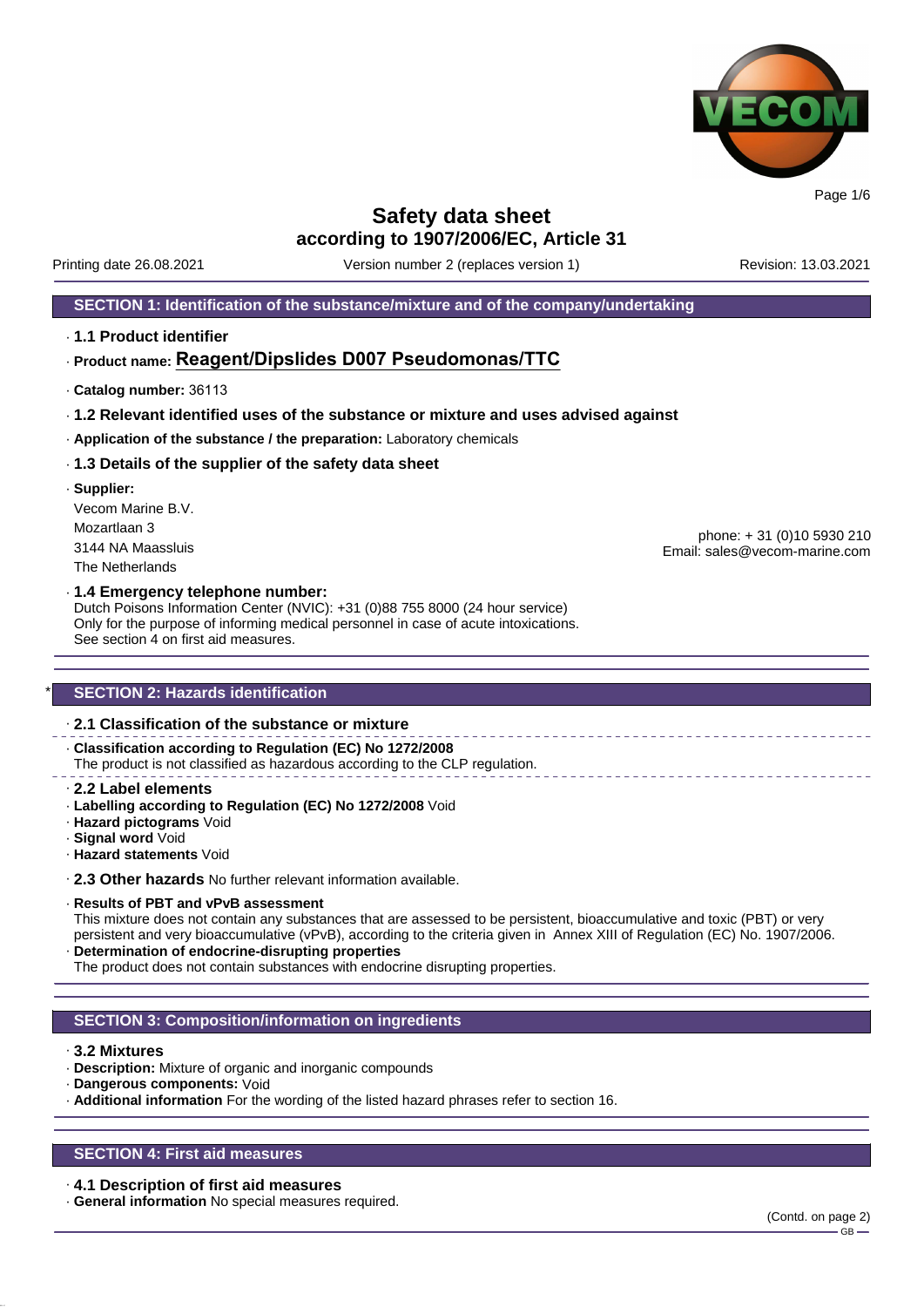Printing date 26.08.2021 Version number 2 (replaces version 1) Revision: 13.03.2021

(Contd. of page 1)

### **Product name: Reagent/Dipslides D007 Pseudomonas/TTC**

- · **After inhalation** Supply fresh air.
- · **After skin contact** Instantly wash with water and soap and rinse thoroughly.
- · **After eye contact**
- Rinse opened eye for several minutes under running water (at least 15 min). If symptoms persist, consult doctor.
- · **After swallowing**
- Rinse out mouth and then drink 1-2 glasses of water.
- In case of persistent symptoms consult doctor.
- · **4.2 Most important symptoms and effects, both acute and delayed:** No further relevant information available.
- · **4.3 Indication of any immediate medical attention and special treatment needed:**
- No further relevant information available.

### **SECTION 5: Firefighting measures**

- · **5.1 Extinguishing media**
- · **Suitable extinguishing agents** Use fire fighting measures that suit the environment.
- · **5.2 Special hazards arising from the substance or mixture** The product is not combustible.
	- Formation of toxic gases is possible during heating or in case of fire.
- · **5.3 Advice for firefighters**
- · **Protective equipment:**

Wear self-contained breathing apparatus.

- Wear full protective suit.
- · **Additional information**

Collect contaminated fire fighting water separately. It must not enter drains.

Dispose of fire debris and contaminated fire fighting water in accordance with official regulations.

Ambient fire may liberate hazardous vapours.

### **SECTION 6: Accidental release measures**

- · **6.1 Personal precautions, protective equipment and emergency procedures**
- · **Advice for non-emergency personnel:** No special measures required.
- · **Advice for emergency responders:** Protective equipment: see section 8
- · **6.2 Environmental precautions:** Do not allow product to reach sewage system or water bodies.
- · **6.3 Methods and material for containment and cleaning up:**
- Ensure adequate ventilation.
- Collect mechanically.

Dispose of contaminated material as waste according to item 13.

· **6.4 Reference to other sections** See Section 8 for information on personal protection equipment. See Section 13 for information on disposal.

### **SECTION 7: Handling and storage**

- · **7.1 Precautions for safe handling**
- · **Advice on safe handling:** No special precautions necessary if used correctly.
- · **Hygiene measures:**

The usual precautionary measures should be adhered to general rules for handling chemicals. Do not eat, drink or smoke when using this product. Wash hands during breaks and at the end of the work.

- · **7.2 Conditions for safe storage, including any incompatibilities**
- · **Requirements to be met by storerooms and containers:** Store in cool location.
- · **Information about storage in one common storage facility:** Not required.
- · **Further information about storage conditions:** Protect from heat and direct sunlight.

Store in a cool place. Protect from the effects of light. Store under dry conditions.

Protect from humidity and keep away from water.

(Contd. on page 3)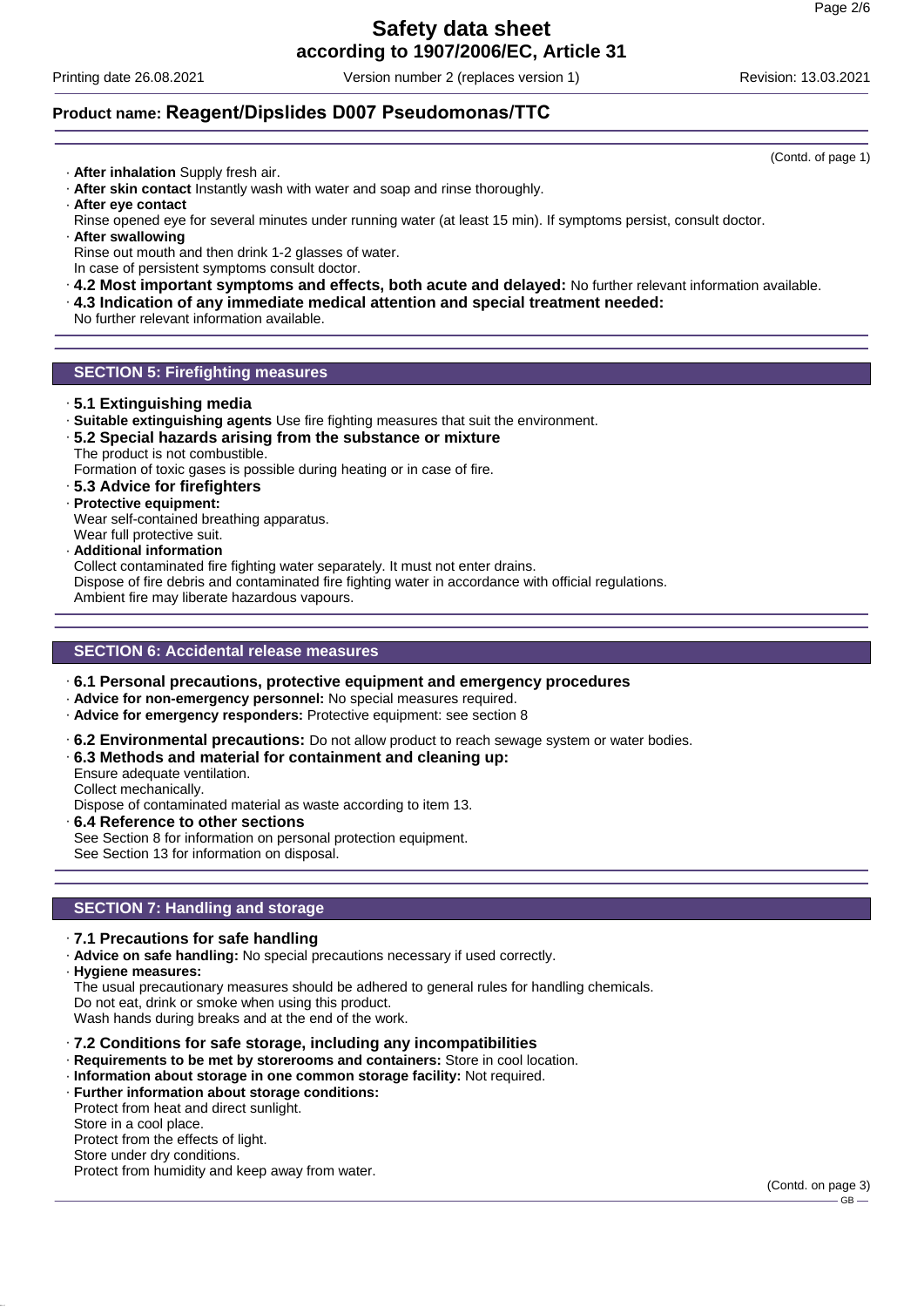Printing date 26.08.2021 Version number 2 (replaces version 1) Revision: 13.03.2021

### **Product name: Reagent/Dipslides D007 Pseudomonas/TTC**

(Contd. of page 2)

· **7.3 Specific end use(s)** No further relevant information available.

### \* **SECTION 8: Exposure controls/personal protection**

### · **8.1 Control parameters**

· **Components with limit values that require monitoring at the workplace:**

The product does not contain any relevant quantities of materials with critical values that have to be monitored at the workplace.

· **Additional information:** The lists that were valid during the compilation were used as basis.

### · **8.2 Exposure controls**

· **Engineering measures:**

Technical measures and appropriate working operations should be given priority over the use of personal protective equipment. See item 7.

#### · **Individual protection measures, such as personal protective equipment**

Protective clothing should be selected specifically for the workplace, depending on concentration and quantity of the hazardous substances handled.

· **Eye/face protection** Safety glasses

use against the effects of fumes / dust

### · **Hand protection**

Preventive skin protection by use of skin-protecting agents is recommended. After use of gloves apply skin-cleaning agents and skin cosmetics.

· **Material of gloves** nitrile rubber, NBR

Recommended thickness of the material:  $\geq 0.11$  mm

· **Penetration time of glove material**

Value for the permeation: Level =  $1$  ( <  $10$  min )

- The exact break trough time has to be found out by the manufacturer of the protective gloves and has to be observed.
- · **Other skin protection (body protection):** Protective work clothing.
- · **Breathing equipment:** Use breathing protection against the effects of fumes/dust/aerosol.
- · **Environmental exposure controls** Do not allow product to reach sewage system or water bodies.

### **SECTION 9: Physical and chemical properties**

| . 9.1 Information on basic physical and chemical properties              |                                    |  |  |
|--------------------------------------------------------------------------|------------------------------------|--|--|
| · Physical state                                                         | Solid.                             |  |  |
| $\cdot$ Form:                                                            | Solidified mass                    |  |  |
| ⋅ Colour:                                                                | According to product specification |  |  |
| · Odour:                                                                 | Nearly odourless                   |  |  |
| . Odour threshold:                                                       | Not determined.                    |  |  |
| · Melting point/Freezing point:                                          | Not determined.                    |  |  |
| Boiling point or initial boiling point and boiling range Not applicable. |                                    |  |  |
|                                                                          | Not determined.                    |  |  |
| · Flammability                                                           | The product is not combustible.    |  |  |
| <b>Explosive properties:</b>                                             | Product is not explosive.          |  |  |
| . Lower and upper explosion limit                                        |                                    |  |  |
| · Lower:                                                                 | Not applicable.                    |  |  |
| $\cdot$ Upper:                                                           | Not applicable.                    |  |  |
| · Flash point:                                                           | Not applicable.                    |  |  |
| · Ignition temperature:                                                  | Not applicable.                    |  |  |
| Decomposition temperature:                                               | Not determined.                    |  |  |
| · pH                                                                     | Not applicable.                    |  |  |
| · Kinematic viscosity                                                    | Not applicable (solid).            |  |  |
| · Solubility                                                             |                                    |  |  |
| · Water:                                                                 | Soluble                            |  |  |
| · Partition coefficient n-octanol/water (log value)                      | Not applicable (mixture).          |  |  |
| · Vapour pressure:                                                       | Not applicable.                    |  |  |
|                                                                          | Not determined.                    |  |  |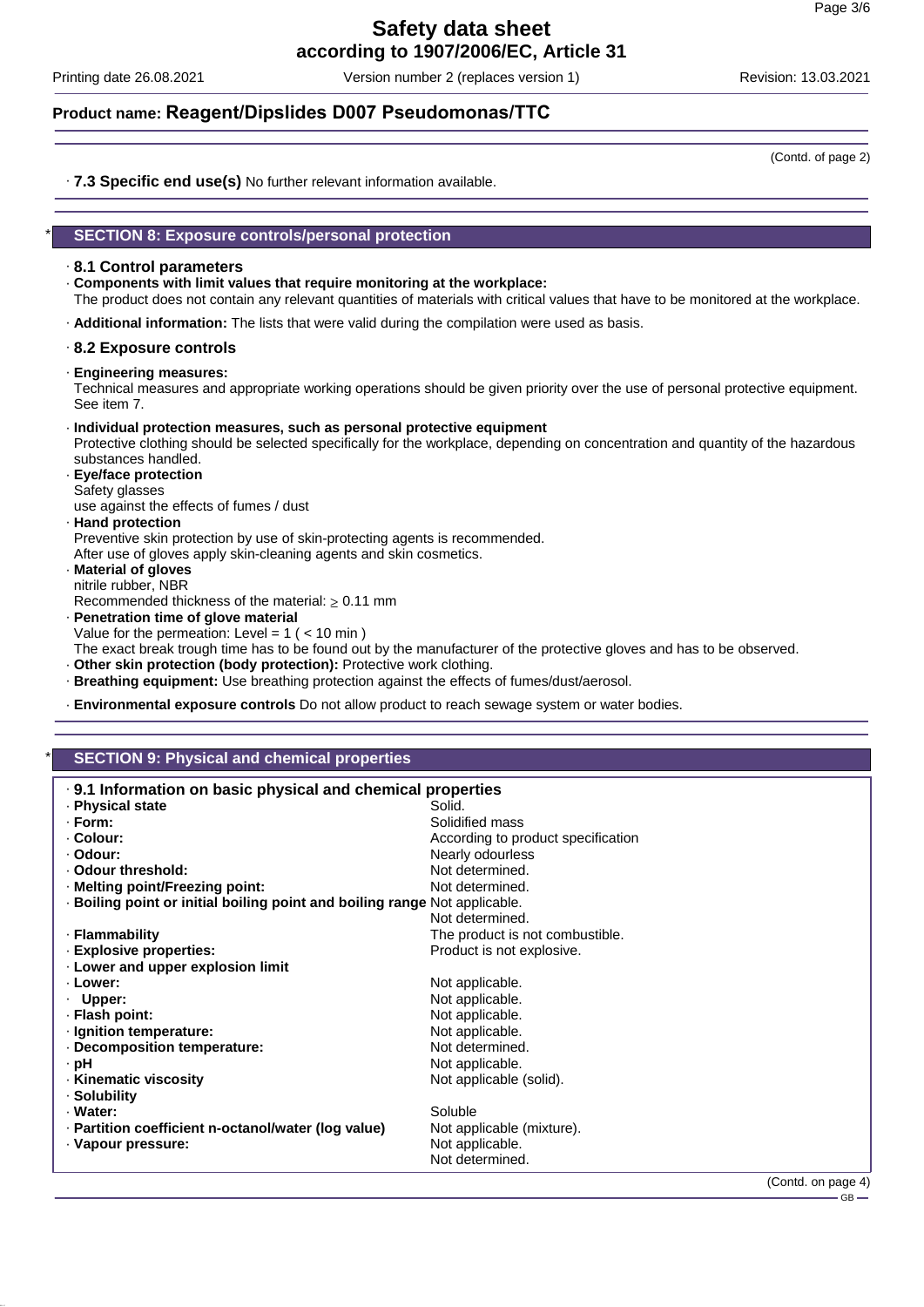Printing date 26.08.2021 Version number 2 (replaces version 1) Revision: 13.03.2021

### **Product name: Reagent/Dipslides D007 Pseudomonas/TTC**

|                                                    | (Contd. of page 3)      |
|----------------------------------------------------|-------------------------|
| Density and/or relative density                    |                         |
| · Density:                                         | Not determined.         |
| · Relative density:                                | Not determined.         |
| · Relative gas density                             | Not applicable (solid). |
| · Particle characteristics                         | Not determined.         |
| ⋅ 9.2 Other information                            |                         |
| Information with regard to physical hazard classes |                         |
| Corrosive to metals                                | Void                    |
| Other safety characteristics                       |                         |
| Oxidising properties:                              | none                    |
| · Additional information                           |                         |
| · Solvent content:                                 |                         |
| Organic solvents:                                  | $< 1.5 \%$              |
| · Water:                                           | $< 95 \%$               |

### **SECTION 10: Stability and reactivity**

- · **10.1 Reactivity** see section 10.3
- · **10.2 Chemical stability** Stable at ambient temperature (room temperature).
- · **10.3 Possibility of hazardous reactions** No further relevant information available.
- · **10.4 Conditions to avoid** No further relevant information available.
- · **10.5 Incompatible materials:** No further relevant information available.
- · **10.6 Hazardous decomposition products:** see section 5

### **SECTION 11: Toxicological information**

#### · **11.1 Information on hazard classes as defined in Regulation (EC) No 1272/2008**

- · **Acute toxicity** Based on available data, the classification criteria are not met.
- · **Skin corrosion/irritation** Based on available data, the classification criteria are not met.
- · **Serious eye damage/irritation** Based on available data, the classification criteria are not met.
- · **Respiratory or skin sensitisation** Based on available data, the classification criteria are not met.
- · **Germ cell mutagenicity** Based on available data, the classification criteria are not met.
- · **Carcinogenicity** Based on available data, the classification criteria are not met.
- · **Reproductive toxicity** Based on available data, the classification criteria are not met.
- · **STOT (specific target organ toxicity) -single exposure** Based on available data, the classification criteria are not met.
- · **STOT (specific target organ toxicity) -repeated exposure** Based on available data, the classification criteria are not met.
- · **Aspiration hazard** Based on available data, the classification criteria are not met.
- · **Additional toxicological information:**

When used and handled according to specifications, the product does not have any harmful effects according to our experience and the information provided to us.

#### · **11.2 Information on other hazards**

- · **Endocrine disrupting properties**
- None of the ingredients is listed.

### **SECTION 12: Ecological information**

- · **12.1 Toxicity**
- · **Aquatic toxicity:** No further relevant information available.
- · **12.2 Persistence and degradability** No further relevant information available.
- · **12.3 Bioaccumulative potential** No further relevant information available.
- · **12.4 Mobility in soil** No further relevant information available.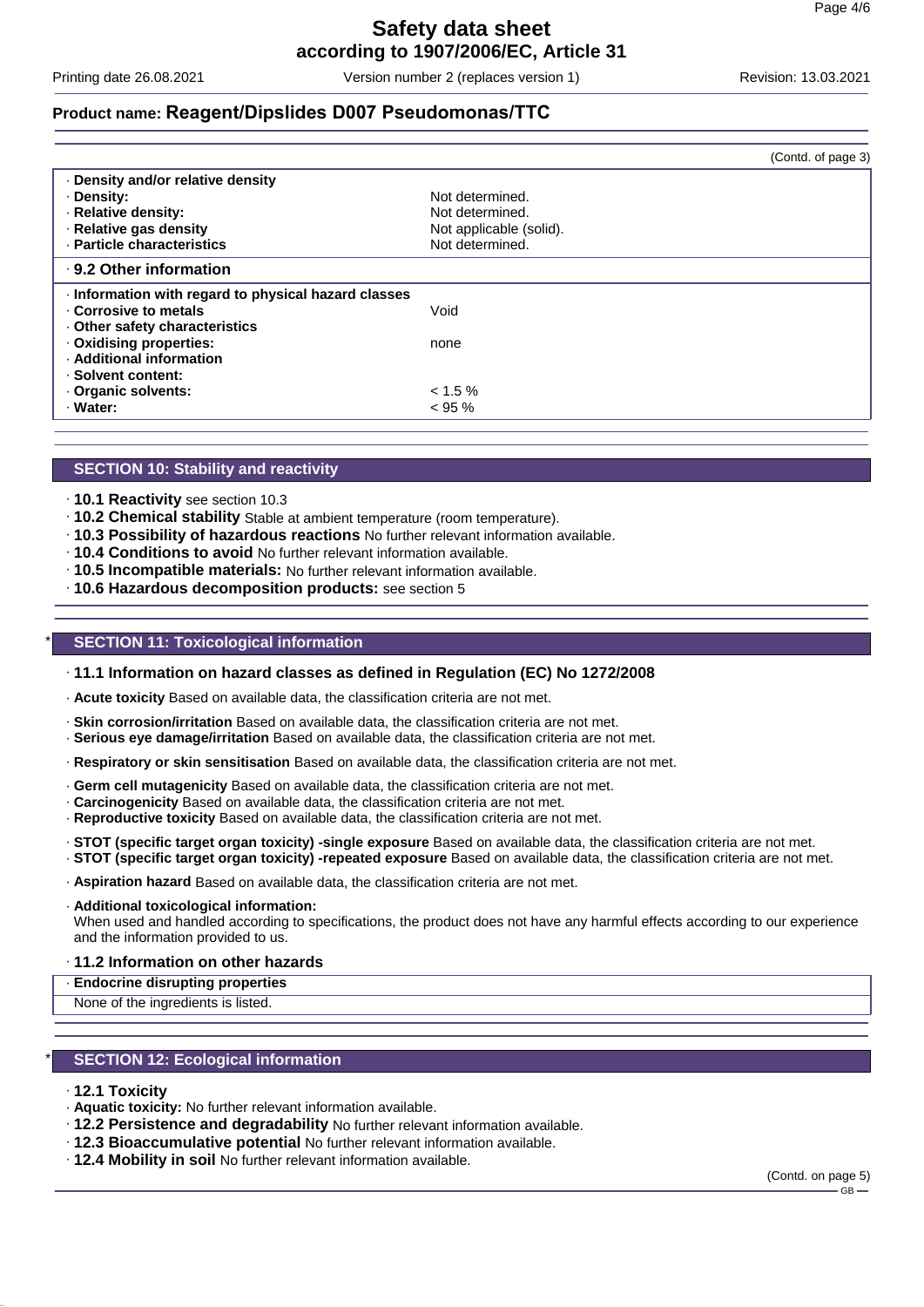Printing date 26.08.2021 Version number 2 (replaces version 1) Revision: 13.03.2021

### **Product name: Reagent/Dipslides D007 Pseudomonas/TTC**

### · **12.5 Results of PBT and vPvB assessment**

This mixture does not contain any substances that are assessed to be persistent, bioaccumulative and toxic (PBT) or very persistent and very bioaccumulative (vPvB), according to the criteria given in Annex XIII of Regulation (EC) No. 1907/2006.

- · **12.6 Endocrine disrupting properties** The product does not contain substances with endocrine disrupting properties.
- · **12.7 Other adverse effects** Avoid transfer into the environment.

#### · **Water hazard:**

Do not allow product to reach ground water, water bodies or sewage system. Danger to drinking water if even small quantities leak into soil.

### **SECTION 13: Disposal considerations**

#### · **13.1 Waste treatment methods**

#### · **Recommendation**

Must not be disposed of together with household garbage. Do not allow product to reach sewage system. Disposal must be made according to official regulations.

### · **European waste catalogue**

16 05 09 discarded chemicals other than those mentioned in 16 05 06, 16 05 07 or 16 05 08

#### · **Uncleaned packagings:**

- · **Recommendation:** Disposal must be made according to official regulations.
- · **Recommended cleaning agent:** Water, if necessary with cleaning agent.

| <b>SECTION 14: Transport information</b>           |                                                      |
|----------------------------------------------------|------------------------------------------------------|
| .14.1 UN number or ID number                       |                                                      |
| · ADR, IMDG, IATA                                  | Void                                                 |
| · 14.2 UN proper shipping name                     |                                                      |
| · ADR, IMDG, IATA                                  | Void                                                 |
| · 14.3 Transport hazard class(es)                  |                                                      |
| · ADR, IMDG, IATA                                  |                                                      |
| · Class                                            | Void                                                 |
| · 14.4 Packing group                               |                                                      |
| · ADR, IMDG, IATA                                  | Void                                                 |
| ⋅14.5 Environmental hazards:                       | Not applicable.                                      |
| 14.6 Special precautions for user                  | Not applicable.                                      |
| · 14.7 Maritime transport in bulk according to IMO |                                                      |
| instruments                                        | Not applicable.                                      |
| · Transport/Additional information:                | Not dangerous according to the above specifications. |

### **SECTION 15: Regulatory information**

· **15.1 Safety, health and environmental regulations/legislation specific for the substance or mixture** · **Regulation (EU) No 649/2012 concerning the export and import of hazardous chemicals (PIC)**

None of the ingredients is listed.

· **Regulation (EC) No 1005/2009 on substances that deplete the ozone layer:**

None of the ingredients is listed.

· **REGULATION (EU) 2019/1021 on persistent organic pollutants (POP)**

None of the ingredients is listed.

### · **Directive 2012/18/EU (SEVESO III):**

· **Named dangerous substances - ANNEX I** None of the ingredients is listed.

(Contd. on page 6)  $-$  GB  $-$ 

(Contd. of page 4)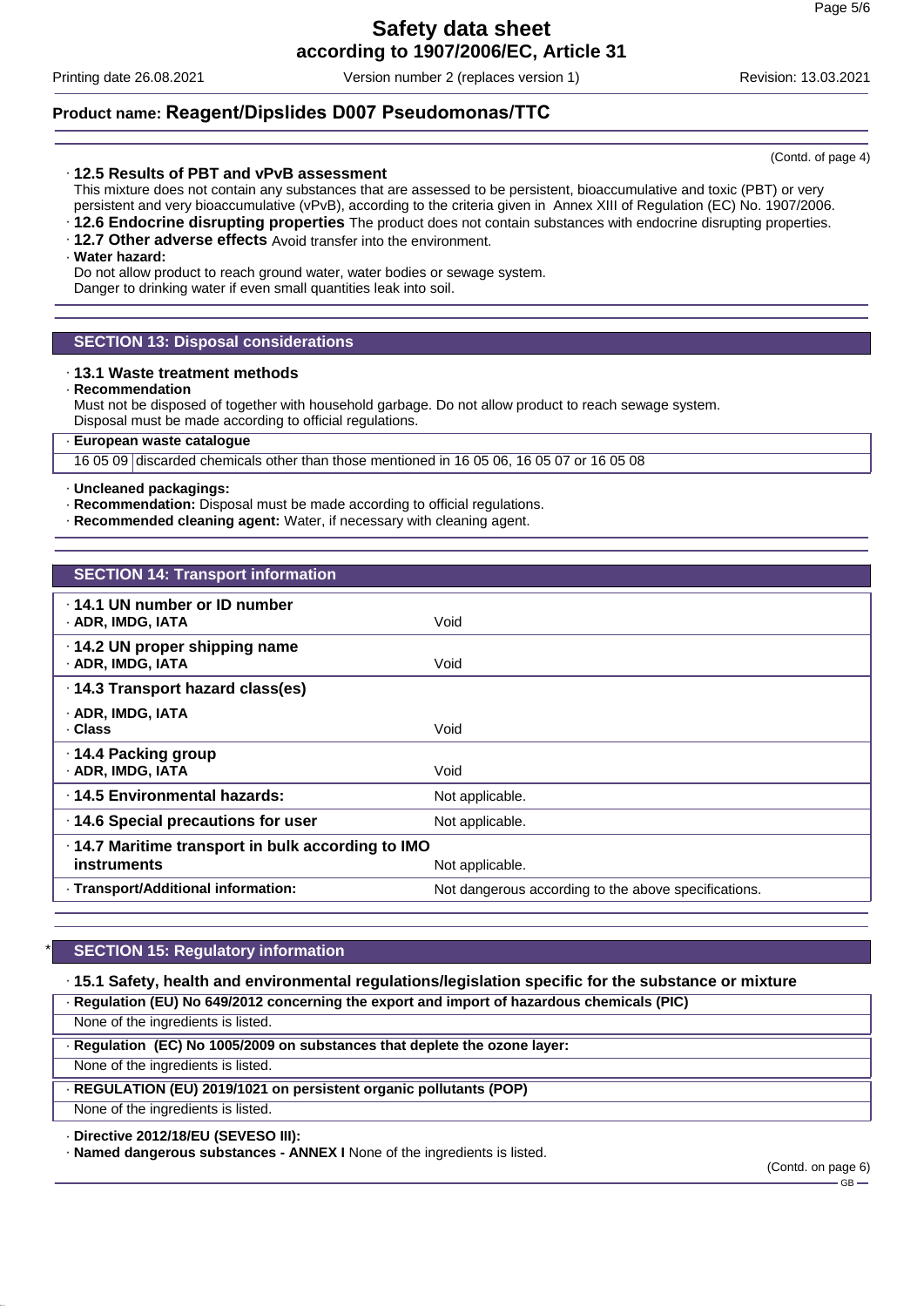Printing date 26.08.2021 Version number 2 (replaces version 1) Revision: 13.03.2021

### **Product name: Reagent/Dipslides D007 Pseudomonas/TTC**

(Contd. of page 5)

GB-

### · **LIST OF SUBSTANCES SUBJECT TO AUTHORISATION (ANNEX XIV)**

None of the ingredients is listed.

- · **Substances of very high concern (SVHC) according to REACH, Article 57**
- This product does not contain any substances of very high concern above the legal concentration limit of ≥ 0.1% (w / w).

· **Information about limitation of use:** Not required.

· **15.2 Chemical safety assessment:** A Chemical Safety Assessment has not been carried out.

### **SECTION 16: Other information**

These data are based on our present knowledge. However, they shall not constitute a guarantee for any specific product features and shall not establish a legally valid contractual relationship.

· **Training hints** Provide adequate information, instruction and training for operators.

#### · **Abbreviations and acronyms:**

STOT: specific target organ toxicity

SE: single exposure RE: repeated exposure

EC50: half maximal effective concentration

IC50: hallf maximal inhibitory concentration

NOEL or NOEC: No Observed Effect Level or Concentration

ADR: Accord relatif au transport international des marchandises dangereuses par route (European Agreement Concerning the International Carriage of Dangerous Goods by Road)

RID: Règlement international concernant le transport des marchandises dangereuses par chemin de fer (Regulations Concerning the International Transport of Dangerous Goods by Rail)

IMDG: International Maritime Code for Dangerous Goods

IATA: International Air Transport Association GHS: Globally Harmonised System of Classification and Labelling of Chemicals

EINECS: European Inventory of Existing Commercial Chemical Substances

ELINCS: European List of Notified Chemical Substances

CAS: Chemical Abstracts Service (division of the American Chemical Society)

PBT: Persistent, Bioaccumulative and Toxic

SVHC: Substances of Very High Concern vPvB: very Persistent and very Bioaccumulative

#### · **Sources**

Data arise from safety data sheets, reference works and literature. Data arise from safety data sheets, reference works and literature.

· **\* Data compared to the previous version altered.**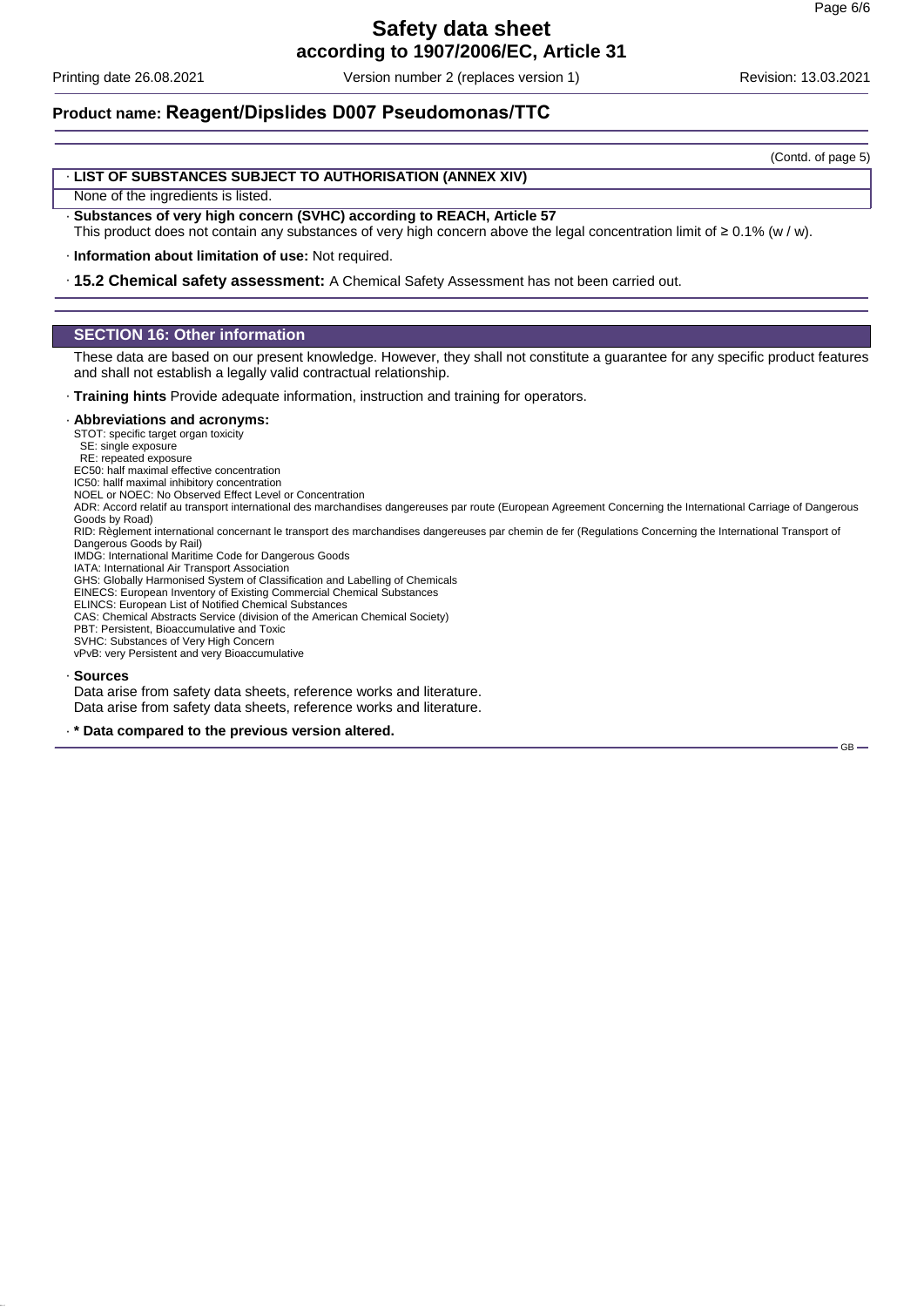

Printing date 26.08.2021 Version number 7 (replaces version 6) Revision: 08.07.2021

### **SECTION 1: Identification of the substance/mixture and of the company/undertaking**

· **1.1 Product identifier**

### · **Product name: Reagent DPD No.1 Tablets**

- · **Catalog number:** 100732E
- · **1.2 Relevant identified uses of the substance or mixture and uses advised against**
- · **Application of the substance / the preparation:** Reagent for water analysis

### · **1.3 Details of the supplier of the safety data sheet**

· **Supplier:** Vecom Marine B.V. Mozartlaan 3 3144 NA Maassluis The Netherlands

phone: + 31 (0)10 5930 210 Email: sales@vecom-marine.com

#### · **1.4 Emergency telephone number:**

Dutch Poisons Information Center (NVIC): +31 (0)88 755 8000 (24 hour service) Only for the purpose of informing medical personnel in case of acute intoxications. See section 4 on first aid measures.

### **SECTION 2: Hazards identification**

### · **2.1 Classification of the substance or mixture**

· **Classification according to Regulation (EC) No 1272/2008**

The product is not classified as hazardous according to the CLP regulation.

- · **2.2 Label elements**
- · **Labelling according to Regulation (EC) No 1272/2008** Void
- · **Hazard pictograms** Void
- · **Signal word** Void
- · **Hazard statements** Void

· **2.3 Other hazards** No further relevant information available.

#### · **Results of PBT and vPvB assessment**

This mixture does not contain any substances that are assessed to be persistent, bioaccumulative and toxic (PBT) or very persistent and very bioaccumulative (vPvB), according to the criteria given in Annex XIII of Regulation (EC) No. 1907/2006. · **Determination of endocrine-disrupting properties**

The product does not contain substances with endocrine disrupting properties.

### **SECTION 3: Composition/information on ingredients**

### · **3.2 Mixtures**

- · **Description:** Mixture of organic and inorganic compounds
- · **Dangerous components:** Void

### **SECTION 4: First aid measures**

#### · **4.1 Description of first aid measures**

- · **General information** Instantly remove any clothing soiled by the product.
- · **After inhalation** Supply fresh air.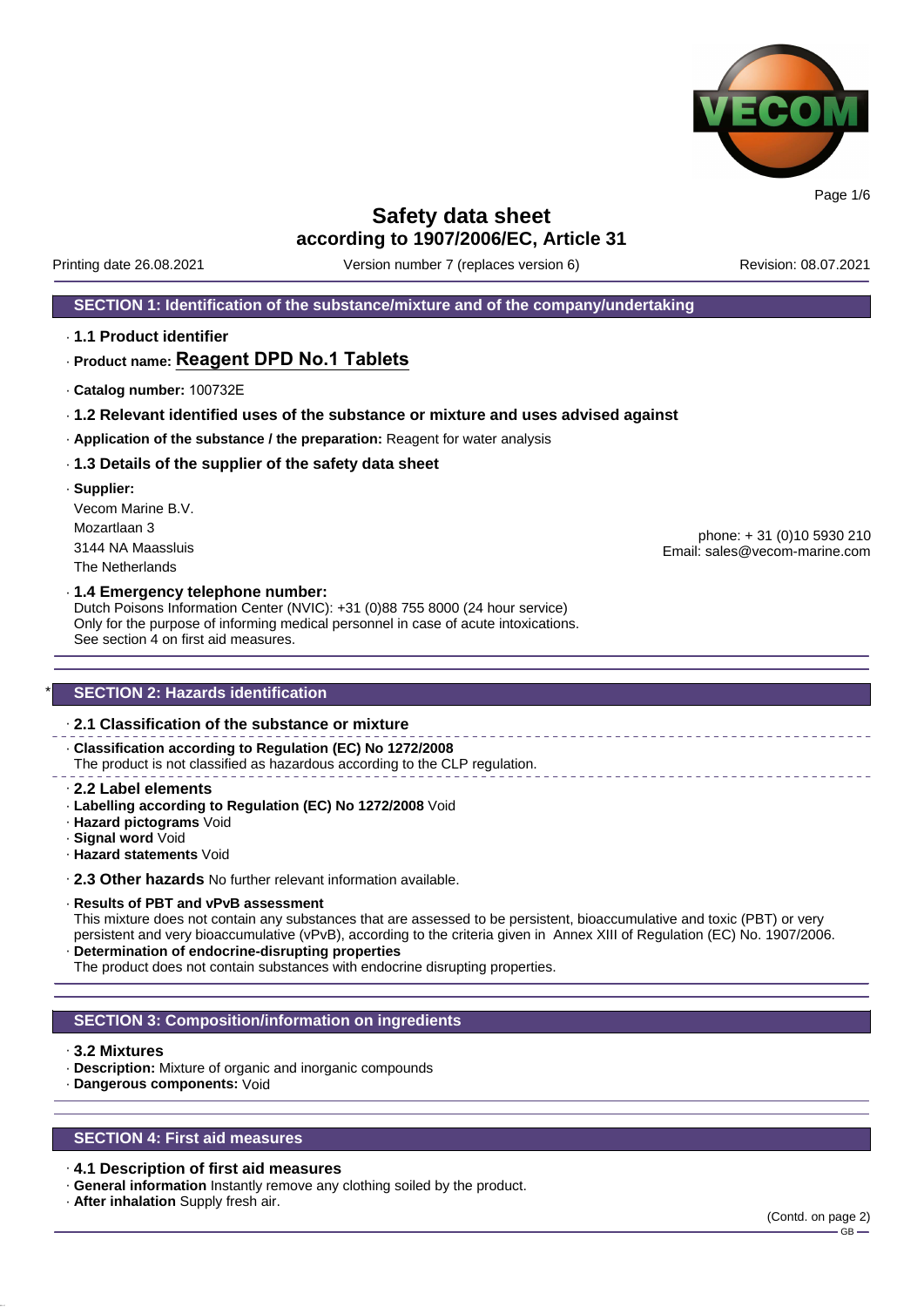# **Safety data sheet**

**according to 1907/2006/EC, Article 31**

Printing date 26.08.2021 Version number 7 (replaces version 6) Revision: 08.07.2021

### **Product name: Reagent DPD No.1 Tablets**

(Contd. of page 1) · **After skin contact** Instantly wash with water and soap and rinse thoroughly. · **After eye contact** Rinse opened eye for several minutes under running water (at least 15 min). If symptoms persist, consult doctor. · **After swallowing** Rinse out mouth and then drink 1-2 glasses of water. In case of persistent symptoms consult doctor. · **4.2 Most important symptoms and effects, both acute and delayed:** after swallowing: thirst gastric or intestinal trouble sickness gastric pain general feeling of sickness irritations cardiovascular disorders · **4.3 Indication of any immediate medical attention and special treatment needed:** No further relevant information available.

### **SECTION 5: Firefighting measures**

· **5.1 Extinguishing media**

- · **Suitable extinguishing agents** Use fire fighting measures that suit the environment.
- · **5.2 Special hazards arising from the substance or mixture**
- The product is not combustible.

Formation of toxic gases is possible during heating or in case of fire.

Can be released in case of fire: nitrous gases Sulphur oxides (SOx) Nitrogen oxides (NOx) Phosporus oxides (PxOx) Dipotassium oxide Sodium oxide

- · **5.3 Advice for firefighters**
- · **Protective equipment:**

Wear self-contained breathing apparatus. Wear full protective suit.

· **Additional information**

Collect contaminated fire fighting water separately. It must not enter drains. Dispose of fire debris and contaminated fire fighting water in accordance with official regulations. Ambient fire may liberate hazardous vapours.

### **SECTION 6: Accidental release measures**

- · **6.1 Personal precautions, protective equipment and emergency procedures**
- · **Advice for non-emergency personnel:** No special measures required.
- · **Advice for emergency responders:** Protective equipment: see section 8
- · **6.2 Environmental precautions:** Do not allow product to reach sewage system or water bodies.

### · **6.3 Methods and material for containment and cleaning up:**

Ensure adequate ventilation.

Collect mechanically.

Dispose of contaminated material as waste according to item 13.

· **6.4 Reference to other sections**

See Section 8 for information on personal protection equipment.

See Section 13 for information on disposal.

### **SECTION 7: Handling and storage**

### · **7.1 Precautions for safe handling**

· **Advice on safe handling:** No special precautions necessary if used correctly.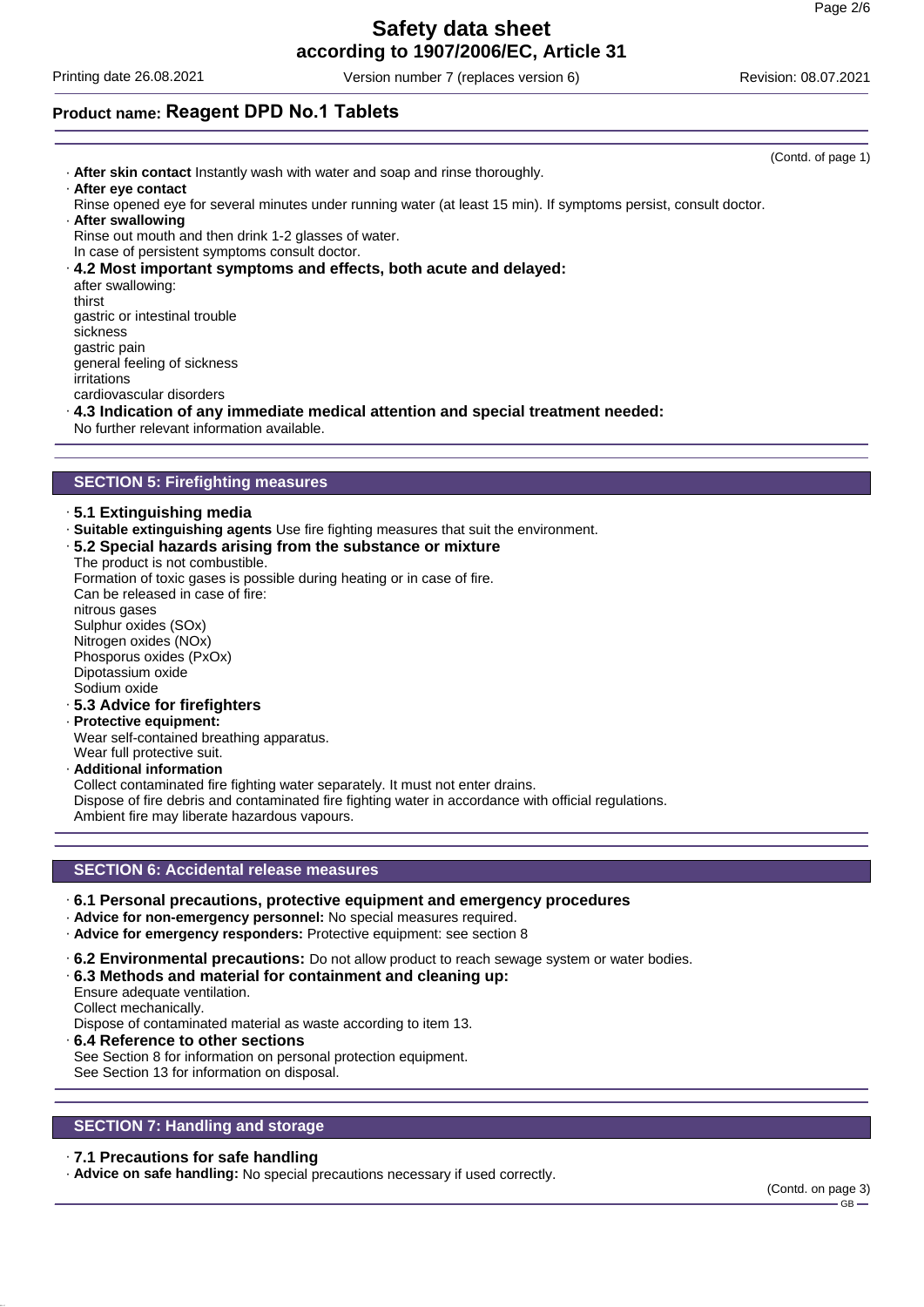# **Safety data sheet**

**according to 1907/2006/EC, Article 31**

Printing date 26.08.2021 Version number 7 (replaces version 6) Revision: 08.07.2021

(Contd. of page 2)

### **Product name: Reagent DPD No.1 Tablets**

### · **Hygiene measures:**

The usual precautionary measures should be adhered to general rules for handling chemicals. Do not eat, drink or smoke when using this product. Wash hands during breaks and at the end of the work.

- · **7.2 Conditions for safe storage, including any incompatibilities**
- · **Requirements to be met by storerooms and containers:** Store in cool location.
- · **Information about storage in one common storage facility:** Store away from oxidising agents.
- · **Further information about storage conditions:**
- Store in cool, dry conditions in well sealed containers.
- Protect from heat and direct sunlight.
- Protect from the effects of light.

Protect from humidity and keep away from water.

- This product is hygroscopic. · **Recommended storage temperature:** 20°C +/- 5°C
- · **7.3 Specific end use(s)** No further relevant information available.

### **SECTION 8: Exposure controls/personal protection**

### · **8.1 Control parameters**

### · **Components with limit values that require monitoring at the workplace:**

The product does not contain any relevant quantities of materials with critical values that have to be monitored at the workplace.

· **Additional information:** The lists that were valid during the compilation were used as basis.

### · **8.2 Exposure controls**

· **Engineering measures:**

Technical measures and appropriate working operations should be given priority over the use of personal protective equipment. See item 7.

- · **Individual protection measures, such as personal protective equipment** Protective clothing should be selected specifically for the workplace, depending on concentration and quantity of the hazardous substances handled.
- · **Eye/face protection** Safety glasses
- use against the effects of fumes / dust
- · **Hand protection** Preventive skin protection by use of skin-protecting agents is recommended.

After use of gloves apply skin-cleaning agents and skin cosmetics.

· **Material of gloves**

nitrile rubber, NBR

Recommended thickness of the material:  $\geq 0.11$  mm

- · **Penetration time of glove material**
- Value for the permeation: Level =  $1$  ( <  $10$  min )

The exact break trough time has to be found out by the manufacturer of the protective gloves and has to be observed.

- · **Other skin protection (body protection):** Protective work clothing.
- · **Breathing equipment:** Use breathing protection against the effects of fumes/dust/aerosol.
- · **Recommended filter device for short term use:** Filter P1
- · **Environmental exposure controls** Do not allow product to reach sewage system or water bodies.

| <b>SECTION 9: Physical and chemical properties</b><br>.9.1 Information on basic physical and chemical properties |                                 |                    |
|------------------------------------------------------------------------------------------------------------------|---------------------------------|--------------------|
| · Physical state                                                                                                 | Solid.                          |                    |
| · Form:                                                                                                          | <b>Tablets</b>                  |                    |
| · Colour:                                                                                                        | White                           |                    |
| · Odour:                                                                                                         | Odourless                       |                    |
| . Odour threshold:                                                                                               | Not applicable.                 |                    |
| · Melting point/Freezing point:                                                                                  | Not determined.                 |                    |
| · Boiling point or initial boiling point and boiling range Not determined.                                       |                                 |                    |
| · Flammability                                                                                                   | The product is not combustible. |                    |
|                                                                                                                  |                                 | (Contd. on page 4) |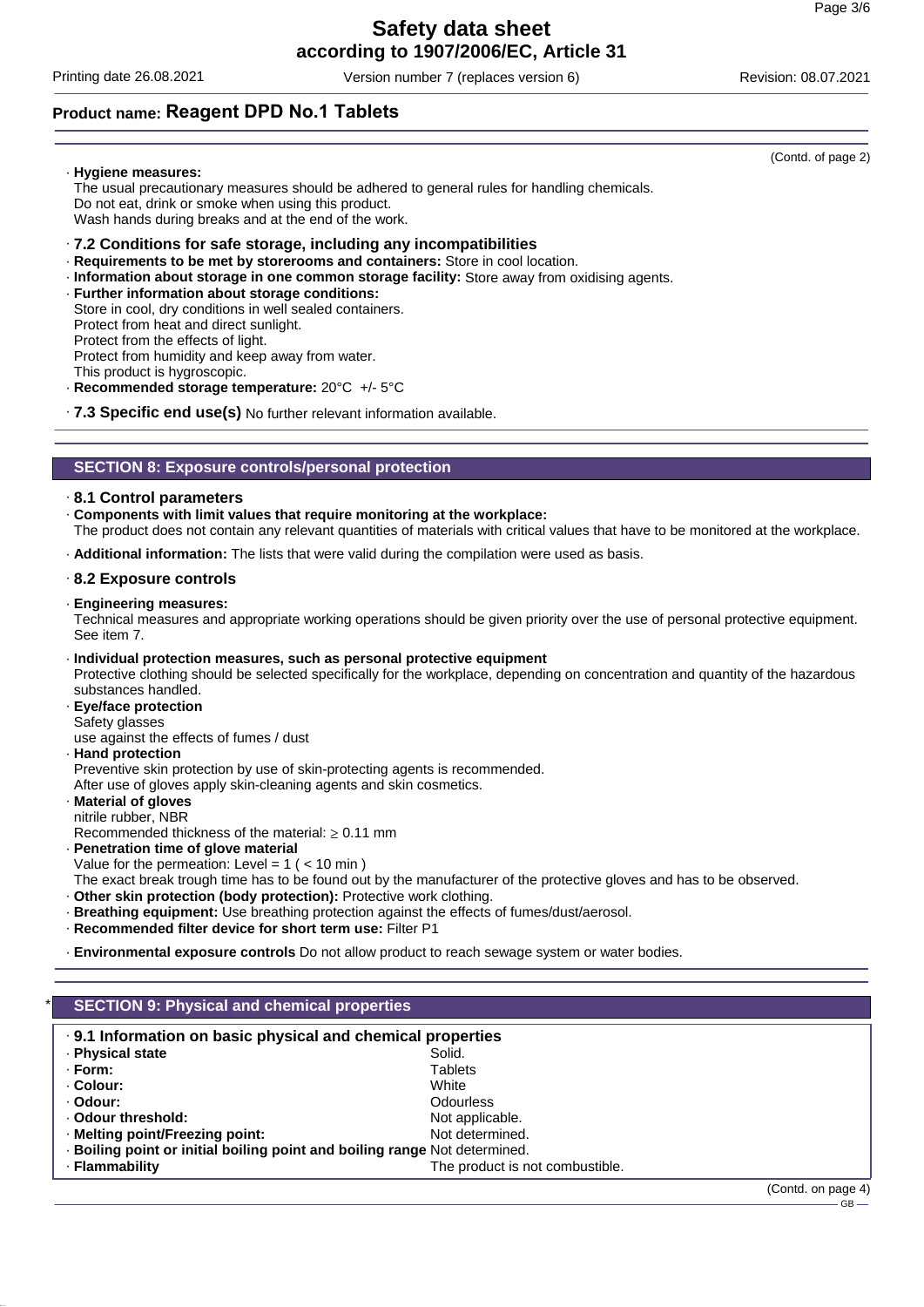Printing date 26.08.2021 Version number 7 (replaces version 6) Revision: 08.07.2021

### **Product name: Reagent DPD No.1 Tablets**

|                                                      | (Contd. of page 3)        |
|------------------------------------------------------|---------------------------|
| · Explosive properties:                              | Product is not explosive. |
| . Lower and upper explosion limit                    |                           |
| · Lower:                                             | Not applicable.           |
| · Upper:                                             | Not applicable.           |
| · Flash point:                                       | Not applicable.           |
| · Ignition temperature:                              | Not applicable.           |
| · Decomposition temperature:                         | Not determined.           |
| · pH (13.5 g/l) at 20°C                              | 6.3                       |
| · Kinematic viscosity                                | Not applicable (solid).   |
| · Solubility                                         |                           |
| · Water:                                             | Soluble                   |
| - Partition coefficient n-octanol/water (log value)  | Not applicable (mixture). |
| · Vapour pressure:                                   | Not applicable (solid).   |
| . Density and/or relative density                    |                           |
| · Density:                                           | Not determined.           |
| · Relative density:                                  | Not determined.           |
| · Relative gas density                               | Not applicable (solid).   |
| · Particle characteristics                           | Not determined.           |
| ⋅ 9.2 Other information                              |                           |
| · Information with regard to physical hazard classes |                           |
| . Corrosive to metals                                | Void                      |
| Other safety characteristics                         |                           |
| . Oxidising properties:                              | none                      |
| · Additional information                             |                           |
| · Solids content:                                    | 100.0%                    |
|                                                      |                           |

### **SECTION 10: Stability and reactivity**

· **10.1 Reactivity** Dust can combine with air to form an explosive mixture.

- · **10.2 Chemical stability** Stable at ambient temperature (room temperature).
- · **10.3 Possibility of hazardous reactions** Reacts with acids, alkalis and oxidizing agents --> forms heat

Reacts with ammonia (NH₃).

- · **10.4 Conditions to avoid** Strong heating (decomposition)
- · **10.5 Incompatible materials:** No further relevant information available.
- · **10.6 Hazardous decomposition products:** see section 5

### **SECTION 11: Toxicological information**

### · **11.1 Information on hazard classes as defined in Regulation (EC) No 1272/2008**

· **Acute toxicity** Based on available data, the classification criteria are not met.

- · **Skin corrosion/irritation** Based on available data, the classification criteria are not met.
- · **Serious eye damage/irritation** Based on available data, the classification criteria are not met.
- · **Information on components:** CAS 6283-63-2: DPD may cause allergic skin reaction
- · **Respiratory or skin sensitisation** Based on available data, the classification criteria are not met.
- · **Information on components:** CAS 6283-63-2: Sensitization possible in predisposed persons.
- · **Germ cell mutagenicity** Based on available data, the classification criteria are not met.
- · **Carcinogenicity** Based on available data, the classification criteria are not met.
- · **Reproductive toxicity** Based on available data, the classification criteria are not met.
- · **STOT (specific target organ toxicity) -single exposure** Based on available data, the classification criteria are not met.
- · **STOT (specific target organ toxicity) -repeated exposure** Based on available data, the classification criteria are not met.
- · **Aspiration hazard** Based on available data, the classification criteria are not met.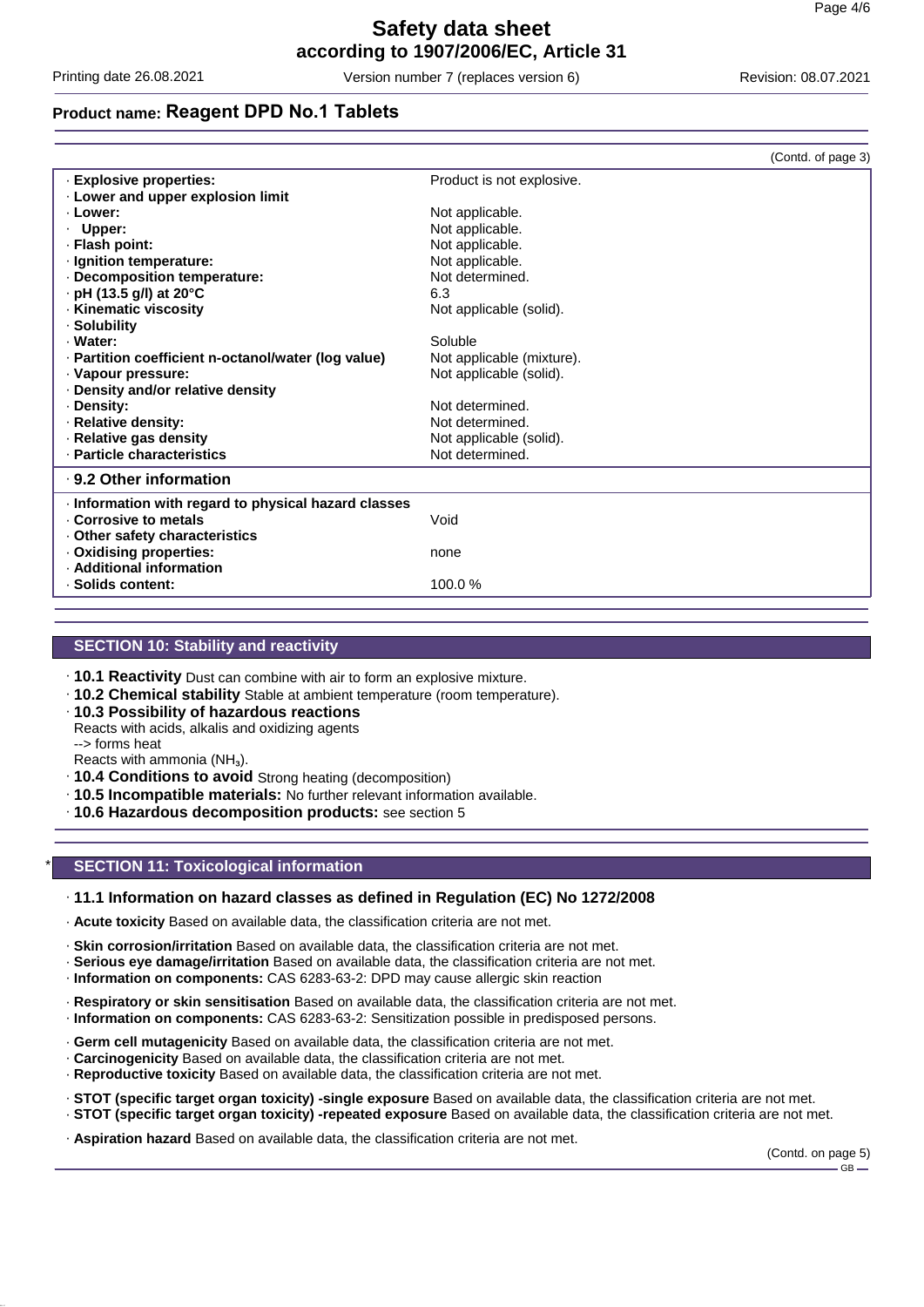# **Safety data sheet**

**according to 1907/2006/EC, Article 31**

Printing date 26.08.2021 Version number 7 (replaces version 6) Revision: 08.07.2021

(Contd. of page 4)

### **Product name: Reagent DPD No.1 Tablets**

#### · **Additional toxicological information:**

When used and handled according to specifications, the product does not have any harmful effects according to our experience and the information provided to us.

#### · **11.2 Information on other hazards**

· **Endocrine disrupting properties**

None of the ingredients is listed.

### **SECTION 12: Ecological information**

### · **12.1 Toxicity**

- · **Aquatic toxicity:** No further relevant information available.
- · **Bacterial toxicity:** sulphates toxic > 2.5 g/l
- · **Other information:** Toxic for fish:

sulphates > 7 g/l

- · **12.2 Persistence and degradability** No further relevant information available.
- · **12.3 Bioaccumulative potential** No further relevant information available.
- · **12.4 Mobility in soil** No further relevant information available.

#### · **12.5 Results of PBT and vPvB assessment**

This mixture does not contain any substances that are assessed to be persistent, bioaccumulative and toxic (PBT) or very persistent and very bioaccumulative (vPvB), according to the criteria given in Annex XIII of Regulation (EC) No. 1907/2006.

· **12.6 Endocrine disrupting properties** The product does not contain substances with endocrine disrupting properties.

### · **12.7 Other adverse effects**

Depending on the concentration, phosphorus and/or nitrogen compounds may contribute to the eutrophication of water supplies. Avoid transfer into the environment.

· **Water hazard:**

Do not allow product to reach ground water, water bodies or sewage system.

Danger to drinking water if even small quantities leak into soil.

### **SECTION 13: Disposal considerations**

### · **13.1 Waste treatment methods**

#### · **Recommendation**

Must not be disposed of together with household garbage. Do not allow product to reach sewage system. Disposal must be made according to official regulations.

### · **European waste catalogue**

16 05 09 discarded chemicals other than those mentioned in 16 05 06, 16 05 07 or 16 05 08

#### · **Uncleaned packagings:**

· **Recommendation:** Disposal must be made according to official regulations.

· **Recommended cleaning agent:** Water, if necessary with cleaning agent.

| <b>SECTION 14: Transport information</b>                 |      |                    |
|----------------------------------------------------------|------|--------------------|
| $\cdot$ 14.1 UN number or ID number<br>· ADR, IMDG, IATA | Void |                    |
| · 14.2 UN proper shipping name<br>· ADR, IMDG, IATA      | Void |                    |
| · 14.3 Transport hazard class(es)                        |      |                    |
| · ADR, IMDG, IATA<br>. Class                             | Void |                    |
| 14.4 Packing group<br>· ADR, IMDG, IATA                  | Void |                    |
|                                                          |      | (Contd. on page 6) |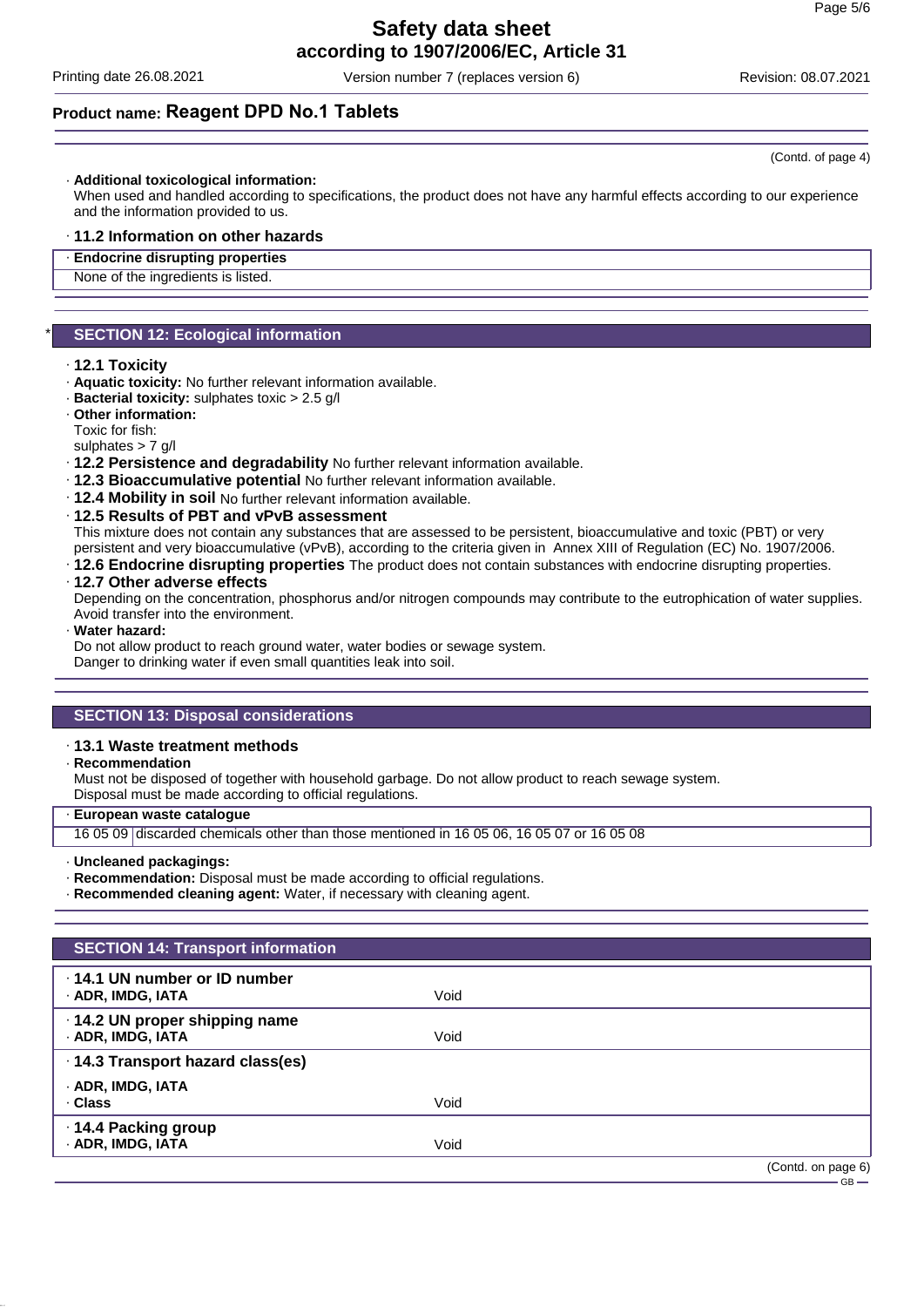Printing date 26.08.2021 Version number 7 (replaces version 6) Revision: 08.07.2021

## **Product name: Reagent DPD No.1 Tablets**

|                                                   | (Contd. of page 5)                                   |  |
|---------------------------------------------------|------------------------------------------------------|--|
| 14.5 Environmental hazards:                       | Not applicable.                                      |  |
| 14.6 Special precautions for user                 | Not applicable.                                      |  |
| .14.7 Maritime transport in bulk according to IMO |                                                      |  |
| instruments                                       | Not applicable.                                      |  |
| <b>Transport/Additional information:</b>          | Not dangerous according to the above specifications. |  |

### **SECTION 15: Regulatory information**

### · **15.1 Safety, health and environmental regulations/legislation specific for the substance or mixture**

- · **Regulation (EU) No 649/2012 concerning the export and import of hazardous chemicals (PIC)**
- None of the ingredients is listed.

#### · **Regulation (EU) 2019/1148 on the marketing and use of explosives precursors** not regulated

### · **Regulation (EC) No 1005/2009 on substances that deplete the ozone layer:**

None of the ingredients is listed.

### · **REGULATION (EU) 2019/1021 on persistent organic pollutants (POP)**

None of the ingredients is listed.

· **Directive 2012/18/EU (SEVESO III):**

· **Named dangerous substances - ANNEX I** None of the ingredients is listed.

#### · **LIST OF SUBSTANCES SUBJECT TO AUTHORISATION (ANNEX XIV)**

None of the ingredients is listed.

· **Substances of very high concern (SVHC) according to REACH, Article 57**

This product does not contain any substances of very high concern above the legal concentration limit of ≥ 0.1% (w / w).

· **Information about limitation of use:** Not required.

· **15.2 Chemical safety assessment:** A Chemical Safety Assessment has not been carried out.

### **SECTION 16: Other information**

These data are based on our present knowledge. However, they shall not constitute a guarantee for any specific product features and shall not establish a legally valid contractual relationship.

· **Training hints** Provide adequate information, instruction and training for operators.

#### · **Abbreviations and acronyms:**

OECD: Organisation for Economic Co-operation and Development

- STOT: specific target organ toxicity SE: single exposure
- RE: repeated exposure

EC50: half maximal effective concentration

IC50: hallf maximal inhibitory concentration

NOEL or NOEC: No Observed Effect Level or Concentration

ADR: Accord relatif au transport international des marchandises dangereuses par route (European Agreement Concerning the International Carriage of Dangerous Goods by Road)

RID: Règlement international concernant le transport des marchandises dangereuses par chemin de fer (Regulations Concerning the International Transport of Dangerous Goods by Rail)

IMDG: International Maritime Code for Dangerous Goods

IATA: International Air Transport Association

GHS: Globally Harmonised System of Classification and Labelling of Chemicals

EINECS: European Inventory of Existing Commercial Chemical Substances ELINCS: European List of Notified Chemical Substances

CAS: Chemical Abstracts Service (division of the American Chemical Society)

PBT: Persistent, Bioaccumulative and Toxic

SVHC: Substances of Very High Concern

vPvB: very Persistent and very Bioaccumulative

#### · **Sources**

Data arise from safety data sheets, reference works and literature. Data arise from safety data sheets, reference works and literature.

#### · **\* Data compared to the previous version altered.**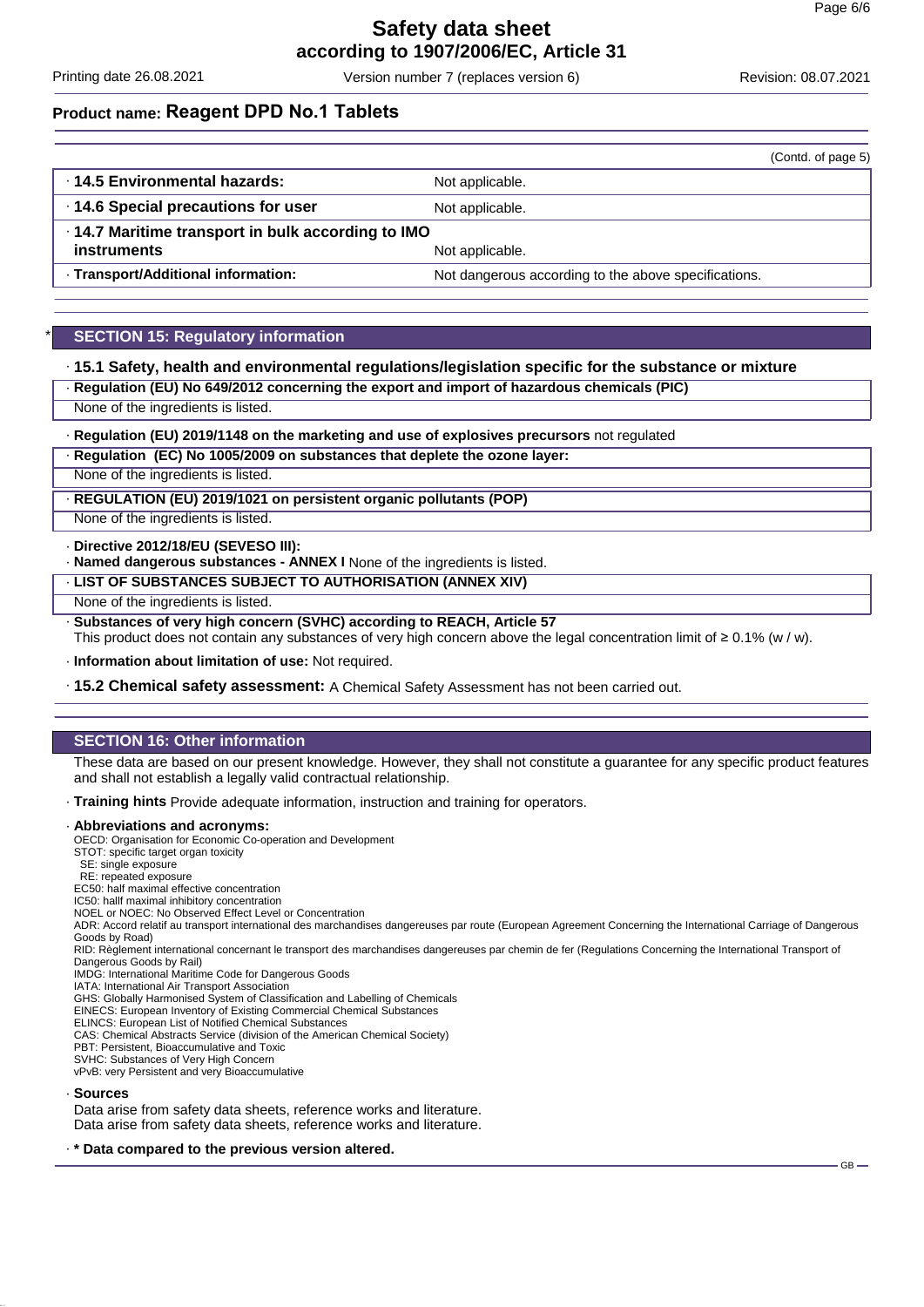

Printing date 26.08.2021 Version number 6 (replaces version 5) Revision: 29.01.2021

### **SECTION 1: Identification of the substance/mixture and of the company/undertaking**

· **1.1 Product identifier**

### · **Product name: Reagent DPD No.3 Tablets**

- · **Catalog number:** 100733E
- · **1.2 Relevant identified uses of the substance or mixture and uses advised against**
- · **Application of the substance / the preparation:** Reagent for water analysis

### · **1.3 Details of the supplier of the safety data sheet**

· **Supplier:** Vecom Marine B.V. Mozartlaan 3 3144 NA Maassluis The Netherlands

phone: + 31 (0)10 5930 210 Email: sales@vecom-marine.com

#### · **1.4 Emergency telephone number:**

Dutch Poisons Information Center (NVIC): +31 (0)88 755 8000 (24 hour service) Only for the purpose of informing medical personnel in case of acute intoxications. See section 4 on first aid measures.

### **SECTION 2: Hazards identification**

### · **2.1 Classification of the substance or mixture**

· **Classification according to Regulation (EC) No 1272/2008** The product is not classified as hazardous according to the CLP regulation.

- · **2.2 Label elements**
- · **Labelling according to Regulation (EC) No 1272/2008** Void
- · **Hazard pictograms** Void
- · **Signal word** Void
- · **Hazard statements** Void

· **2.3 Other hazards** No further relevant information available.

#### · **Results of PBT and vPvB assessment**

This mixture does not contain any substances that are assessed to be persistent, bioaccumulative and toxic (PBT) or very persistent and very bioaccumulative (vPvB), according to the criteria given in Annex XIII of Regulation (EC) No. 1907/2006. · **Determination of endocrine-disrupting properties**

The product does not contain substances with endocrine disrupting properties.

### **SECTION 3: Composition/information on ingredients**

### · **3.2 Mixtures**

- · **Description:** Mixture of inorganic compounds.
- · **Dangerous components:** Void

### **SECTION 4: First aid measures**

### · **4.1 Description of first aid measures**

- · **General information** Instantly remove any clothing soiled by the product.
- · **After inhalation** Supply fresh air.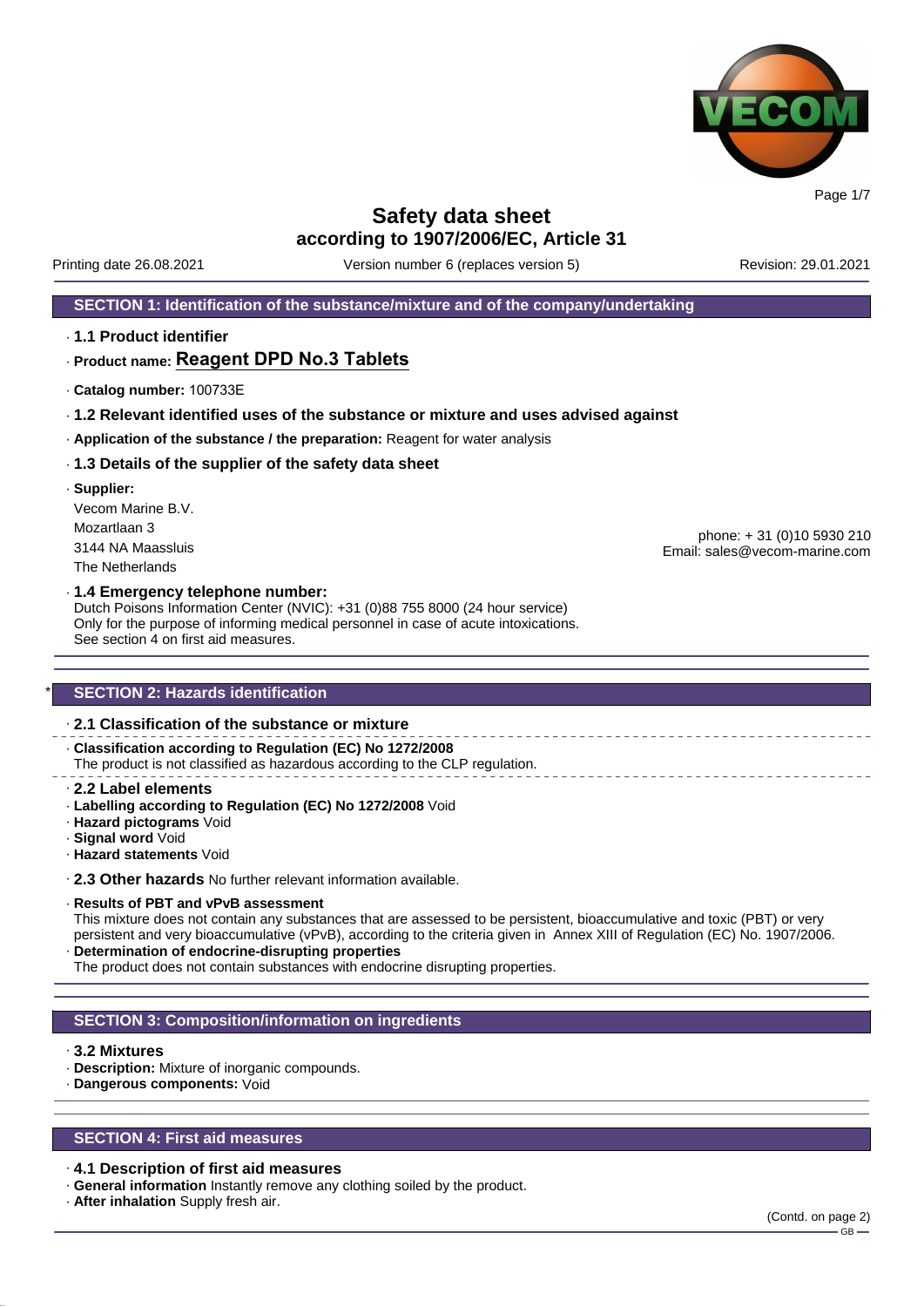## **Safety data sheet**

**according to 1907/2006/EC, Article 31**

Printing date 26.08.2021 Version number 6 (replaces version 5) Revision: 29.01.2021

### **Product name: Reagent DPD No.3 Tablets**

(Contd. of page 1) · **After skin contact** Instantly wash with water and soap and rinse thoroughly. · **After eye contact** Rinse opened eye for several minutes under running water (at least 15 min). If symptoms persist, consult doctor. · **After swallowing** Rinse out mouth and then drink 1-2 glasses of water. In case of persistent symptoms consult doctor. · **4.2 Most important symptoms and effects, both acute and delayed:** irritations after swallowing of large amounts: sickness vomiting gastric pain drop in blood pressure absorption cardiovascular disorders weakness headache · **Danger** Danger of disturbed cardiac rhythm. · **4.3 Indication of any immediate medical attention and special treatment needed:** No further relevant information available.

### **SECTION 5: Firefighting measures**

- · **5.1 Extinguishing media**
- · **Suitable extinguishing agents** Use fire fighting measures that suit the environment.
- · **5.2 Special hazards arising from the substance or mixture** The product is not combustible.

Formation of toxic gases is possible during heating or in case of fire. Can be released in case of fire: Hydrogen chloride (HCl) Dipotassium oxide Hydrogen iodide (HI) · **5.3 Advice for firefighters**

· **Protective equipment:**

Wear self-contained breathing apparatus. Wear full protective suit.

· **Additional information**

Collect contaminated fire fighting water separately. It must not enter drains. Dispose of fire debris and contaminated fire fighting water in accordance with official regulations. Ambient fire may liberate hazardous vapours.

### **SECTION 6: Accidental release measures**

- · **6.1 Personal precautions, protective equipment and emergency procedures**
- · **Advice for non-emergency personnel:** No special measures required.
- · **Advice for emergency responders:** Protective equipment: see section 8
- · **6.2 Environmental precautions:** Do not allow product to reach sewage system or water bodies.
- · **6.3 Methods and material for containment and cleaning up:**
- Ensure adequate ventilation.
- Collect mechanically.

Dispose of contaminated material as waste according to item 13.

· **6.4 Reference to other sections** See Section 8 for information on personal protection equipment. See Section 13 for information on disposal.

### **SECTION 7: Handling and storage**

### · **7.1 Precautions for safe handling**

- · **Advice on safe handling:**
- Prevent formation of dust.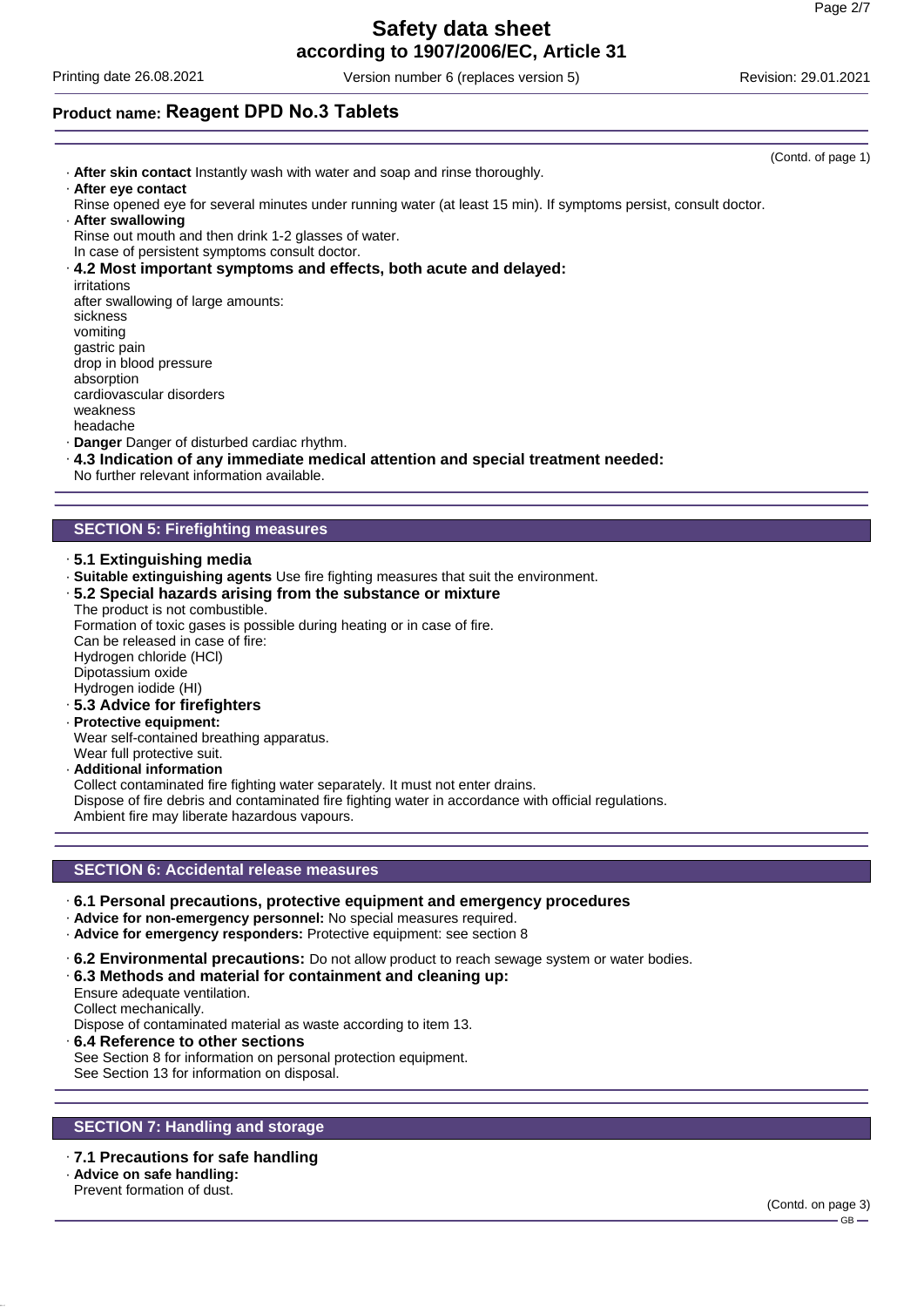Printing date 26.08.2021 Version number 6 (replaces version 5) Revision: 29.01.2021

### **Product name: Reagent DPD No.3 Tablets**

Thorough dedusting.

- · **Hygiene measures:**
- The usual precautionary measures should be adhered to general rules for handling chemicals. Do not eat, drink or smoke when using this product.

Wash hands during breaks and at the end of the work.

### · **7.2 Conditions for safe storage, including any incompatibilities**

- · **Requirements to be met by storerooms and containers:** Store in cool location.
- · **Information about storage in one common storage facility:** Store away from oxidising agents.
- · **Further information about storage conditions:**
- Store in cool, dry conditions in well sealed containers.

Protect from heat and direct sunlight.

Protect from the effects of light.

Store under dry conditions.

Protect from humidity and keep away from water.

- · **Recommended storage temperature:** 20°C +/- 5°C
- · **7.3 Specific end use(s)** No further relevant information available.

### **SECTION 8: Exposure controls/personal protection**

### · **8.1 Control parameters**

· **Components with limit values that require monitoring at the workplace:**

The product does not contain any relevant quantities of materials with critical values that have to be monitored at the workplace.

· **Additional information:** The lists that were valid during the compilation were used as basis.

### · **8.2 Exposure controls**

### · **Engineering measures:**

Technical measures and appropriate working operations should be given priority over the use of personal protective equipment. See item 7.

- · **Individual protection measures, such as personal protective equipment** Protective clothing should be selected specifically for the workplace, depending on concentration and quantity of the hazardous substances handled.
- · **Eye/face protection**
- Safety glasses

use against the effects of fumes / dust

· **Hand protection**

Preventive skin protection by use of skin-protecting agents is recommended.

After use of gloves apply skin-cleaning agents and skin cosmetics.

· **Material of gloves** nitrile rubber, NBR

Recommended thickness of the material:  $\geq 0.11$  mm

· **Penetration time of glove material**

Value for the permeation: Level =  $1$  ( <  $10$  min)

The exact break trough time has to be found out by the manufacturer of the protective gloves and has to be observed.

· **Other skin protection (body protection):** Protective work clothing.

- · **Breathing equipment:** Use breathing protection against the effects of fumes/dust/aerosol.
- · **Recommended filter device for short term use:** Filter P1

· **Environmental exposure controls** Do not allow product to reach sewage system or water bodies.

| .9.1 Information on basic physical and chemical properties                 |                  |  |
|----------------------------------------------------------------------------|------------------|--|
| · Physical state                                                           | Solid.           |  |
| · Form:                                                                    | Tablets          |  |
| ⋅ Colour:                                                                  | White            |  |
| · Odour:                                                                   | <b>Odourless</b> |  |
| . Odour threshold:                                                         | Not applicable.  |  |
| · Melting point/Freezing point:                                            | Not determined.  |  |
| · Boiling point or initial boiling point and boiling range Not determined. |                  |  |

(Contd. of page 2)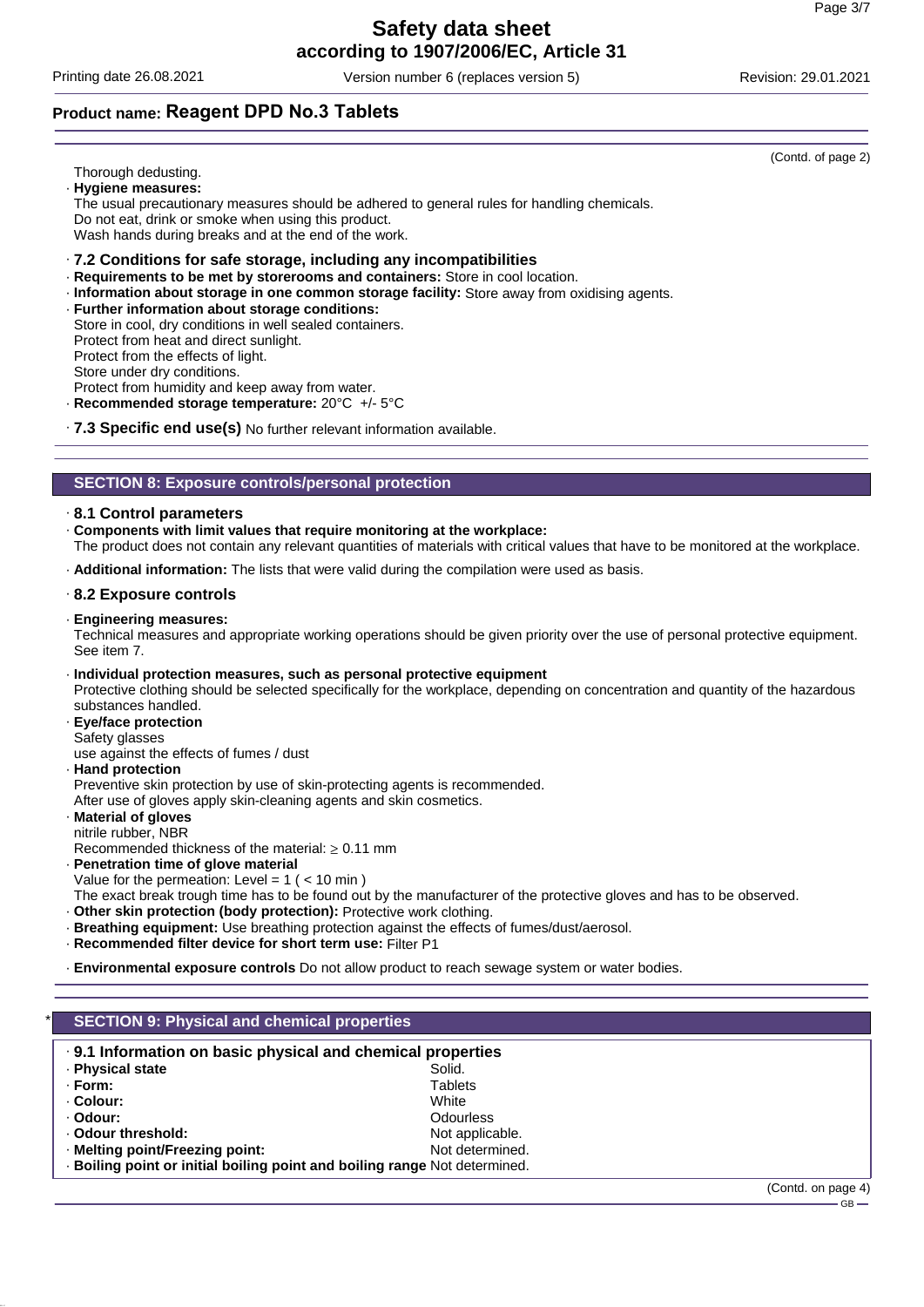Printing date 26.08.2021 Version number 6 (replaces version 5) Revision: 29.01.2021

### **Product name: Reagent DPD No.3 Tablets**

|                                                      |                                 | (Contd. of page 3) |
|------------------------------------------------------|---------------------------------|--------------------|
| · Flammability                                       | The product is not combustible. |                    |
| · Explosive properties:                              | Product is not explosive.       |                    |
| . Lower and upper explosion limit                    |                                 |                    |
| · Lower:                                             | Not applicable.                 |                    |
| · Upper:                                             | Not applicable.                 |                    |
| · Flash point:                                       | Not applicable.                 |                    |
| · Ignition temperature:                              | Not applicable (solid).         |                    |
| · Decomposition temperature:                         | Not determined.                 |                    |
| $\cdot$ pH (13 g/l) at 20 $^{\circ}$ C               | 6.3                             |                    |
| · Kinematic viscosity                                | Not applicable (solid).         |                    |
| · Solubility                                         |                                 |                    |
| · Water:                                             | Soluble                         |                    |
| · Partition coefficient n-octanol/water (log value)  | Not applicable (mixture).       |                    |
| · Vapour pressure:                                   | Not applicable.                 |                    |
| · Density and/or relative density                    |                                 |                    |
| Density at 20°C:                                     | $2.16$ g/cm <sup>3</sup>        |                    |
| · Relative density:                                  | Not determined.                 |                    |
| · Relative gas density                               | Not applicable (solid).         |                    |
| · Particle characteristics                           | Not determined.                 |                    |
| ⋅ 9.2 Other information                              |                                 |                    |
| · Information with regard to physical hazard classes |                                 |                    |
| . Corrosive to metals                                | Void                            |                    |
| Other safety characteristics                         |                                 |                    |
| · Oxidising properties:                              | none                            |                    |
| · Additional information                             |                                 |                    |
| · Solids content:                                    | 100.0%                          |                    |

### **SECTION 10: Stability and reactivity**

- · **10.1 Reactivity** see section 10.3
- · **10.2 Chemical stability** Stable at ambient temperature (room temperature).
- · **10.3 Possibility of hazardous reactions**
- Reacts with alkaline metals

Reacts with peroxides

Reacts with acids Reacts with oxidizing agents

--> forms heat

· **10.4 Conditions to avoid** To avoid thermal decomposition do not overheat.

· **10.5 Incompatible materials:** No further relevant information available.

· **10.6 Hazardous decomposition products:** see section 5

### **SECTION 11: Toxicological information**

#### · **11.1 Information on hazard classes as defined in Regulation (EC) No 1272/2008**

- · **Acute toxicity** Based on available data, the classification criteria are not met.
- · **LD/LC50 values that are relevant for classification:** The following statements refer to the individual components.
- · **Skin corrosion/irritation** Based on available data, the classification criteria are not met.
- · **Serious eye damage/irritation** Based on available data, the classification criteria are not met.
- · **Respiratory or skin sensitisation** Based on available data, the classification criteria are not met.
- · **Information on components:** The following applies to iodides in general: Sensitation possible at predisposed persons.
- · **Germ cell mutagenicity** Based on available data, the classification criteria are not met.
- · **Carcinogenicity** Based on available data, the classification criteria are not met.
- · **Reproductive toxicity** Based on available data, the classification criteria are not met.
- · **STOT (specific target organ toxicity) -single exposure** Based on available data, the classification criteria are not met.

· **STOT (specific target organ toxicity) -repeated exposure** Based on available data, the classification criteria are not met.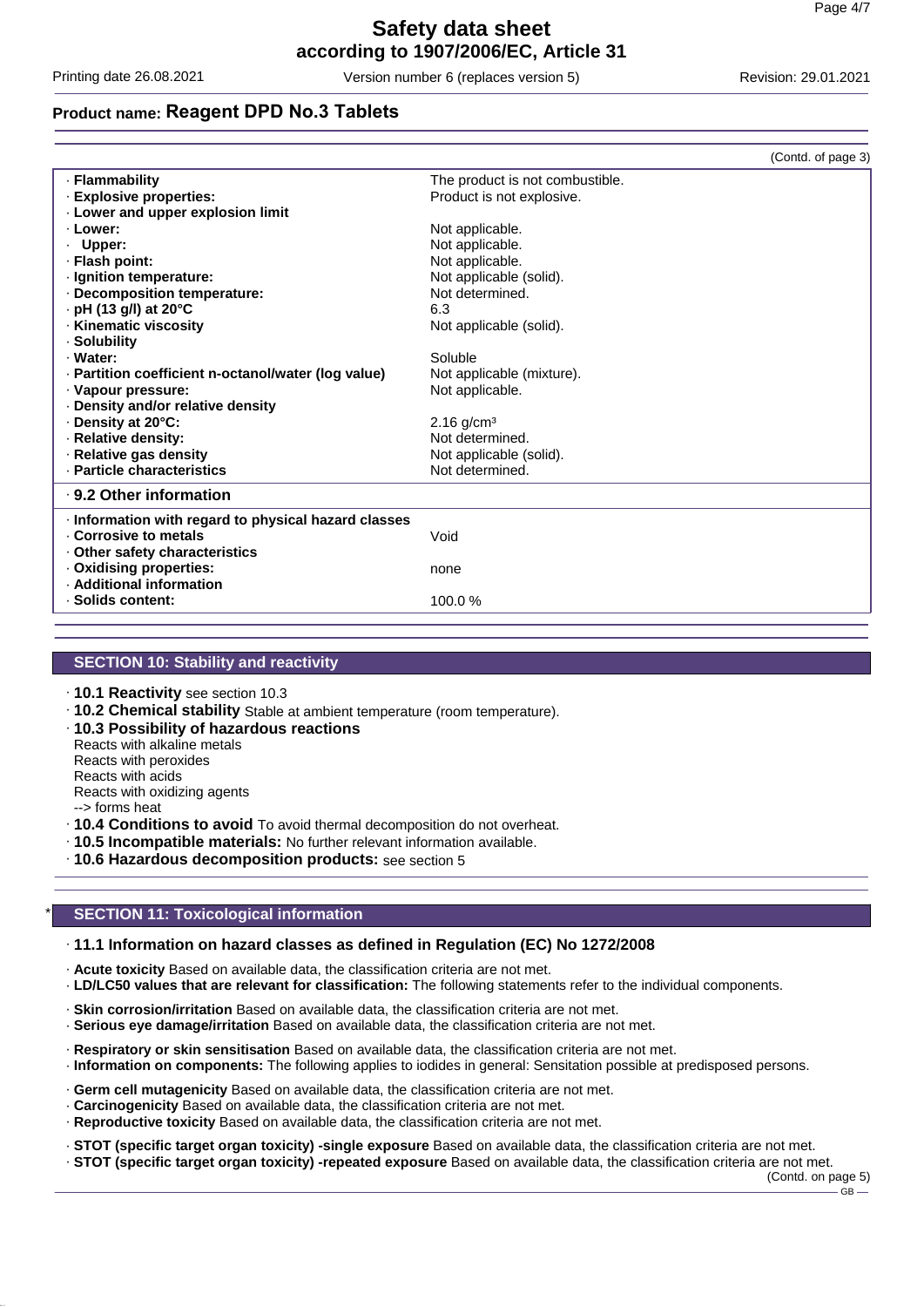Printing date 26.08.2021 Version number 6 (replaces version 5) Revision: 29.01.2021

### **Product name: Reagent DPD No.3 Tablets**

· **Aspiration hazard** Based on available data, the classification criteria are not met.

### · **Additional toxicological information:**

When used and handled according to specifications, the product does not have any harmful effects according to our experience and the information provided to us.

iodide: chronic hypothyroidism

Iodine salts can cause birth defects, illness and death of a fetus. (GESTIS)

### · **11.2 Information on other hazards**

### · **Endocrine disrupting properties**

None of the ingredients is listed.

### **SECTION 12: Ecological information**

#### · **12.1 Toxicity**

- · **Aquatic toxicity:** No further relevant information available.
- · **12.2 Persistence and degradability** .

### · **Other information:**

Mixture of inorganic compounds.

Methods for the determination of biodegradability are not applicable to inorganic substances.

### · **12.3 Bioaccumulative potential**

Pow = n-octanol/wasser partition coefficient

log Pow 1-3 = Not worth-mentioning accumulating in organisms.

· **12.4 Mobility in soil** No further relevant information available.

· **12.5 Results of PBT and vPvB assessment**

no data available

This mixture does not contain any substances that are assessed to be persistent, bioaccumulative and toxic (PBT) or very persistent and very bioaccumulative (vPvB), according to the criteria given in Annex XIII of Regulation (EC) No. 1907/2006.

- · **12.6 Endocrine disrupting properties** The product does not contain substances with endocrine disrupting properties.
- · **12.7 Other adverse effects** Avoid transfer into the environment.

### · **Water hazard:**

Do not allow product to reach ground water, water bodies or sewage system, even in small quantities. Danger to drinking water if even extremely small quantities leak into soil.

### **SECTION 13: Disposal considerations**

### · **13.1 Waste treatment methods**

· **Recommendation**

Must not be disposed of together with household garbage. Do not allow product to reach sewage system. Disposal must be made according to official regulations.

### · **European waste catalogue**

16 05 09 discarded chemicals other than those mentioned in 16 05 06, 16 05 07 or 16 05 08

· **Uncleaned packagings:**

- · **Recommendation:** Disposal must be made according to official regulations.
- · **Recommended cleaning agent:** Water, if necessary with cleaning agent.

| <b>SECTION 14: Transport information</b>                  |      |                    |
|-----------------------------------------------------------|------|--------------------|
| 14.1 UN number or ID number<br>· ADR, IMDG, IATA          | Void |                    |
| $\cdot$ 14.2 UN proper shipping name<br>· ADR, IMDG, IATA | Void |                    |
| · 14.3 Transport hazard class(es)                         |      |                    |
| · ADR, IMDG, IATA<br>. Class                              | Void |                    |
|                                                           |      | (Contd. on page 6) |

(Contd. of page 4)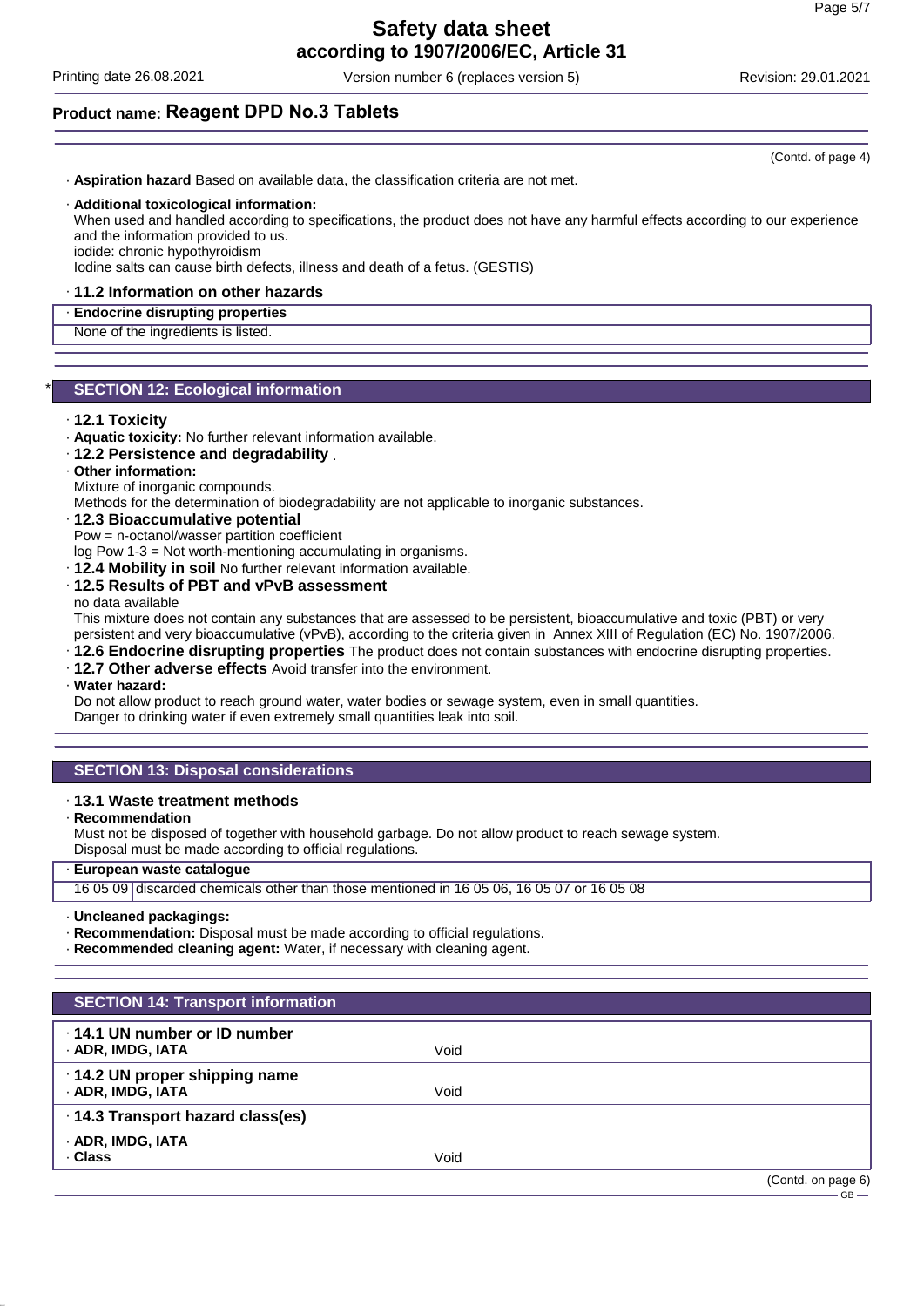Printing date 26.08.2021 Version number 6 (replaces version 5) Revision: 29.01.2021

### **Product name: Reagent DPD No.3 Tablets**

|                                                                         | (Contd. of page 5)                                   |
|-------------------------------------------------------------------------|------------------------------------------------------|
| 14.4 Packing group<br>· ADR, IMDG, IATA                                 | Void                                                 |
| ⋅14.5 Environmental hazards:<br>· Marine pollutant:                     | No.                                                  |
| 14.6 Special precautions for user                                       | Not applicable.                                      |
| .14.7 Maritime transport in bulk according to IMO<br><b>instruments</b> | Not applicable.                                      |
| · Transport/Additional information:                                     | Not dangerous according to the above specifications. |

### **SECTION 15: Regulatory information**

### · **15.1 Safety, health and environmental regulations/legislation specific for the substance or mixture**

· **Regulation (EU) No 649/2012 concerning the export and import of hazardous chemicals (PIC)**

None of the ingredients is listed.

· **Regulation (EC) No 1005/2009 on substances that deplete the ozone layer:**

None of the ingredients is listed.

· **REGULATION (EU) 2019/1021 on persistent organic pollutants (POP)**

None of the ingredients is listed.

· **LIST OF SUBSTANCES SUBJECT TO AUTHORISATION (ANNEX XIV)**

None of the ingredients is listed.

· **Substances of very high concern (SVHC) according to REACH, Article 57**

This product does not contain any substances of very high concern above the legal concentration limit of ≥ 0.1% (w / w).

· **Information about limitation of use:** Not required.

· **15.2 Chemical safety assessment:** A Chemical Safety Assessment has not been carried out.

### **SECTION 16: Other information**

These data are based on our present knowledge. However, they shall not constitute a guarantee for any specific product features and shall not establish a legally valid contractual relationship.

· **Training hints** Provide adequate information, instruction and training for operators.

#### · **Abbreviations and acronyms:**

ICAO: International Civil Aviation Organisation

EC50: effective concentration, 50 percent (in vivo)

OECD: Organisation for Economic Co-operation and Development STOT: specific target organ toxicity

- 
- SE: single exposure RE: repeated exposure

EC50: half maximal effective concentration

IC50: hallf maximal inhibitory concentration

NOEL or NOEC: No Observed Effect Level or Concentration

ADR: Accord relatif au transport international des marchandises dangereuses par route (European Agreement Concerning the International Carriage of Dangerous Goods by Road)

RID: Règlement international concernant le transport des marchandises dangereuses par chemin de fer (Regulations Concerning the International Transport of Dangerous Goods by Rail)

IMDG: International Maritime Code for Dangerous Goods

IATA: International Air Transport Association GHS: Globally Harmonised System of Classification and Labelling of Chemicals

EINECS: European Inventory of Existing Commercial Chemical Substances

ELINCS: European List of Notified Chemical Substances

CAS: Chemical Abstracts Service (division of the American Chemical Society)

LC50: Lethal concentration, 50 percent

LD50: Lethal dose, 50 percent

PBT: Persistent, Bioaccumulative and Toxic SVHC: Substances of Very High Concern

vPvB: very Persistent and very Bioaccumulative

#### · **Sources**

Data arise from safety data sheets, reference works and literature. Data arise from safety data sheets, reference works and literature. ECOTOX Database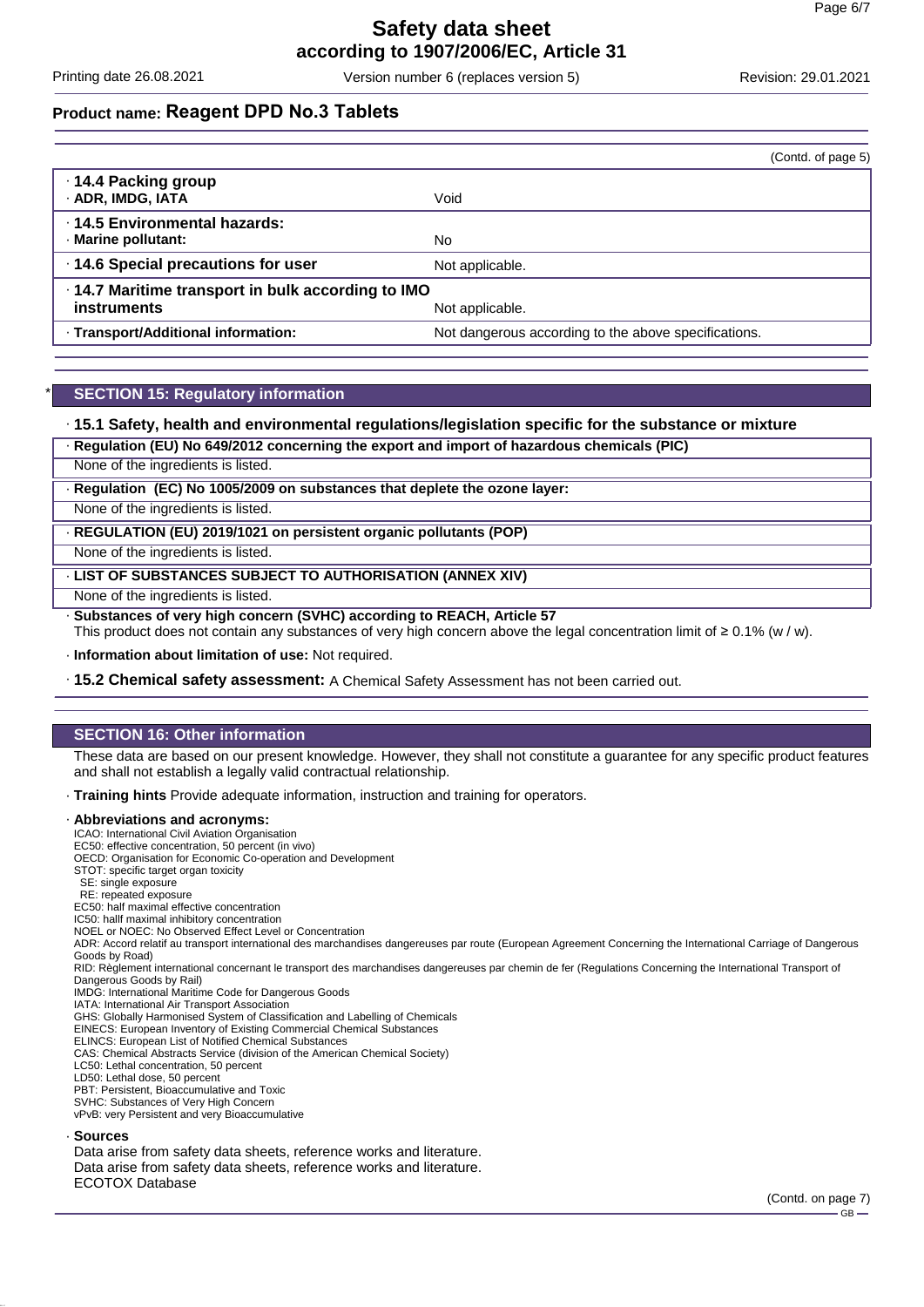Printing date 26.08.2021 Version number 6 (replaces version 5) Revision: 29.01.2021

(Contd. of page 6)

### **Product name: Reagent DPD No.3 Tablets**

GESTIS- Stoffdatenbank (Substance Database, Germany)

· **\* Data compared to the previous version altered.**

 $-$  GB  $-$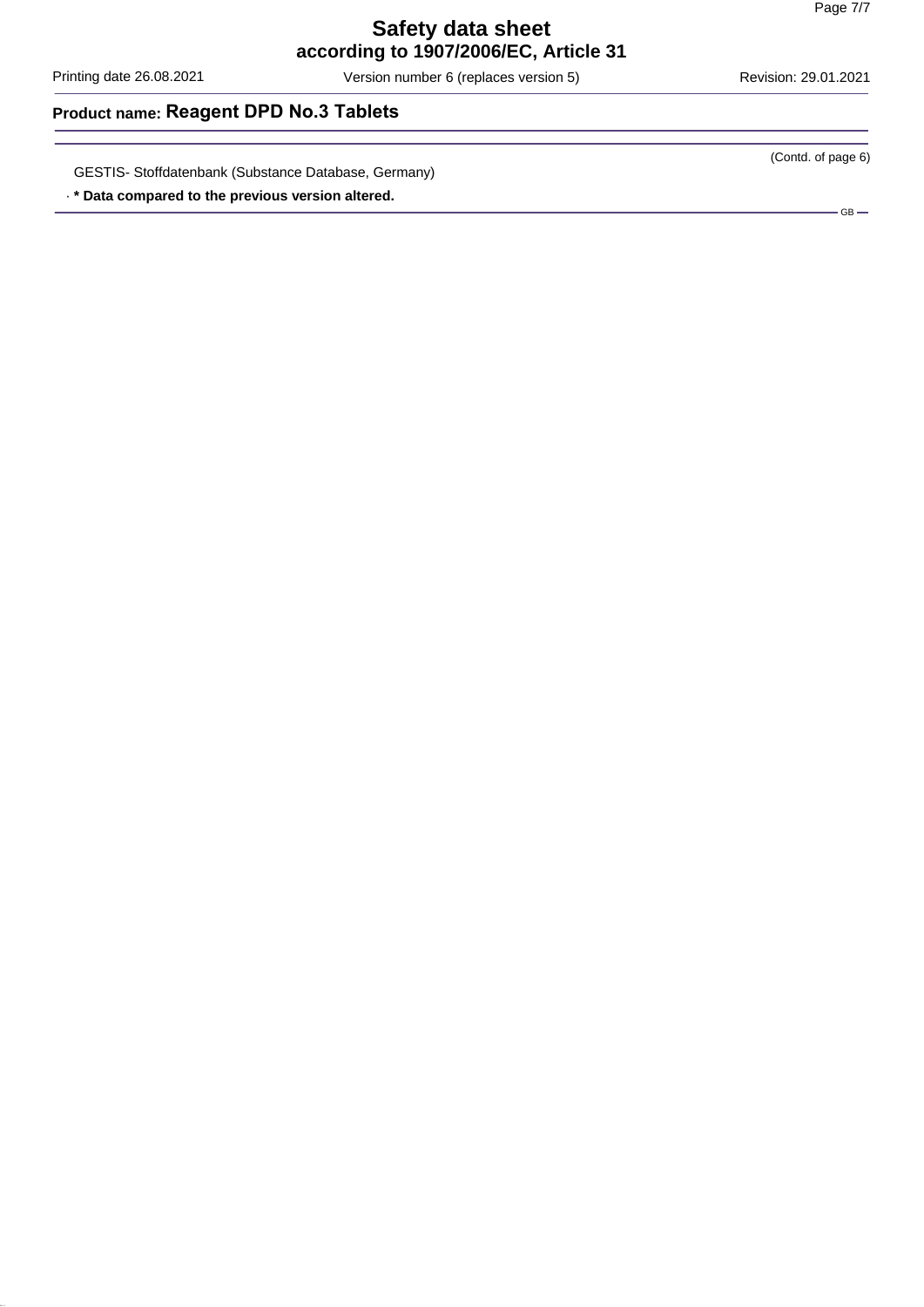

Printing date 26.08.2021 Version number 5 (replaces version 4) Revision: 08.03.2021

### **SECTION 1: Identification of the substance/mixture and of the company/undertaking**

· **1.1 Product identifier**

### · **Product name: Reagent pH4 Buffer Solution**

- · **Catalog number:** 36130
- · **1.2 Relevant identified uses of the substance or mixture and uses advised against**
- · **Application of the substance / the preparation:** Reagent for water analysis

#### · **1.3 Details of the supplier of the safety data sheet**

· **Supplier:** Vecom Marine B.V. Mozartlaan 3 3144 NA Maassluis The Netherlands

phone: + 31 (0)10 5930 210 Email: sales@vecom-marine.com

#### · **1.4 Emergency telephone number:**

Dutch Poisons Information Center (NVIC): +31 (0)88 755 8000 (24 hour service) Only for the purpose of informing medical personnel in case of acute intoxications. See section 4 on first aid measures.

### **SECTION 2: Hazards identification**

### · **2.1 Classification of the substance or mixture**

· **Classification according to Regulation (EC) No 1272/2008** The product is not classified as hazardous according to the CLP regulation.

- · **2.2 Label elements**
- · **Labelling according to Regulation (EC) No 1272/2008** Void
- · **Hazard pictograms** Void
- · **Signal word** Void
- · **Hazard statements** Void

· **2.3 Other hazards** No further relevant information available.

#### · **Results of PBT and vPvB assessment**

This mixture does not contain any substances that are assessed to be persistent, bioaccumulative and toxic (PBT) or very persistent and very bioaccumulative (vPvB), according to the criteria given in Annex XIII of Regulation (EC) No. 1907/2006. · **Determination of endocrine-disrupting properties**

The product does not contain substances with endocrine disrupting properties.

### **SECTION 3: Composition/information on ingredients**

#### · **3.2 Mixtures**

- · **Description:** aqueous buffer solution
- · **Dangerous components:** Void

### **SECTION 4: First aid measures**

#### · **4.1 Description of first aid measures**

- · **General information** Instantly remove any clothing soiled by the product.
- · **After inhalation** Supply fresh air.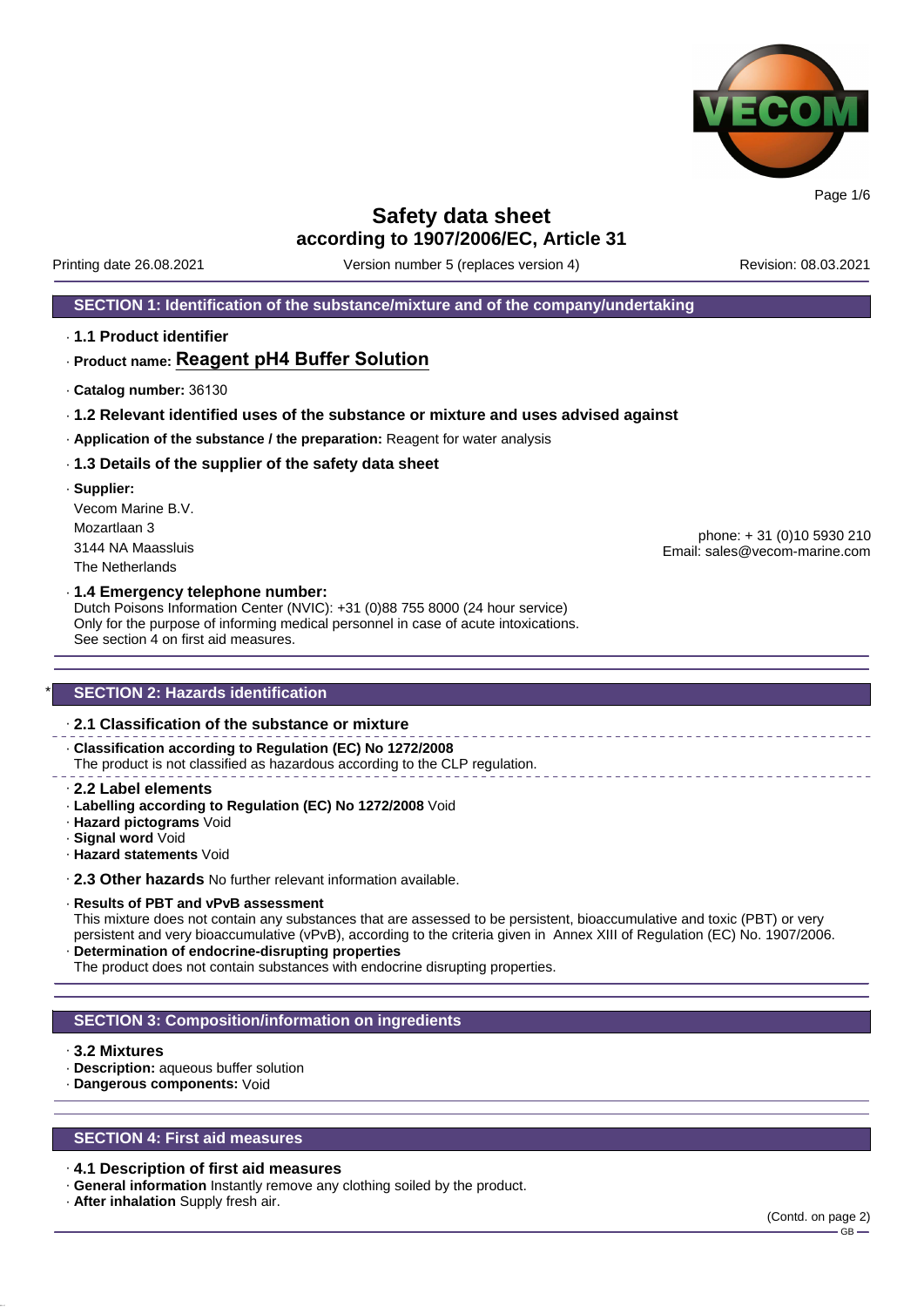# **Safety data sheet**

**according to 1907/2006/EC, Article 31**

Printing date 26.08.2021 Version number 5 (replaces version 4) Revision: 08.03.2021

### **Product name: Reagent pH4 Buffer Solution**

- · **After skin contact** Instantly wash with water and soap and rinse thoroughly. · **After eye contact**
- Rinse opened eye for several minutes under running water (at least 15 min). If symptoms persist, consult doctor.
- · **After swallowing** Rinse out mouth and then drink 1-2 glasses of water. In case of persistent symptoms consult doctor.
- · **4.2 Most important symptoms and effects, both acute and delayed:** No further relevant information available.
- · **4.3 Indication of any immediate medical attention and special treatment needed:**

No further relevant information available.

### **SECTION 5: Firefighting measures**

- · **5.1 Extinguishing media**
- · **Suitable extinguishing agents** Use fire fighting measures that suit the environment.
- · **5.2 Special hazards arising from the substance or mixture** The product is not combustible.

Formation of toxic gases is possible during heating or in case of fire.

- · **5.3 Advice for firefighters**
- · **Protective equipment:**
- Wear self-contained breathing apparatus.
- Wear full protective suit.
- · **Additional information**

Collect contaminated fire fighting water separately. It must not enter drains.

Dispose of fire debris and contaminated fire fighting water in accordance with official regulations. Ambient fire may liberate hazardous vapours.

### **SECTION 6: Accidental release measures**

- · **6.1 Personal precautions, protective equipment and emergency procedures**
- · **Advice for non-emergency personnel:** No special measures required.
- · **Advice for emergency responders:** Protective equipment: see section 8
- · **6.2 Environmental precautions:**

Do not allow product to reach sewage system or water bodies. Dilute with much water.

- · **6.3 Methods and material for containment and cleaning up:** Absorb with liquid-binding material (sand, diatomite, universal binders). Dispose of contaminated material as waste according to item 13.
- · **6.4 Reference to other sections** See Section 8 for information on personal protection equipment. See Section 13 for information on disposal.

### **SECTION 7: Handling and storage**

- · **7.1 Precautions for safe handling** No special precautions necessary if used correctly.
- · **Advice on safe handling:** No special precautions necessary if used correctly.
- · **Hygiene measures:**

The usual precautionary measures should be adhered to general rules for handling chemicals. Do not eat, drink or smoke when using this product. Wash hands during breaks and at the end of the work.

- · **7.2 Conditions for safe storage, including any incompatibilities**
- · **Requirements to be met by storerooms and containers:** Store in cool location.
- · **Information about storage in one common storage facility:** Not required.
- · **Further information about storage conditions:** Protect from heat and direct sunlight.

Protect from the effects of light.

Protect from humidity and keep away from water. · **Recommended storage temperature:** 20°C +/- 5°C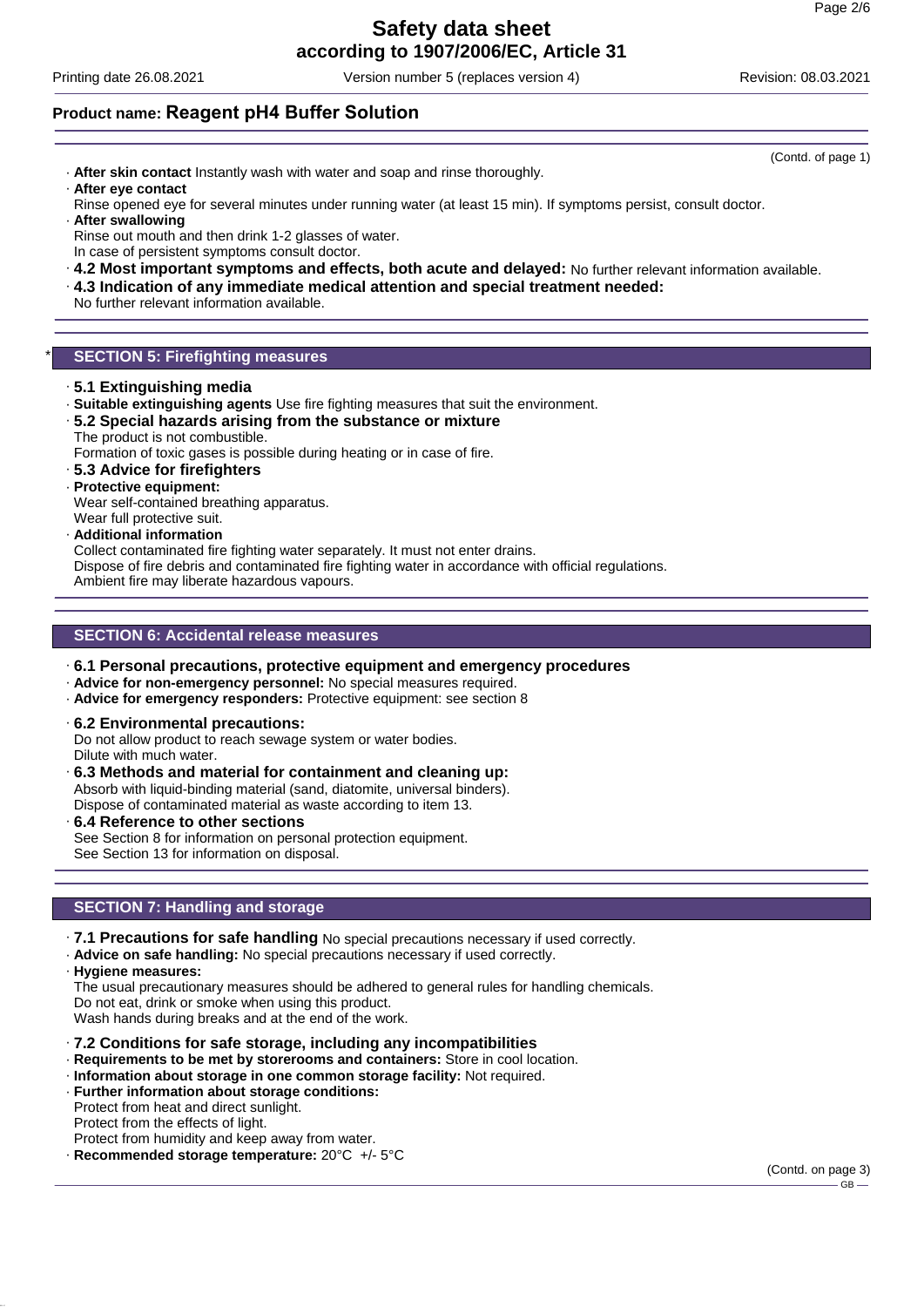Printing date 26.08.2021 Version number 5 (replaces version 4) Revision: 08.03.2021

### **Product name: Reagent pH4 Buffer Solution**

· **7.3 Specific end use(s)** No further relevant information available.

### \* **SECTION 8: Exposure controls/personal protection**

### · **8.1 Control parameters**

- · **Components with limit values that require monitoring at the workplace:**
- The product does not contain any relevant quantities of materials with critical values that have to be monitored at the workplace.
- · **8.2 Exposure controls**
- · **Engineering measures:** No further data; see item 7.
- · **Individual protection measures, such as personal protective equipment** Protective clothing should be selected specifically for the workplace, depending on concentration and quantity of the hazardous substances handled.
- · **Eye/face protection** use against the effects of fumes / dust
- · **Hand protection** Preventive skin protection by use of skin-protecting agents is recommended.
- · **Material of gloves** nitrile rubber, NBR
- Recommended thickness of the material:  $\geq 0.11$  mm
- · **Penetration time of glove material** Value for the permeation: Level =  $1$  ( <  $10$  min ) The exact break trough time has to be found out by the manufacturer of the protective gloves and has to be observed.
- · **Other skin protection (body protection):** Protective work clothing.
- · **Breathing equipment:** Not required.

Use breathing protection against the effects of fumes/dust/aerosol.

· **Recommended filter device for short term use:** Filter P1

· **Environmental exposure controls** Do not allow product to reach sewage system or water bodies.

| .9.1 Information on basic physical and chemical properties<br>· Physical state<br>Fluid<br>· Form:<br>Solution<br>· Colour:<br>Red<br><b>Odourless</b><br>· Odour:<br>· Odour threshold:<br>Not determined.<br>$0^{\circ}$ C<br>· Melting point/Freezing point:<br>· Boiling point or initial boiling point and boiling range 100°C (CAS: 7732-18-5 water)<br>· Flammability<br>The product is not combustible.<br>· Explosive properties:<br>Product is not explosive.<br>· Lower and upper explosion limit<br>· Lower:<br>Not applicable.<br>Not applicable.<br>· Upper:<br>· Flash point:<br>Not applicable.<br>· Ignition temperature:<br>Not applicable.<br>Decomposition temperature:<br>Not applicable.<br>$\cdot$ pH at 20 $\degree$ C<br>· Kinematic viscosity<br>Not determined.<br>· Solubility<br>· Water:<br>Fully miscible<br>· Partition coefficient n-octanol/water (log value)<br>Not applicable (mixture).<br>Not determined.<br>· Vapour pressure:<br>Density and/or relative density<br>Density at 20°C:<br>1 $q/cm3$<br>· Relative density:<br>Not determined.<br>· Relative gas density<br>Not determined. | <b>SECTION 9: Physical and chemical properties</b> |                          |
|----------------------------------------------------------------------------------------------------------------------------------------------------------------------------------------------------------------------------------------------------------------------------------------------------------------------------------------------------------------------------------------------------------------------------------------------------------------------------------------------------------------------------------------------------------------------------------------------------------------------------------------------------------------------------------------------------------------------------------------------------------------------------------------------------------------------------------------------------------------------------------------------------------------------------------------------------------------------------------------------------------------------------------------------------------------------------------------------------------------------------------|----------------------------------------------------|--------------------------|
|                                                                                                                                                                                                                                                                                                                                                                                                                                                                                                                                                                                                                                                                                                                                                                                                                                                                                                                                                                                                                                                                                                                                  |                                                    |                          |
|                                                                                                                                                                                                                                                                                                                                                                                                                                                                                                                                                                                                                                                                                                                                                                                                                                                                                                                                                                                                                                                                                                                                  |                                                    |                          |
|                                                                                                                                                                                                                                                                                                                                                                                                                                                                                                                                                                                                                                                                                                                                                                                                                                                                                                                                                                                                                                                                                                                                  |                                                    |                          |
|                                                                                                                                                                                                                                                                                                                                                                                                                                                                                                                                                                                                                                                                                                                                                                                                                                                                                                                                                                                                                                                                                                                                  |                                                    |                          |
|                                                                                                                                                                                                                                                                                                                                                                                                                                                                                                                                                                                                                                                                                                                                                                                                                                                                                                                                                                                                                                                                                                                                  |                                                    |                          |
|                                                                                                                                                                                                                                                                                                                                                                                                                                                                                                                                                                                                                                                                                                                                                                                                                                                                                                                                                                                                                                                                                                                                  |                                                    |                          |
|                                                                                                                                                                                                                                                                                                                                                                                                                                                                                                                                                                                                                                                                                                                                                                                                                                                                                                                                                                                                                                                                                                                                  |                                                    |                          |
|                                                                                                                                                                                                                                                                                                                                                                                                                                                                                                                                                                                                                                                                                                                                                                                                                                                                                                                                                                                                                                                                                                                                  |                                                    |                          |
|                                                                                                                                                                                                                                                                                                                                                                                                                                                                                                                                                                                                                                                                                                                                                                                                                                                                                                                                                                                                                                                                                                                                  |                                                    |                          |
|                                                                                                                                                                                                                                                                                                                                                                                                                                                                                                                                                                                                                                                                                                                                                                                                                                                                                                                                                                                                                                                                                                                                  |                                                    |                          |
|                                                                                                                                                                                                                                                                                                                                                                                                                                                                                                                                                                                                                                                                                                                                                                                                                                                                                                                                                                                                                                                                                                                                  |                                                    |                          |
|                                                                                                                                                                                                                                                                                                                                                                                                                                                                                                                                                                                                                                                                                                                                                                                                                                                                                                                                                                                                                                                                                                                                  |                                                    |                          |
|                                                                                                                                                                                                                                                                                                                                                                                                                                                                                                                                                                                                                                                                                                                                                                                                                                                                                                                                                                                                                                                                                                                                  |                                                    |                          |
|                                                                                                                                                                                                                                                                                                                                                                                                                                                                                                                                                                                                                                                                                                                                                                                                                                                                                                                                                                                                                                                                                                                                  |                                                    |                          |
|                                                                                                                                                                                                                                                                                                                                                                                                                                                                                                                                                                                                                                                                                                                                                                                                                                                                                                                                                                                                                                                                                                                                  |                                                    |                          |
|                                                                                                                                                                                                                                                                                                                                                                                                                                                                                                                                                                                                                                                                                                                                                                                                                                                                                                                                                                                                                                                                                                                                  |                                                    |                          |
|                                                                                                                                                                                                                                                                                                                                                                                                                                                                                                                                                                                                                                                                                                                                                                                                                                                                                                                                                                                                                                                                                                                                  |                                                    |                          |
|                                                                                                                                                                                                                                                                                                                                                                                                                                                                                                                                                                                                                                                                                                                                                                                                                                                                                                                                                                                                                                                                                                                                  |                                                    |                          |
|                                                                                                                                                                                                                                                                                                                                                                                                                                                                                                                                                                                                                                                                                                                                                                                                                                                                                                                                                                                                                                                                                                                                  |                                                    |                          |
|                                                                                                                                                                                                                                                                                                                                                                                                                                                                                                                                                                                                                                                                                                                                                                                                                                                                                                                                                                                                                                                                                                                                  |                                                    |                          |
|                                                                                                                                                                                                                                                                                                                                                                                                                                                                                                                                                                                                                                                                                                                                                                                                                                                                                                                                                                                                                                                                                                                                  |                                                    |                          |
|                                                                                                                                                                                                                                                                                                                                                                                                                                                                                                                                                                                                                                                                                                                                                                                                                                                                                                                                                                                                                                                                                                                                  |                                                    |                          |
|                                                                                                                                                                                                                                                                                                                                                                                                                                                                                                                                                                                                                                                                                                                                                                                                                                                                                                                                                                                                                                                                                                                                  |                                                    |                          |
|                                                                                                                                                                                                                                                                                                                                                                                                                                                                                                                                                                                                                                                                                                                                                                                                                                                                                                                                                                                                                                                                                                                                  |                                                    |                          |
|                                                                                                                                                                                                                                                                                                                                                                                                                                                                                                                                                                                                                                                                                                                                                                                                                                                                                                                                                                                                                                                                                                                                  |                                                    |                          |
|                                                                                                                                                                                                                                                                                                                                                                                                                                                                                                                                                                                                                                                                                                                                                                                                                                                                                                                                                                                                                                                                                                                                  |                                                    |                          |
|                                                                                                                                                                                                                                                                                                                                                                                                                                                                                                                                                                                                                                                                                                                                                                                                                                                                                                                                                                                                                                                                                                                                  | · Particle characteristics                         | Not applicable (liquid). |

(Contd. of page 2)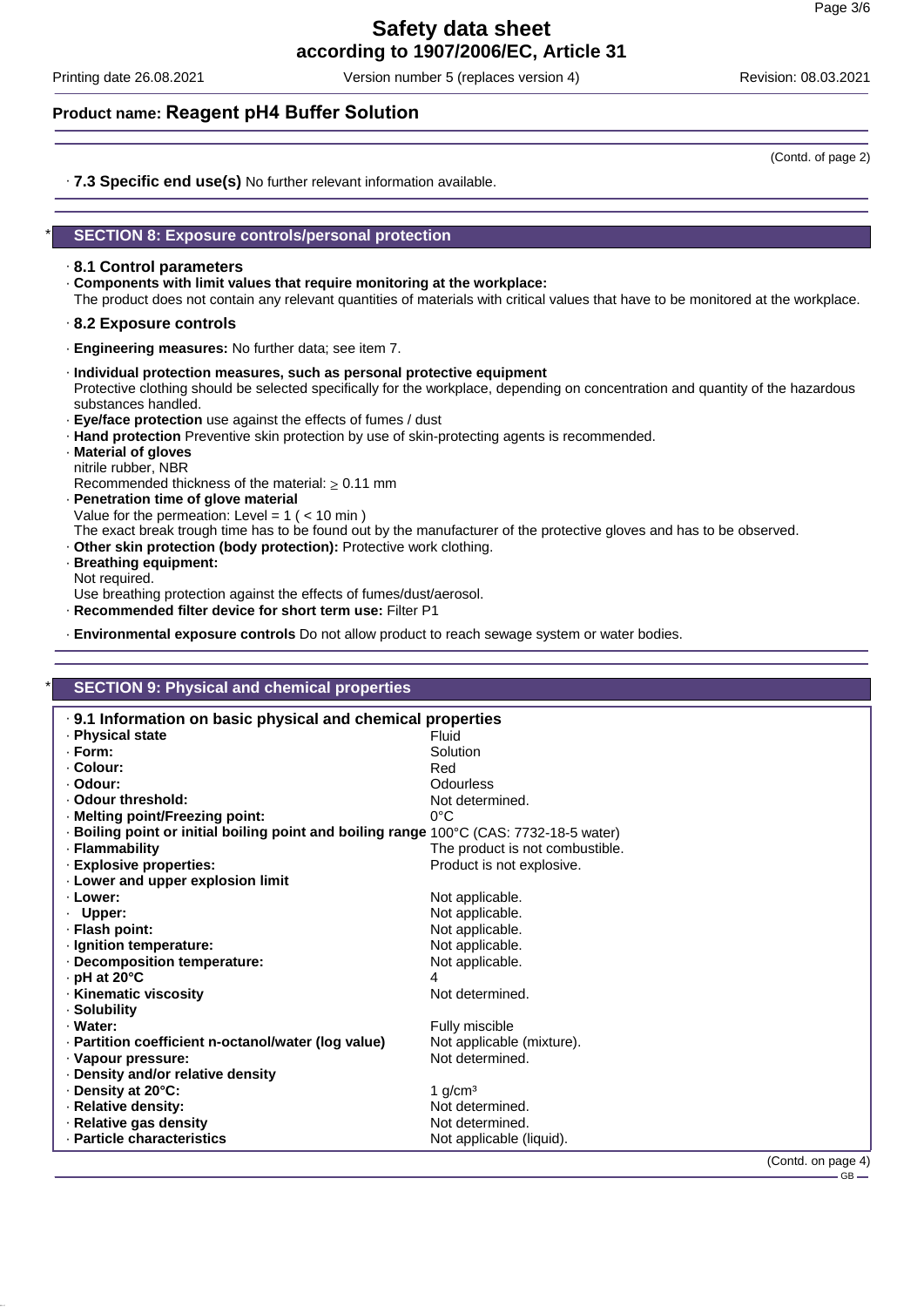Printing date 26.08.2021 Version number 5 (replaces version 4) Revision: 08.03.2021

### **Product name: Reagent pH4 Buffer Solution**

|                                                      |          | (Contd. of page 3) |
|------------------------------------------------------|----------|--------------------|
| ⋅ 9.2 Other information                              |          |                    |
| · Information with regard to physical hazard classes |          |                    |
| Corrosive to metals                                  | Void     |                    |
| Other safety characteristics                         |          |                    |
| · Oxidising properties:                              | none     |                    |
| · Additional information                             |          |                    |
| · Solids content:                                    | $< 2 \%$ |                    |
| · Solvent content:                                   |          |                    |
| Organic solvents:                                    | $0.0 \%$ |                    |
| · Water:                                             | >98%     |                    |
|                                                      |          |                    |

### **SECTION 10: Stability and reactivity**

- · **10.1 Reactivity** see section 10.3
- · **10.2 Chemical stability** Stable at ambient temperature (room temperature).
- · **10.3 Possibility of hazardous reactions**
- Violent reactions possible with: The generally known reaction partners of water.
- · **10.4 Conditions to avoid** No further relevant information available.
- · **10.5 Incompatible materials:** No further relevant information available.
- · **10.6 Hazardous decomposition products:** see section 5

### **SECTION 11: Toxicological information**

### · **11.1 Information on hazard classes as defined in Regulation (EC) No 1272/2008**

· **Acute toxicity** Based on available data, the classification criteria are not met.

- · **Skin corrosion/irritation** Based on available data, the classification criteria are not met.
- · **Serious eye damage/irritation** Based on available data, the classification criteria are not met.
- · **Respiratory or skin sensitisation** Based on available data, the classification criteria are not met.
- · **Germ cell mutagenicity** Based on available data, the classification criteria are not met.
- · **Carcinogenicity** Based on available data, the classification criteria are not met.
- · **Reproductive toxicity** Based on available data, the classification criteria are not met.
- · **STOT (specific target organ toxicity) -single exposure** Based on available data, the classification criteria are not met. · **STOT (specific target organ toxicity) -repeated exposure** Based on available data, the classification criteria are not met.
- · **Aspiration hazard** Based on available data, the classification criteria are not met.
- · **Additional toxicological information:**

When used and handled according to specifications, the product does not have any harmful effects according to our experience and the information provided to us.

#### · **11.2 Information on other hazards**

· **Endocrine disrupting properties**

None of the ingredients is listed.

### **SECTION 12: Ecological information**

#### · **12.1 Toxicity**

- · **Aquatic toxicity:** No further relevant information available.
- · **12.2 Persistence and degradability** No further relevant information available.
- · **12.3 Bioaccumulative potential** No further relevant information available.
- · **12.4 Mobility in soil** No further relevant information available.
- · **12.5 Results of PBT and vPvB assessment**

This mixture does not contain any substances that are assessed to be persistent, bioaccumulative and toxic (PBT) or very persistent and very bioaccumulative (vPvB), according to the criteria given in Annex XIII of Regulation (EC) No. 1907/2006.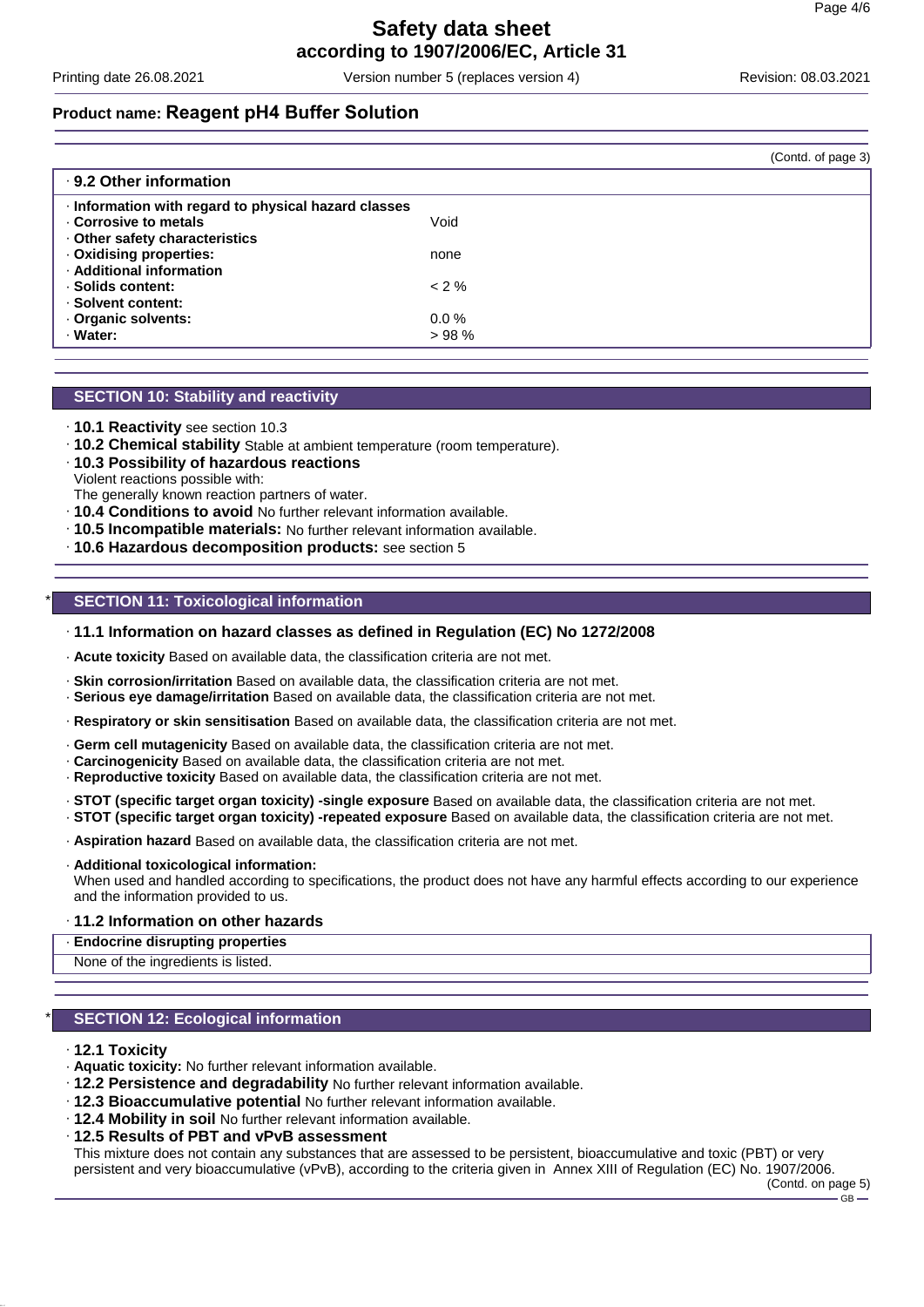Printing date 26.08.2021 Version number 5 (replaces version 4) Revision: 08.03.2021

(Contd. of page 4)

### **Product name: Reagent pH4 Buffer Solution**

- · **12.6 Endocrine disrupting properties** The product does not contain substances with endocrine disrupting properties.
- · **12.7 Other adverse effects** Avoid transfer into the environment.

### **SECTION 13: Disposal considerations**

### · **13.1 Waste treatment methods**

#### · **Recommendation**

Must not be disposed of together with household garbage. Do not allow product to reach sewage system. Disposal must be made according to official regulations.

Disposal recommendation: as waste containing heavy metals (contains very small amounts of heavy metals)

#### · **European waste catalogue**

16 05 09 discarded chemicals other than those mentioned in 16 05 06, 16 05 07 or 16 05 08

· **Recommendation:** Disposal must be made according to official regulations.

· **Recommended cleaning agent:** Water, if necessary with cleaning agent.

| <b>SECTION 14: Transport information</b>                                |                                                      |
|-------------------------------------------------------------------------|------------------------------------------------------|
| $\cdot$ 14.1 UN number or ID number<br>· ADR, IMDG, IATA                | Void                                                 |
| $\cdot$ 14.2 UN proper shipping name<br>· ADR, IMDG, IATA               | Void                                                 |
| · 14.3 Transport hazard class(es)                                       |                                                      |
| · ADR, IMDG, IATA<br>· Class                                            | Void                                                 |
| ⋅ 14.4 Packing group<br>· ADR, IMDG, IATA                               | Void                                                 |
| ⋅14.5 Environmental hazards:<br>· Marine pollutant:                     | No.                                                  |
| 14.6 Special precautions for user                                       | Not applicable.                                      |
| .14.7 Maritime transport in bulk according to IMO<br><b>instruments</b> | Not applicable.                                      |
| · Transport/Additional information:                                     | Not dangerous according to the above specifications. |
|                                                                         |                                                      |

### **SECTION 15: Regulatory information**

### · **15.1 Safety, health and environmental regulations/legislation specific for the substance or mixture**

· **Regulation (EC) No 1005/2009 on substances that deplete the ozone layer:**

None of the ingredients is listed.

· **REGULATION (EU) 2019/1021 on persistent organic pollutants (POP)**

None of the ingredients is listed.

· **Directive 2012/18/EU (SEVESO III):**

· **Named dangerous substances - ANNEX I** None of the ingredients is listed.

· **LIST OF SUBSTANCES SUBJECT TO AUTHORISATION (ANNEX XIV)**

None of the ingredients is listed.

· **Substances of very high concern (SVHC) according to REACH, Article 57**

This product does not contain any substances of very high concern above the legal concentration limit of ≥ 0.1% (w / w). · **REGULATION (EC) No 1907/2006 ANNEX XVII** Conditions of restriction: 18

· **Information about limitation of use:** Not required.

<sup>·</sup> **Uncleaned packagings:**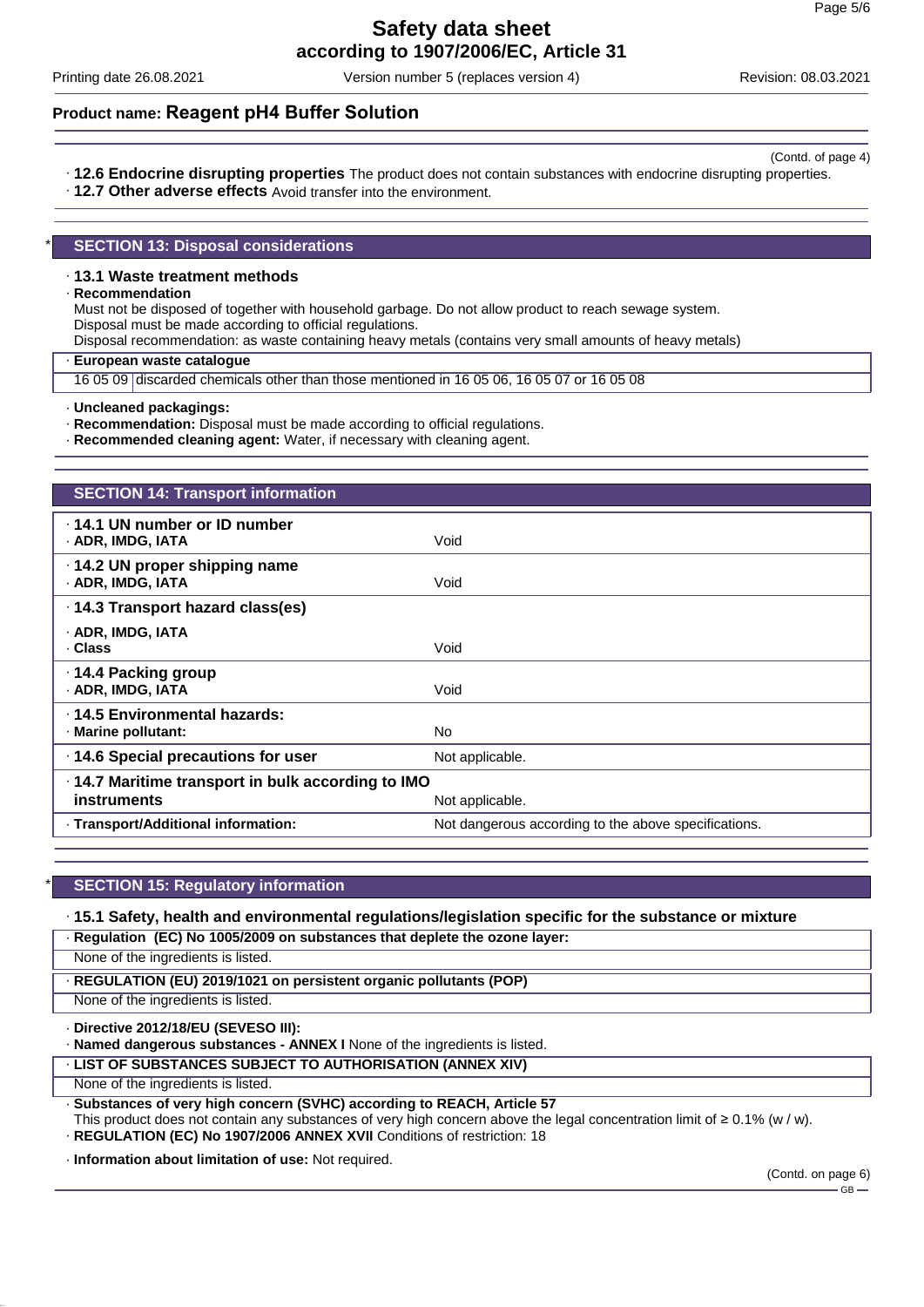Printing date 26.08.2021 Version number 5 (replaces version 4) Revision: 08.03.2021

### **Product name: Reagent pH4 Buffer Solution**

(Contd. of page 5)

#### · **15.2 Chemical safety assessment:** A Chemical Safety Assessment has not been carried out.

#### **SECTION 16: Other information**

These data are based on our present knowledge. However, they shall not constitute a guarantee for any specific product features and shall not establish a legally valid contractual relationship.

· **Training hints** Provide adequate information, instruction and training for operators.

· **Abbreviations and acronyms:**

STOT: specific target organ toxicity

SE: single exposure

RE: repeated exposure EC50: half maximal effective concentration

IC50: hallf maximal inhibitory concentration

NOEL or NOEC: No Observed Effect Level or Concentration

ADR: Accord relatif au transport international des marchandises dangereuses par route (European Agreement Concerning the International Carriage of Dangerous

Goods by Road)<br>RID: Règlement international concernant le transport des marchandises dangereuses par chemin de fer (Regulations Concerning the International Transport of Dangerous Goods by Rail)

IMDG: International Maritime Code for Dangerous Goods

IATA: International Air Transport Association

GHS: Globally Harmonised System of Classification and Labelling of Chemicals EINECS: European Inventory of Existing Commercial Chemical Substances

ELINCS: European List of Notified Chemical Substances

CAS: Chemical Abstracts Service (division of the American Chemical Society)

PBT: Persistent, Bioaccumulative and Toxic

SVHC: Substances of Very High Concern

vPvB: very Persistent and very Bioaccumulative

· **Sources** Data arise from safety data sheets, reference works and literature.

· **\* Data compared to the previous version altered.**

 $GB -$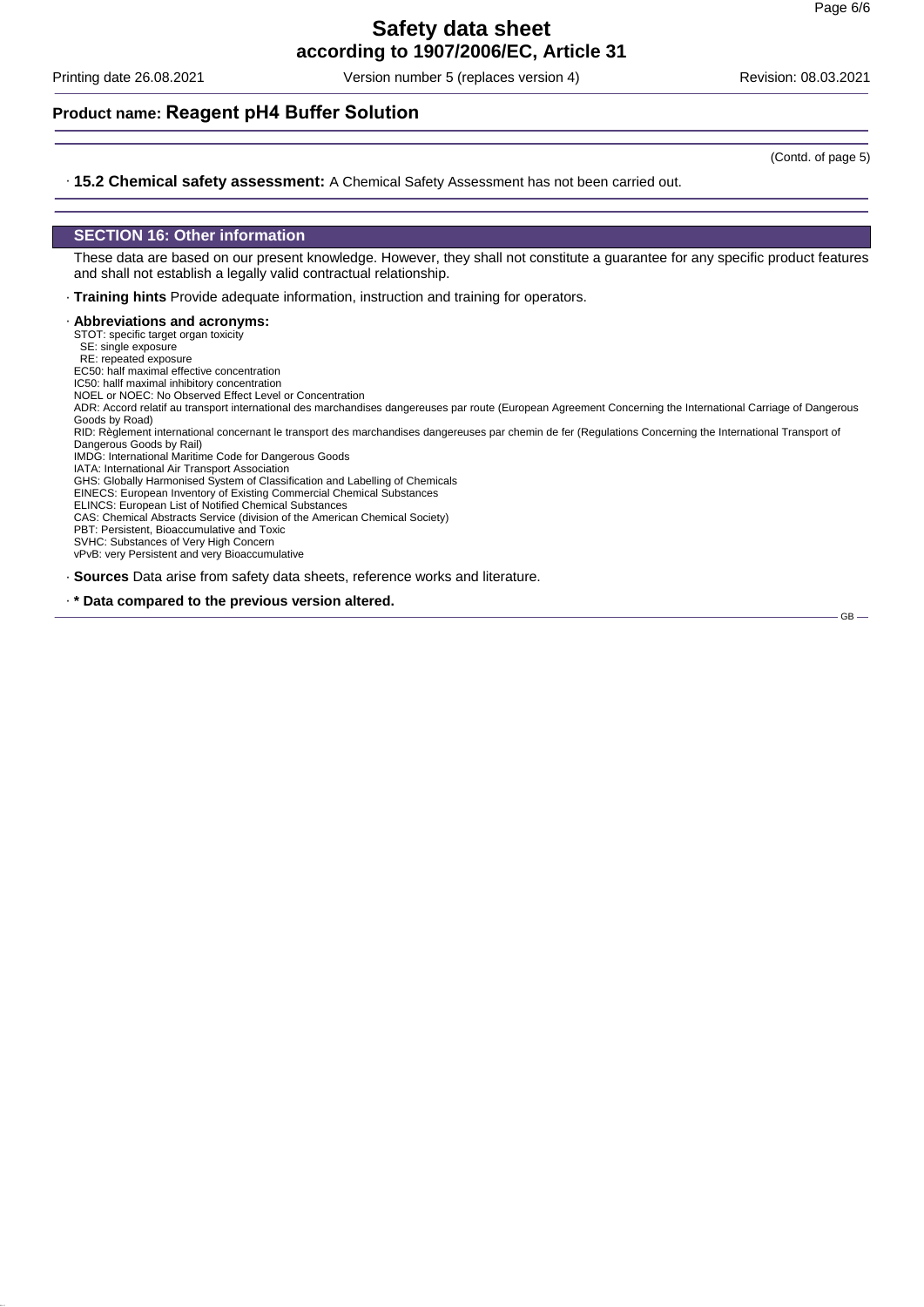

**Safety data sheet**

**according to 1907/2006/EC, Article 31** Printing date 26.08.2021 Version number 6 (replaces version 5) Revision: 10.03.2021

### **SECTION 1: Identification of the substance/mixture and of the company/undertaking**

· **1.1 Product identifier**

### · **Product name: Reagent pH7 Buffer Solution**

- · **Catalog number:** 36131
- · **1.2 Relevant identified uses of the substance or mixture and uses advised against**
- · **Application of the substance / the preparation:** Reagent for water analysis

#### · **1.3 Details of the supplier of the safety data sheet**

· **Supplier:** Vecom Marine B.V. Mozartlaan 3 3144 NA Maassluis The Netherlands

phone: + 31 (0)10 5930 210 Email: sales@vecom-marine.com

#### · **1.4 Emergency telephone number:**

Dutch Poisons Information Center (NVIC): +31 (0)88 755 8000 (24 hour service) Only for the purpose of informing medical personnel in case of acute intoxications. See section 4 on first aid measures.

### **SECTION 2: Hazards identification**

### · **2.1 Classification of the substance or mixture**

· **Classification according to Regulation (EC) No 1272/2008** The product is not classified as hazardous according to the CLP regulation.

- · **2.2 Label elements**
- · **Labelling according to Regulation (EC) No 1272/2008** Void
- · **Hazard pictograms** Void
- · **Signal word** Void
- · **Hazard statements** Void

· **2.3 Other hazards** No further relevant information available.

#### · **Results of PBT and vPvB assessment**

This mixture does not contain any substances that are assessed to be persistent, bioaccumulative and toxic (PBT) or very persistent and very bioaccumulative (vPvB), according to the criteria given in Annex XIII of Regulation (EC) No. 1907/2006. · **Determination of endocrine-disrupting properties**

The product does not contain substances with endocrine disrupting properties.

### **SECTION 3: Composition/information on ingredients**

### · **3.2 Mixtures**

- · **Description:** aqueous buffer solution
- · **Dangerous components:** Void

### **SECTION 4: First aid measures**

#### · **4.1 Description of first aid measures**

- · **General information** Instantly remove any clothing soiled by the product.
- · **After inhalation** Supply fresh air.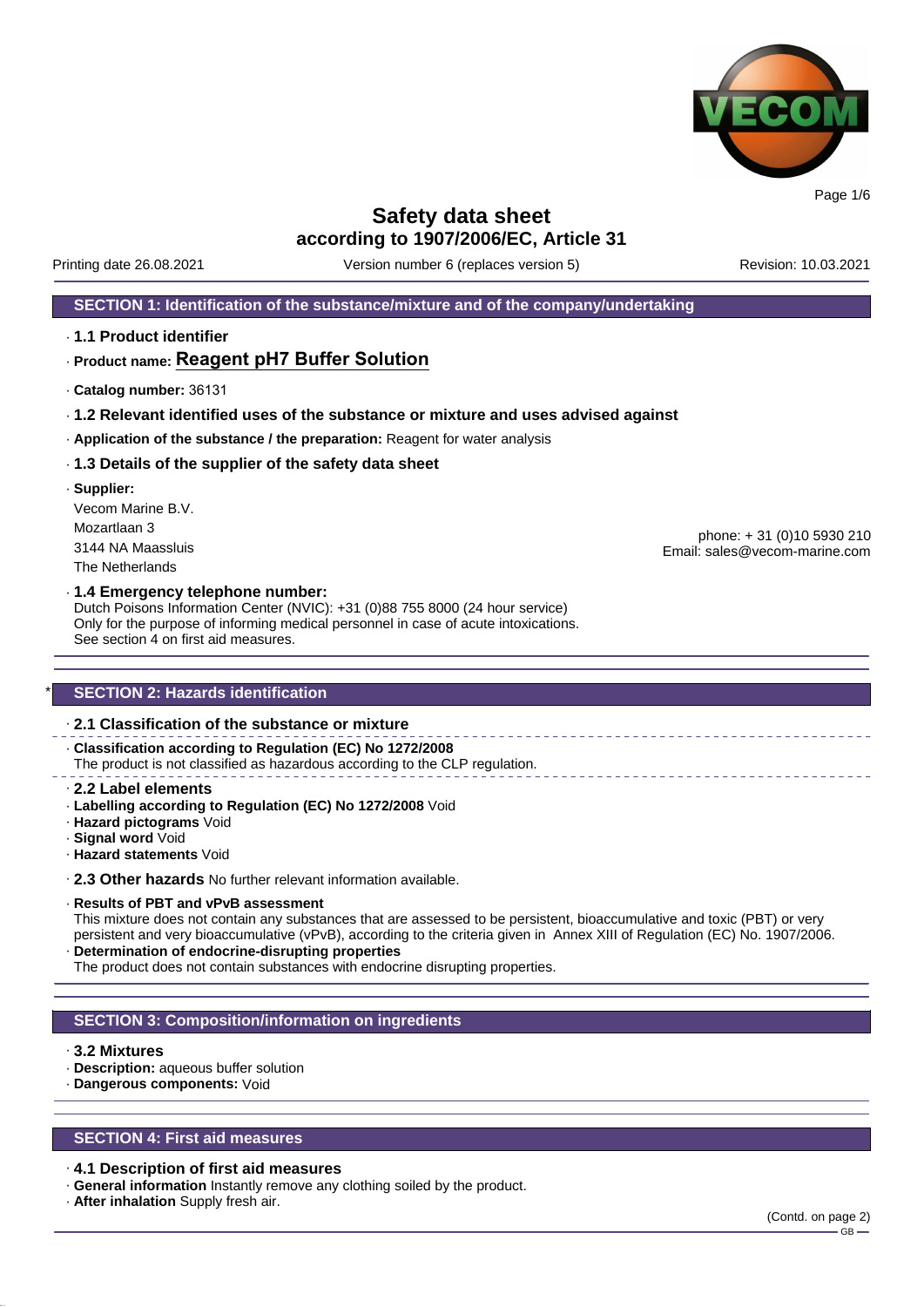# **Safety data sheet**

**according to 1907/2006/EC, Article 31**

Printing date 26.08.2021 Version number 6 (replaces version 5) Revision: 10.03.2021

### **Product name: Reagent pH7 Buffer Solution**

- · **After skin contact** Instantly wash with water and soap and rinse thoroughly. · **After eye contact**
- Rinse opened eye for several minutes under running water (at least 15 min). If symptoms persist, consult doctor.
- · **After swallowing** Rinse out mouth and then drink 1-2 glasses of water. In case of persistent symptoms consult doctor.
- · **4.2 Most important symptoms and effects, both acute and delayed:** No further relevant information available.
- · **4.3 Indication of any immediate medical attention and special treatment needed:**
- No further relevant information available.

### **SECTION 5: Firefighting measures**

- · **5.1 Extinguishing media**
- · **Suitable extinguishing agents** Use fire fighting measures that suit the environment.
- · **5.2 Special hazards arising from the substance or mixture** The product is not combustible.

Formation of toxic gases is possible during heating or in case of fire.

- · **5.3 Advice for firefighters**
- · **Protective equipment:**
- Wear self-contained breathing apparatus.
- Wear full protective suit.
- · **Additional information**

Collect contaminated fire fighting water separately. It must not enter drains.

Dispose of fire debris and contaminated fire fighting water in accordance with official regulations. Ambient fire may liberate hazardous vapours.

### **SECTION 6: Accidental release measures**

- · **6.1 Personal precautions, protective equipment and emergency procedures**
- · **Advice for non-emergency personnel:** No special measures required.
- · **Advice for emergency responders:** Protective equipment: see section 8
- · **6.2 Environmental precautions:**

Do not allow product to reach sewage system or water bodies. Dilute with much water.

- · **6.3 Methods and material for containment and cleaning up:** Absorb with liquid-binding material (sand, diatomite, universal binders). Dispose of contaminated material as waste according to item 13.
- · **6.4 Reference to other sections** See Section 8 for information on personal protection equipment. See Section 13 for information on disposal.

### **SECTION 7: Handling and storage**

- · **7.1 Precautions for safe handling**
- · **Advice on safe handling:** No special precautions necessary if used correctly.
- · **Hygiene measures:**

The usual precautionary measures should be adhered to general rules for handling chemicals. Do not eat, drink or smoke when using this product. Wash hands during breaks and at the end of the work.

- · **7.2 Conditions for safe storage, including any incompatibilities**
- · **Requirements to be met by storerooms and containers:** Store in cool location.
- · **Information about storage in one common storage facility:** Not required.
- · **Further information about storage conditions:** Protect from heat and direct sunlight.

Protect from the effects of light.

Protect from humidity and keep away from water.

· **Recommended storage temperature:** 20°C +/- 5°C

(Contd. on page 3)

(Contd. of page 1)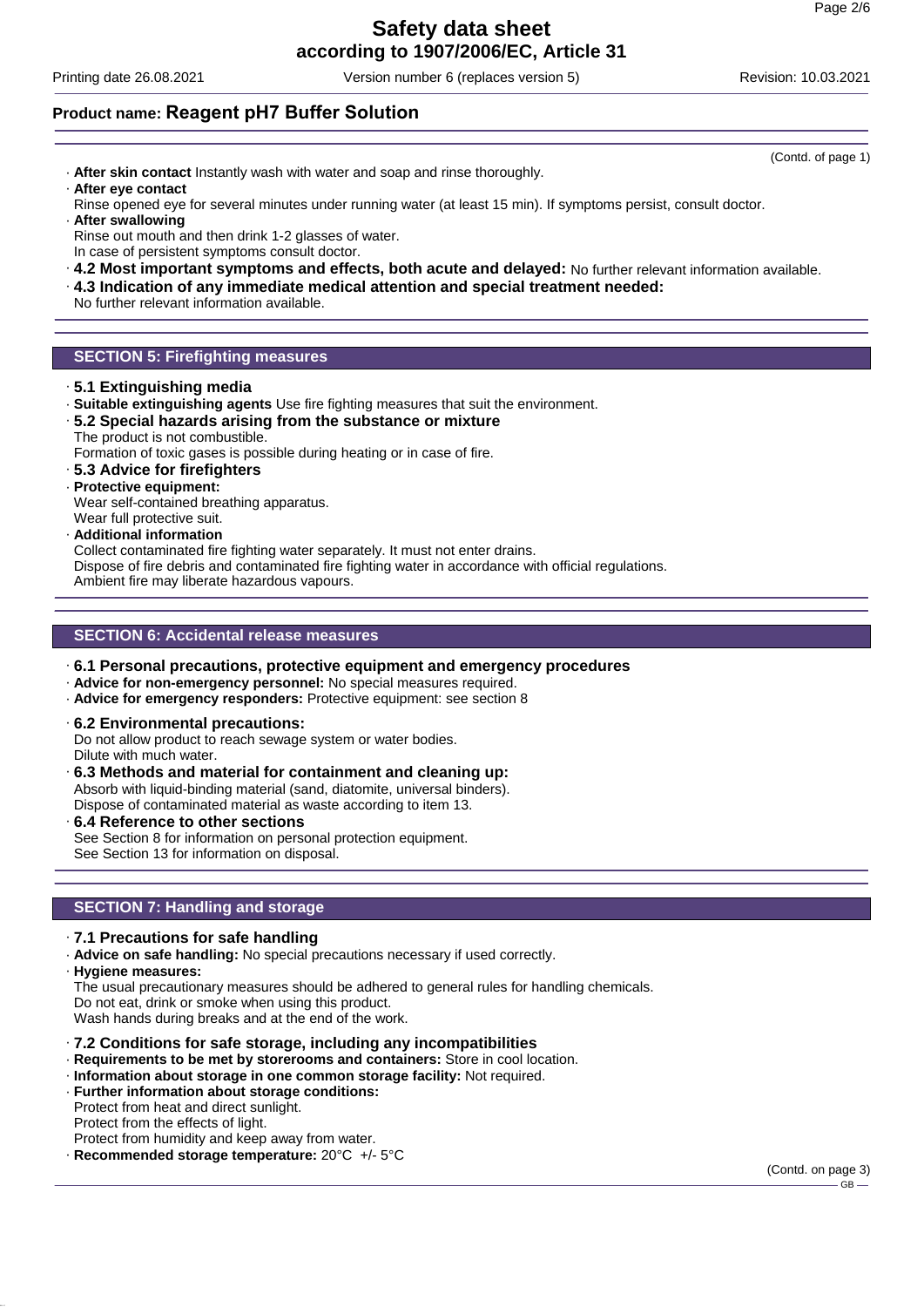Printing date 26.08.2021 Version number 6 (replaces version 5) Revision: 10.03.2021

### **Product name: Reagent pH7 Buffer Solution**

(Contd. of page 2)

· **7.3 Specific end use(s)** No further relevant information available.

### \* **SECTION 8: Exposure controls/personal protection**

### · **8.1 Control parameters**

· **Components with limit values that require monitoring at the workplace:**

The product does not contain any relevant quantities of materials with critical values that have to be monitored at the workplace.

· **Additional information:** The lists that were valid during the compilation were used as basis.

### · **8.2 Exposure controls**

· **Engineering measures:**

Technical measures and appropriate working operations should be given priority over the use of personal protective equipment. See item 7.

#### · **Individual protection measures, such as personal protective equipment**

Protective clothing should be selected specifically for the workplace, depending on concentration and quantity of the hazardous substances handled.

· **Eye/face protection** Safety glasses use against the effects of fumes / dust

### · **Hand protection**

No chemical-protective gloves required.

Preventive skin protection by use of skin-protecting agents is recommended.

- · **Other skin protection (body protection):** Protective work clothing.
- · **Breathing equipment:** Not required.

Use breathing protection against the effects of fumes/dust/aerosol.

- · **Recommended filter device for short term use:** Filter P1
- · **Environmental exposure controls** No special measures required.

### **SECTION 9: Physical and chemical properties**

| .9.1 Information on basic physical and chemical properties                              |                                 |
|-----------------------------------------------------------------------------------------|---------------------------------|
| ⋅ Physical state                                                                        | Fluid                           |
| · Form:                                                                                 | Solution                        |
| · Colour:                                                                               | Yellow                          |
| · Odour:                                                                                | Odourless                       |
| · Odour threshold:                                                                      | Not applicable.                 |
| · Melting point/Freezing point:                                                         | $0^{\circ}$ C                   |
| · Boiling point or initial boiling point and boiling range 100°C (CAS: 7732-18-5 water) |                                 |
| · Flammability                                                                          | The product is not combustible. |
| · Explosive properties:                                                                 | Product is not explosive.       |
| . Lower and upper explosion limit                                                       |                                 |
| · Lower:                                                                                | Not applicable.                 |
| · Upper:                                                                                | Not applicable.                 |
| · Flash point:                                                                          | Not applicable.                 |
| · Ignition temperature:                                                                 | Not applicable.                 |
| · Decomposition temperature:                                                            | Not determined.                 |
| $\cdot$ pH at 20 $\degree$ C                                                            | 7.0                             |
| · Kinematic viscosity                                                                   | Not determined.                 |
| · Solubility                                                                            |                                 |
| · Water:                                                                                | Fully miscible                  |
| · Partition coefficient n-octanol/water (log value)                                     | Not applicable (mixture).       |
| $\cdot$ Vapour pressure at 20 $^{\circ}$ C:                                             | 23 hPa (CAS: 7732-18-5 water)   |
| · Density and/or relative density                                                       |                                 |
| ⋅ Density at 20°C:                                                                      | 1 $g/cm3$                       |
| · Relative density:                                                                     | Not determined.                 |
| · Relative gas density                                                                  | Not determined.                 |
| · Particle characteristics                                                              | Not applicable (liquid).        |
|                                                                                         | $\sim$ $\sim$                   |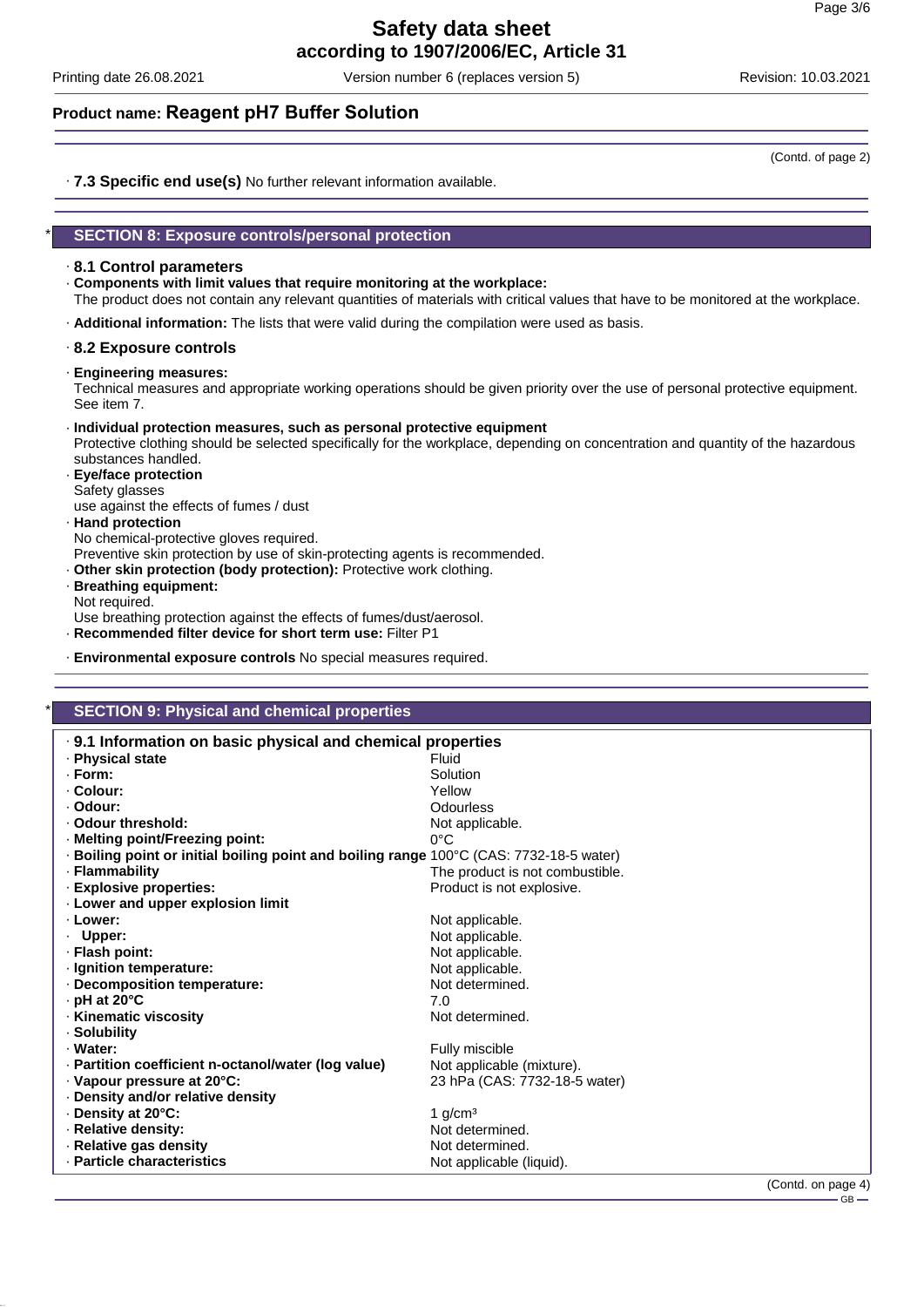Printing date 26.08.2021 Version number 6 (replaces version 5) Revision: 10.03.2021

### **Product name: Reagent pH7 Buffer Solution**

|                                                    |          | (Contd. of page 3) |
|----------------------------------------------------|----------|--------------------|
| ⋅ 9.2 Other information                            |          |                    |
| Information with regard to physical hazard classes |          |                    |
| Corrosive to metals                                | Void     |                    |
| Other safety characteristics                       |          |                    |
| · Oxidising properties:                            | none     |                    |
| · Additional information                           |          |                    |
| · Solids content:                                  | $< 1 \%$ |                    |
| · Solvent content:                                 |          |                    |
| Organic solvents:                                  | $0.0 \%$ |                    |
| · Water:                                           | >99%     |                    |
|                                                    |          |                    |

### **SECTION 10: Stability and reactivity**

- · **10.1 Reactivity** see section 10.3
- · **10.2 Chemical stability** Stable at ambient temperature (room temperature).
- · **10.3 Possibility of hazardous reactions**
- Violent reactions possible with: The generally known reaction partners of water.
- · **10.4 Conditions to avoid** No further relevant information available.
- · **10.5 Incompatible materials:** No further relevant information available.
- · **10.6 Hazardous decomposition products:** see section 5

### **SECTION 11: Toxicological information**

### · **11.1 Information on hazard classes as defined in Regulation (EC) No 1272/2008**

· **Acute toxicity** Based on available data, the classification criteria are not met.

- · **Skin corrosion/irritation** Based on available data, the classification criteria are not met.
- · **Serious eye damage/irritation** Based on available data, the classification criteria are not met.
- · **Respiratory or skin sensitisation** Based on available data, the classification criteria are not met.
- · **Germ cell mutagenicity** Based on available data, the classification criteria are not met.
- · **Carcinogenicity** Based on available data, the classification criteria are not met.
- · **Reproductive toxicity** Based on available data, the classification criteria are not met.
- · **STOT (specific target organ toxicity) -single exposure** Based on available data, the classification criteria are not met. · **STOT (specific target organ toxicity) -repeated exposure** Based on available data, the classification criteria are not met.
- · **Aspiration hazard** Based on available data, the classification criteria are not met.
- · **Additional toxicological information:**

When used and handled according to specifications, the product does not have any harmful effects according to our experience and the information provided to us.

#### · **11.2 Information on other hazards**

· **Endocrine disrupting properties**

None of the ingredients is listed.

### **SECTION 12: Ecological information**

#### · **12.1 Toxicity**

- · **Aquatic toxicity:** No further relevant information available.
- · **12.2 Persistence and degradability** No further relevant information available.
- · **12.3 Bioaccumulative potential** No further relevant information available.
- · **12.4 Mobility in soil** No further relevant information available.
- · **12.5 Results of PBT and vPvB assessment**

This mixture does not contain any substances that are assessed to be persistent, bioaccumulative and toxic (PBT) or very persistent and very bioaccumulative (vPvB), according to the criteria given in Annex XIII of Regulation (EC) No. 1907/2006.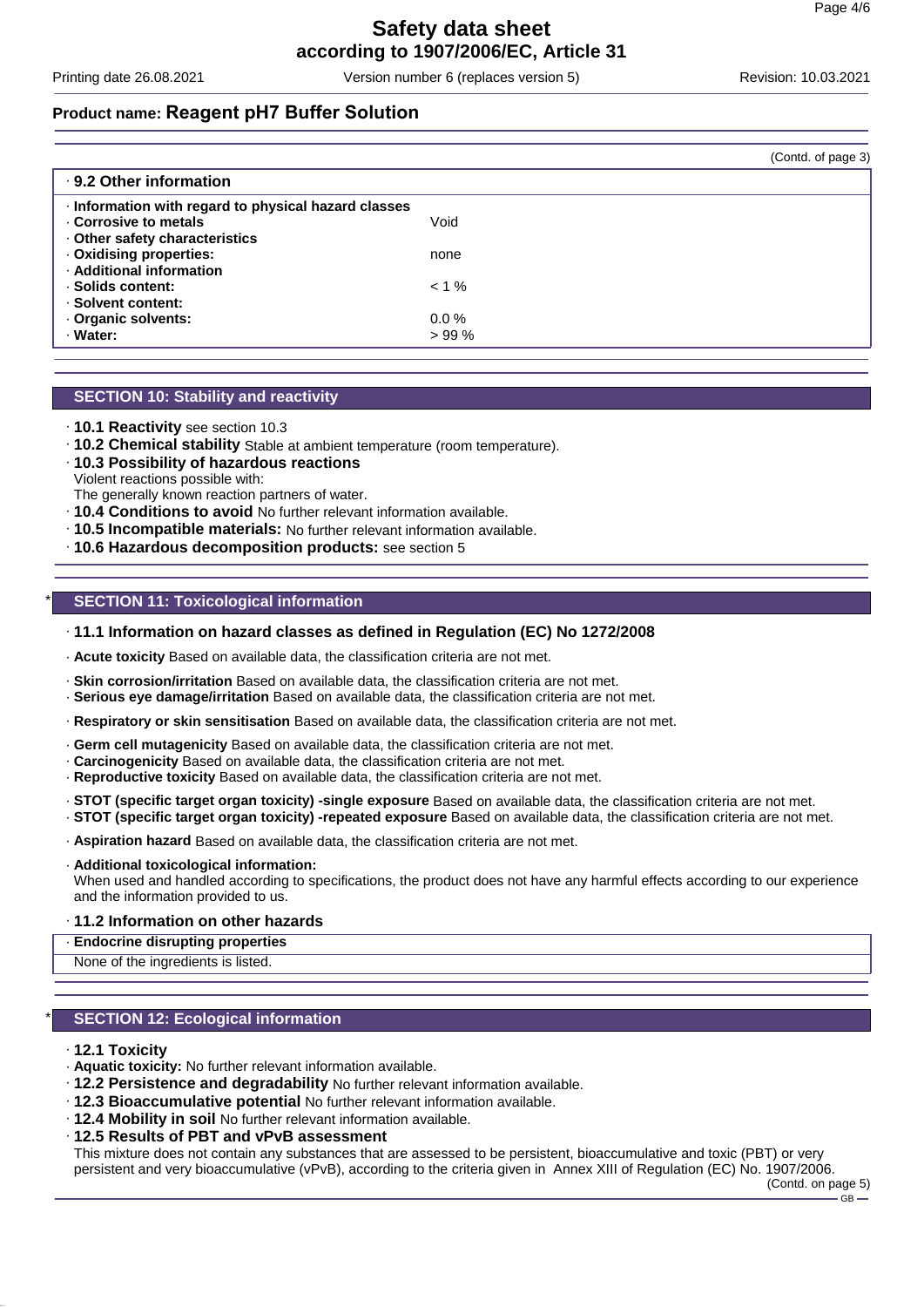Printing date 26.08.2021 Version number 6 (replaces version 5) Revision: 10.03.2021

### **Product name: Reagent pH7 Buffer Solution**

- (Contd. of page 4) · **12.6 Endocrine disrupting properties** The product does not contain substances with endocrine disrupting properties.
- · **12.7 Other adverse effects** No further relevant information available.

### **SECTION 13: Disposal considerations**

### · **13.1 Waste treatment methods**

#### · **Recommendation**

Small amounts may be diluted with plenty of water and washed away. Dispose of bigger amounts in accordance with Local Authority requirements.

· **European waste catalogue**

16 05 09 discarded chemicals other than those mentioned in 16 05 06, 16 05 07 or 16 05 08

· **Uncleaned packagings:**

- · **Recommendation:** Disposal must be made according to official regulations.
- · **Recommended cleaning agent:** Water, if necessary with cleaning agent.

| <b>SECTION 14: Transport information</b>                         |                                                      |
|------------------------------------------------------------------|------------------------------------------------------|
| $\cdot$ 14.1 UN number or ID number<br>· ADR, IMDG, IATA         | Void                                                 |
| $\cdot$ 14.2 UN proper shipping name<br>· ADR, IMDG, IATA        | Void                                                 |
| · 14.3 Transport hazard class(es)                                |                                                      |
| · ADR, IMDG, IATA<br>· Class                                     | Void                                                 |
| · 14.4 Packing group<br>· ADR, IMDG, IATA                        | Void                                                 |
| ⋅14.5 Environmental hazards:<br>· Marine pollutant:              | No.                                                  |
| 14.6 Special precautions for user                                | Not applicable.                                      |
| .14.7 Maritime transport in bulk according to IMO<br>instruments | Not applicable.                                      |
| · Transport/Additional information:                              | Not dangerous according to the above specifications. |

### **SECTION 15: Regulatory information**

· **15.1 Safety, health and environmental regulations/legislation specific for the substance or mixture**

· **Regulation (EU) No 649/2012 concerning the export and import of hazardous chemicals (PIC)**

None of the ingredients is listed.

· **Regulation (EC) No 1005/2009 on substances that deplete the ozone layer:**

None of the ingredients is listed.

### · **REGULATION (EU) 2019/1021 on persistent organic pollutants (POP)**

None of the ingredients is listed.

### · **Directive 2012/18/EU (SEVESO III):**

- · **Named dangerous substances ANNEX I** None of the ingredients is listed.
- · **LIST OF SUBSTANCES SUBJECT TO AUTHORISATION (ANNEX XIV)**

None of the ingredients is listed.

· **Substances of very high concern (SVHC) according to REACH, Article 57** This product does not contain any substances of very high concern above the legal concentration limit of ≥ 0.1% (w / w).

· **Information about limitation of use:** Not required.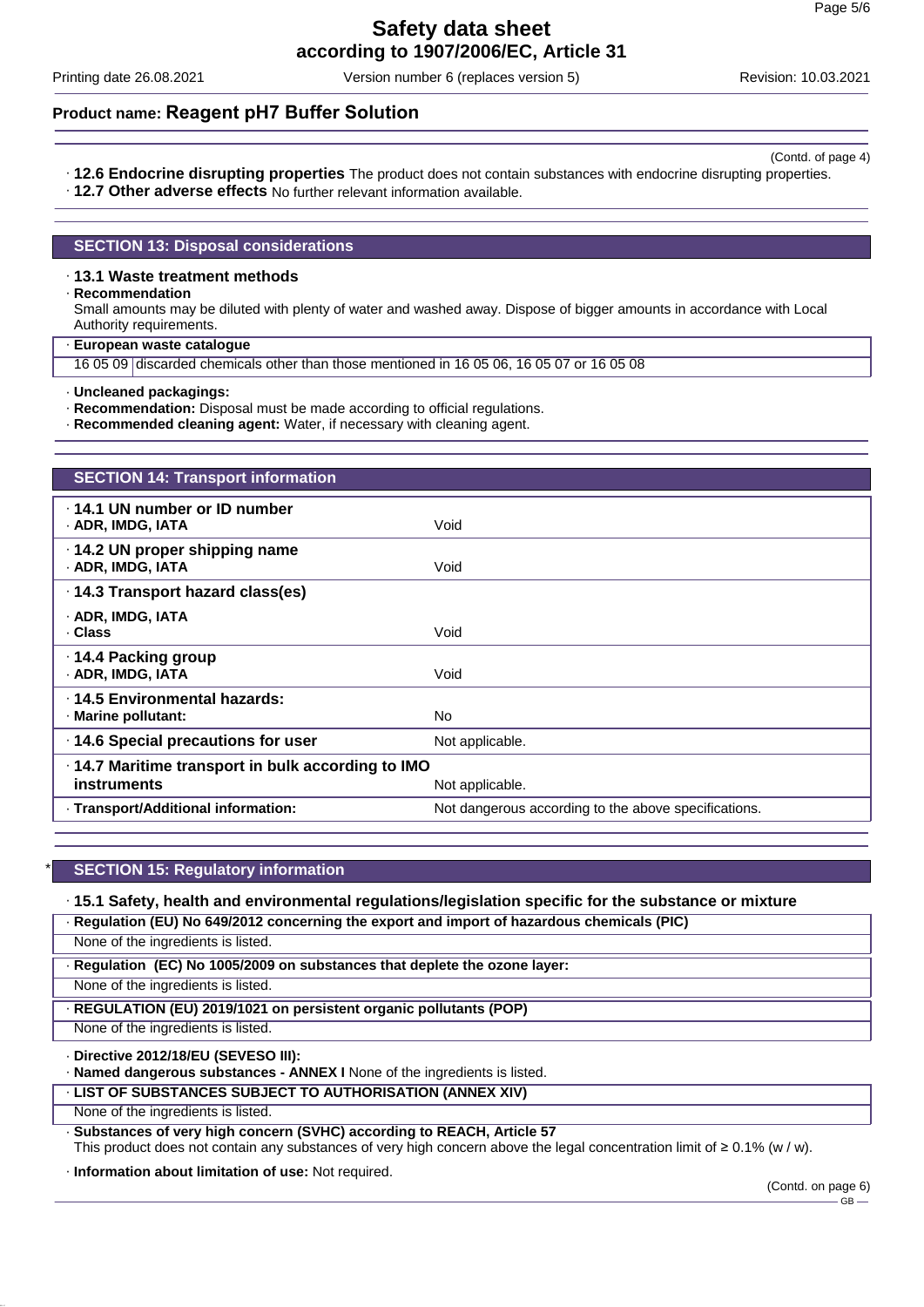Printing date 26.08.2021 Version number 6 (replaces version 5) Revision: 10.03.2021

### **Product name: Reagent pH7 Buffer Solution**

(Contd. of page 5)

GB

#### · **15.2 Chemical safety assessment:** A Chemical Safety Assessment has not been carried out.

### **SECTION 16: Other information**

These data are based on our present knowledge. However, they shall not constitute a guarantee for any specific product features and shall not establish a legally valid contractual relationship.

· **Training hints** Provide adequate information, instruction and training for operators.

#### · **Abbreviations and acronyms:**

EC50: effective concentration, 50 percent (in vivo)

STOT: specific target organ toxicity

SE: single exposure

RE: repeated exposure

EC50: half maximal effective concentration IC50: hallf maximal inhibitory concentration

NOEL or NOEC: No Observed Effect Level or Concentration

ADR: Accord relatif au transport international des marchandises dangereuses par route (European Agreement Concerning the International Carriage of Dangerous Goods by Road)

RID: Règlement international concernant le transport des marchandises dangereuses par chemin de fer (Regulations Concerning the International Transport of Dangerous Goods by Rail)

IMDG: International Maritime Code for Dangerous Goods

IATA: International Air Transport Association GHS: Globally Harmonised System of Classification and Labelling of Chemicals

EINECS: European Inventory of Existing Commercial Chemical Substances

ELINCS: European List of Notified Chemical Substances

CAS: Chemical Abstracts Service (division of the American Chemical Society)

PBT: Persistent, Bioaccumulative and Toxic

SVHC: Substances of Very High Concern

vPvB: very Persistent and very Bioaccumulative

· **Sources** Data arise from safety data sheets, reference works and literature.

· **\* Data compared to the previous version altered.**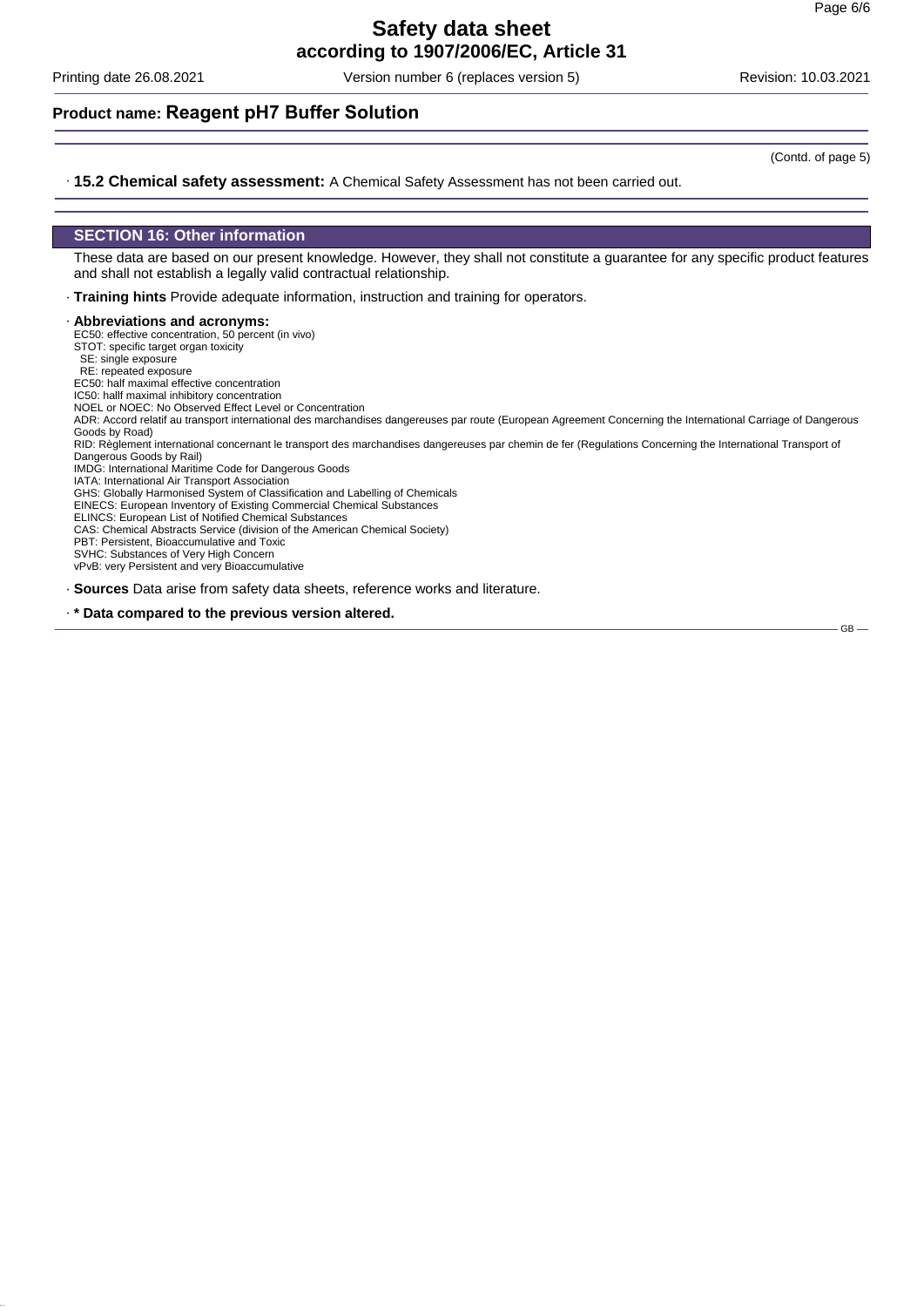

Printing date 26.08.2021 Version number 6 (replaces version 5) Revision: 08.03.2021

### **SECTION 1: Identification of the substance/mixture and of the company/undertaking**

· **1.1 Product identifier**

### · **Product name: Reagent pH10 Buffer Solution**

- · **Catalog number:** 36132
- · **1.2 Relevant identified uses of the substance or mixture and uses advised against**
- · **Application of the substance / the preparation:** Reagent for water analysis

#### · **1.3 Details of the supplier of the safety data sheet**

· **Supplier:** Vecom Marine B.V. Mozartlaan 3 3144 NA Maassluis The Netherlands

phone: + 31 (0)10 5930 210 Email: sales@vecom-marine.com

#### · **1.4 Emergency telephone number:**

Dutch Poisons Information Center (NVIC): +31 (0)88 755 8000 (24 hour service) Only for the purpose of informing medical personnel in case of acute intoxications. See section 4 on first aid measures.

### **SECTION 2: Hazards identification**

### · **2.1 Classification of the substance or mixture**

· **Classification according to Regulation (EC) No 1272/2008** The product is not classified as hazardous according to the CLP regulation.

- · **2.2 Label elements**
- · **Labelling according to Regulation (EC) No 1272/2008** Void
- · **Hazard pictograms** Void
- · **Signal word** Void
- · **Hazard statements** Void

· **2.3 Other hazards** No further relevant information available.

#### · **Results of PBT and vPvB assessment**

This mixture does not contain any substances that are assessed to be persistent, bioaccumulative and toxic (PBT) or very persistent and very bioaccumulative (vPvB), according to the criteria given in Annex XIII of Regulation (EC) No. 1907/2006. · **Determination of endocrine-disrupting properties**

The product does not contain substances with endocrine disrupting properties.

### **SECTION 3: Composition/information on ingredients**

#### · **3.2 Mixtures**

- · **Description:** aqueous buffer solution
- · **Dangerous components:** Void

### **SECTION 4: First aid measures**

#### · **4.1 Description of first aid measures**

- · **General information** Instantly remove any clothing soiled by the product.
- · **After inhalation** Supply fresh air.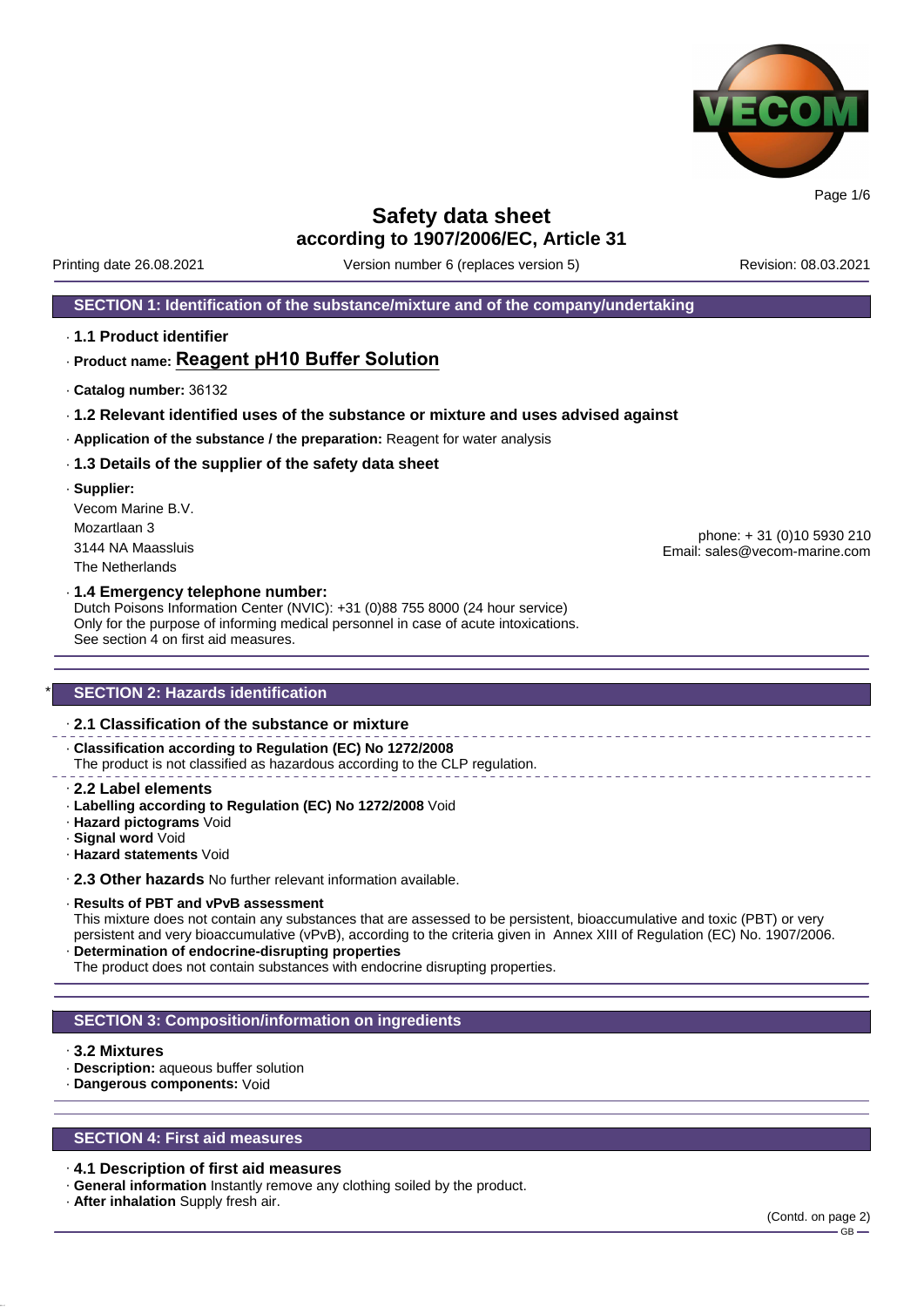## **Safety data sheet**

**according to 1907/2006/EC, Article 31**

Printing date 26.08.2021 Version number 6 (replaces version 5) Revision: 08.03.2021

### **Product name: Reagent pH10 Buffer Solution**

- · **After skin contact** Instantly wash with water and soap and rinse thoroughly. · **After eye contact**
- Rinse opened eye for several minutes under running water (at least 15 min). If symptoms persist, consult doctor.
- · **After swallowing** Rinse out mouth and then drink 1-2 glasses of water. In case of persistent symptoms consult doctor.
- · **4.2 Most important symptoms and effects, both acute and delayed:** No further relevant information available.
- · **4.3 Indication of any immediate medical attention and special treatment needed:**

No further relevant information available.

### **SECTION 5: Firefighting measures**

- · **5.1 Extinguishing media**
- · **Suitable extinguishing agents** Use fire fighting measures that suit the environment.
- · **5.2 Special hazards arising from the substance or mixture** The product is not combustible.

Formation of toxic gases is possible during heating or in case of fire.

- · **5.3 Advice for firefighters**
- · **Protective equipment:**
- Wear self-contained breathing apparatus.
- Wear full protective suit.
- · **Additional information**

Collect contaminated fire fighting water separately. It must not enter drains.

Dispose of fire debris and contaminated fire fighting water in accordance with official regulations. Ambient fire may liberate hazardous vapours.

### **SECTION 6: Accidental release measures**

- · **6.1 Personal precautions, protective equipment and emergency procedures** Wear protective equipment. Keep unprotected persons away.
- · **Advice for non-emergency personnel:** No special measures required.
- · **Advice for emergency responders:** Protective equipment: see section 8
- · **6.2 Environmental precautions:**
- Do not allow product to reach sewage system or water bodies.
- Dilute with much water.
- · **6.3 Methods and material for containment and cleaning up:** neutralize with diluted sulphuric acid Absorb with liquid-binding material (sand, diatomite, universal binders).

Dispose of contaminated material as waste according to item 13.

· **6.4 Reference to other sections** See Section 7 for information on safe handling See Section 8 for information on personal protection equipment.

### **SECTION 7: Handling and storage**

See Section 13 for information on disposal.

- · **7.1 Precautions for safe handling** No special precautions necessary if used correctly.
- · **Advice on safe handling:** No special precautions necessary if used correctly.
- · **Hygiene measures:**

The usual precautionary measures should be adhered to general rules for handling chemicals. Do not eat, drink or smoke when using this product. Wash hands during breaks and at the end of the work.

- · **7.2 Conditions for safe storage, including any incompatibilities**
- · **Requirements to be met by storerooms and containers:** Store in cool location.
- · **Information about storage in one common storage facility:** Not required.
- · **Further information about storage conditions:**
- Protect from heat and direct sunlight.

### Protect from the effects of light.

Protect from humidity and keep away from water.

(Contd. of page 1)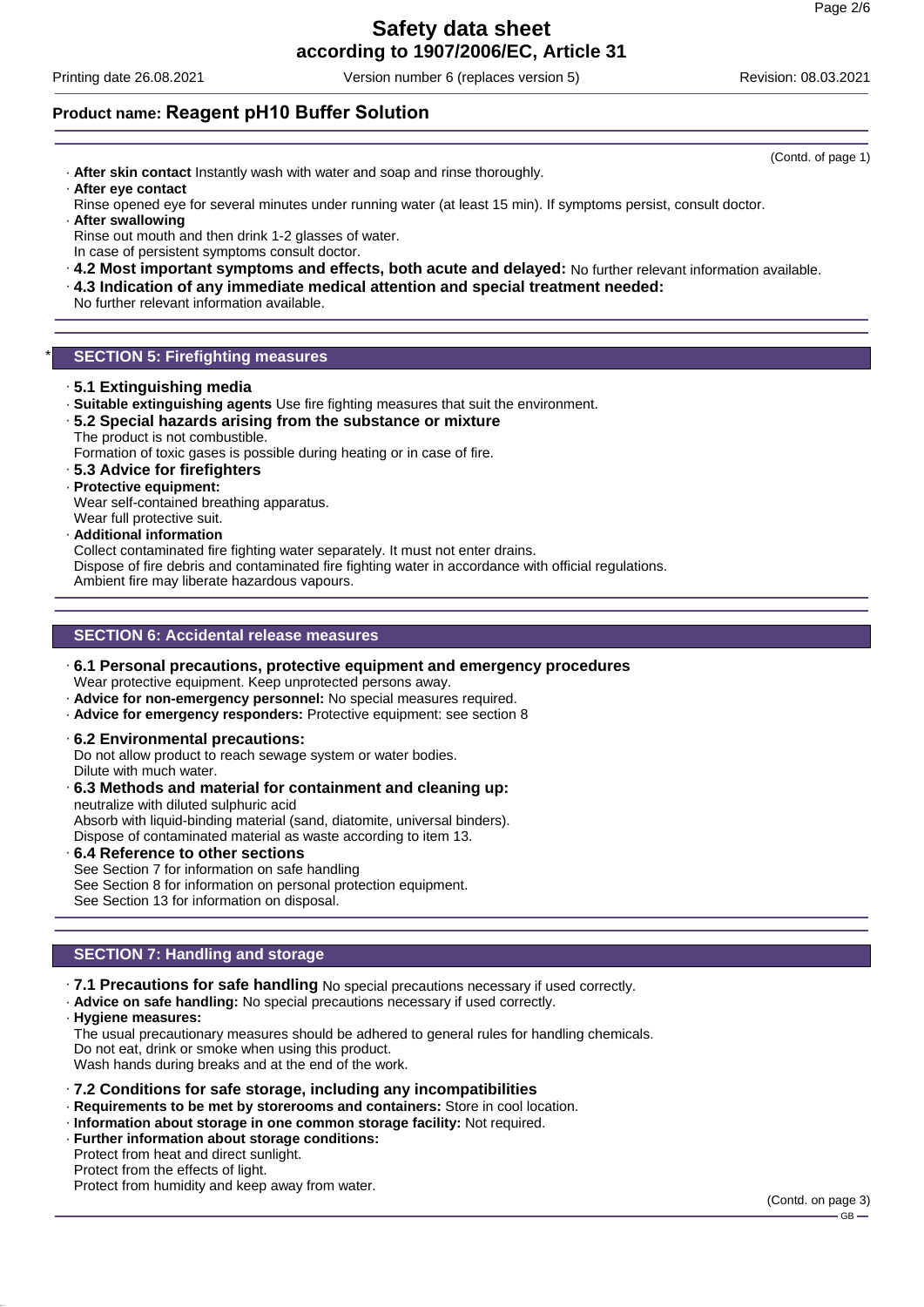Printing date 26.08.2021 Version number 6 (replaces version 5) Revision: 08.03.2021

### **Product name: Reagent pH10 Buffer Solution**

- · **Recommended storage temperature:** 20°C +/- 5°C
- · **7.3 Specific end use(s)** No further relevant information available.

### **SECTION 8: Exposure controls/personal protection**

### · **8.1 Control parameters**

- · **Components with limit values that require monitoring at the workplace:**
- The product does not contain any relevant quantities of materials with critical values that have to be monitored at the workplace.
- · **DNELs** Derived No Effect Level (DNEL)
- · **PNECs** Predicted No Effect Concentration (PNEC)
- · **Additional information:** The lists that were valid during the compilation were used as basis.

### · **8.2 Exposure controls**

· **Engineering measures:**

Technical measures and appropriate working operations should be given priority over the use of personal protective equipment. See item 7.

- · **Individual protection measures, such as personal protective equipment** Protective clothing should be selected specifically for the workplace, depending on concentration and quantity of the hazardous substances handled. · **Eye/face protection**
- Safety glasses use against the effects of fumes / dust

· **Hand protection** Preventive skin protection by use of skin-protecting agents is recommended. After use of gloves apply skin-cleaning agents and skin cosmetics.

- · **Material of gloves** nitrile rubber, NBR Recommended thickness of the material:  $\geq 0.11$  mm
- · **Penetration time of glove material** Value for the permeation: Level =  $1$  ( < 10 min)
- The exact break trough time has to be found out by the manufacturer of the protective gloves and has to be observed.
- · **Other skin protection (body protection):** Protective work clothing.
- · **Breathing equipment:**

Not required.

Use breathing protection against the effects of fumes/dust/aerosol.

- · **Recommended filter device for short term use:** Filter B
- · **Environmental exposure controls** No special measures required.

| <b>SECTION 9: Physical and chemical properties</b>                                      |                                                            |  |  |
|-----------------------------------------------------------------------------------------|------------------------------------------------------------|--|--|
|                                                                                         | .9.1 Information on basic physical and chemical properties |  |  |
| · Physical state                                                                        | Fluid                                                      |  |  |
| · Form:                                                                                 | Solution                                                   |  |  |
| · Colour:                                                                               | Blue                                                       |  |  |
| · Odour:                                                                                | Odourless                                                  |  |  |
| . Odour threshold:                                                                      | Not applicable.                                            |  |  |
| · Melting point/Freezing point:                                                         | $0^{\circ}$ C                                              |  |  |
| . Boiling point or initial boiling point and boiling range 100°C (CAS: 7732-18-5 water) |                                                            |  |  |
| · Flammability                                                                          | The product is not combustible.                            |  |  |
| · Explosive properties:                                                                 | Product is not explosive.                                  |  |  |
| . Lower and upper explosion limit                                                       |                                                            |  |  |
| · Lower:                                                                                | Not applicable.                                            |  |  |
| Upper:                                                                                  | Not applicable.                                            |  |  |
| · Flash point:                                                                          | Not applicable.                                            |  |  |
| · Ignition temperature:                                                                 | Not applicable.                                            |  |  |
| · Decomposition temperature:                                                            | Not determined.                                            |  |  |
| $\cdot$ pH at 20°C                                                                      | 10                                                         |  |  |
| · Kinematic viscosity                                                                   | Not determined.                                            |  |  |

(Contd. of page 2)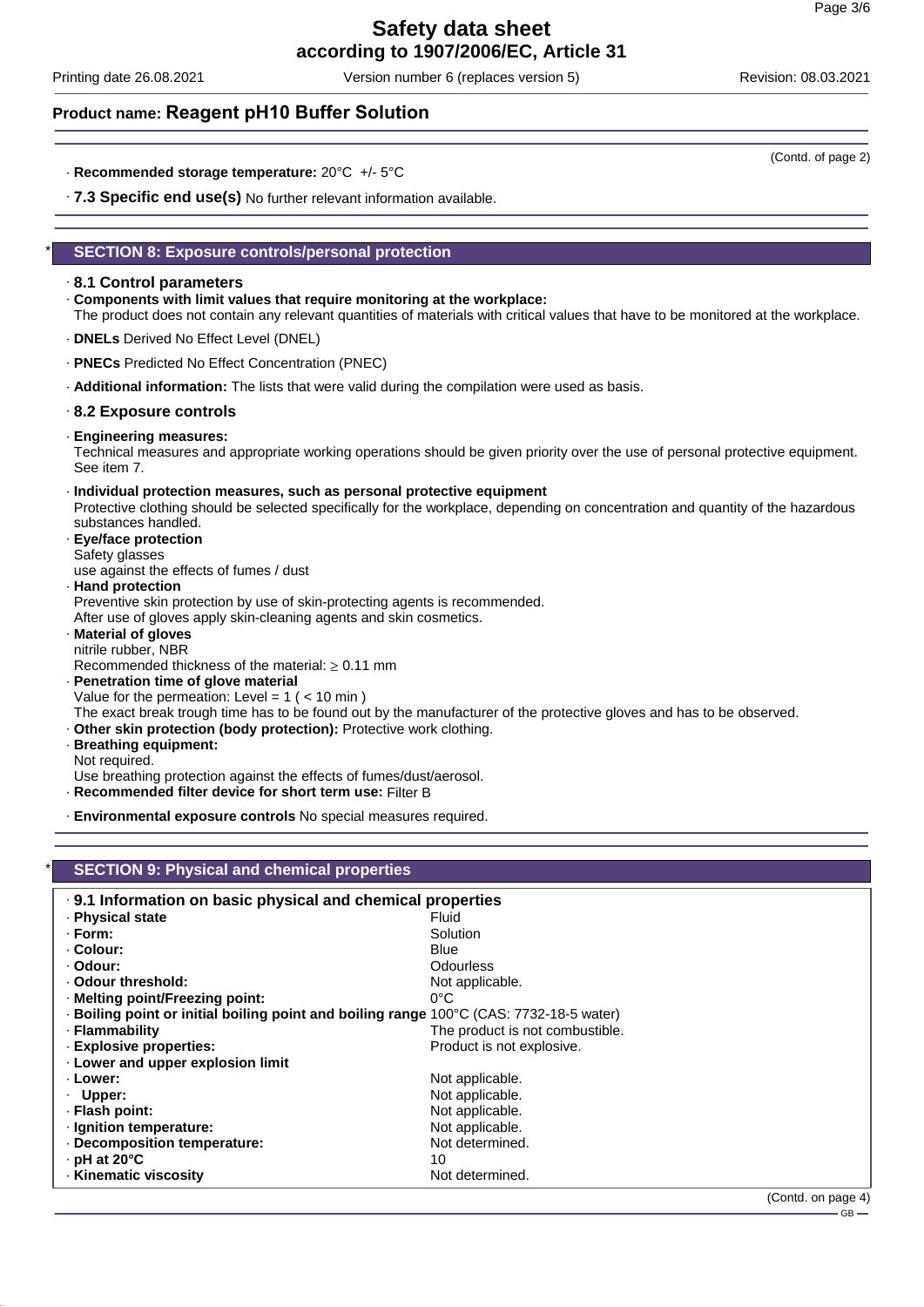Printing date 26.08.2021 Version number 6 (replaces version 5) Revision: 08.03.2021

### **Product name: Reagent pH10 Buffer Solution**

|                                                     | (Contd. of page 3)            |
|-----------------------------------------------------|-------------------------------|
| · Solubility                                        |                               |
| · Water:                                            | Fully miscible                |
| · Partition coefficient n-octanol/water (log value) | Not applicable (mixture).     |
| · Vapour pressure at 20°C:                          | 23 hPa (CAS: 7732-18-5 water) |
| Density and/or relative density                     |                               |
| Density at 20°C:                                    | 1.01 $q/cm^3$                 |
| · Relative density:                                 | Not determined.               |
| · Relative gas density                              | Not determined.               |
| · Particle characteristics                          | Not applicable (liquid).      |
| ⋅ 9.2 Other information                             |                               |
| Information with regard to physical hazard classes  |                               |
| . Corrosive to metals                               | Void                          |
| Other safety characteristics                        |                               |
| Oxidising properties:                               | none                          |
| · Additional information                            |                               |
| · Solids content:                                   | 1.0%                          |
| · Solvent content:                                  |                               |
| Organic solvents:                                   | $0.0\%$                       |
| · Water:                                            | 99.0%                         |

### **SECTION 10: Stability and reactivity**

- · **10.1 Reactivity** see section 10.3
- · **10.2 Chemical stability** Stable at ambient temperature (room temperature).
- · **10.3 Possibility of hazardous reactions**
- Exothermic reaction with acids The generally known reaction partners of water.
- · **10.4 Conditions to avoid** No further relevant information available.
- · **10.5 Incompatible materials:**
- light metals aluminium
- zinc
- · **10.6 Hazardous decomposition products:** see section 5

### **SECTION 11: Toxicological information**

### · **11.1 Information on hazard classes as defined in Regulation (EC) No 1272/2008**

- · **Acute toxicity** Based on available data, the classification criteria are not met.
- · **Skin corrosion/irritation** Based on available data, the classification criteria are not met.
- · **Serious eye damage/irritation** Based on available data, the classification criteria are not met.
- · **Respiratory or skin sensitisation** Based on available data, the classification criteria are not met.
- · **Germ cell mutagenicity** Based on available data, the classification criteria are not met.
- · **Carcinogenicity** Based on available data, the classification criteria are not met.
- · **Reproductive toxicity** Based on available data, the classification criteria are not met.
- · **STOT (specific target organ toxicity) -single exposure** Based on available data, the classification criteria are not met.
- · **STOT (specific target organ toxicity) -repeated exposure** Based on available data, the classification criteria are not met.
- · **Aspiration hazard** Based on available data, the classification criteria are not met.
- · **Additional toxicological information:** When used and handled according to specifications, the product does not have any harmful effects according to our experience and the information provided to us.

(Contd. on page 5)  $-$  GB  $-$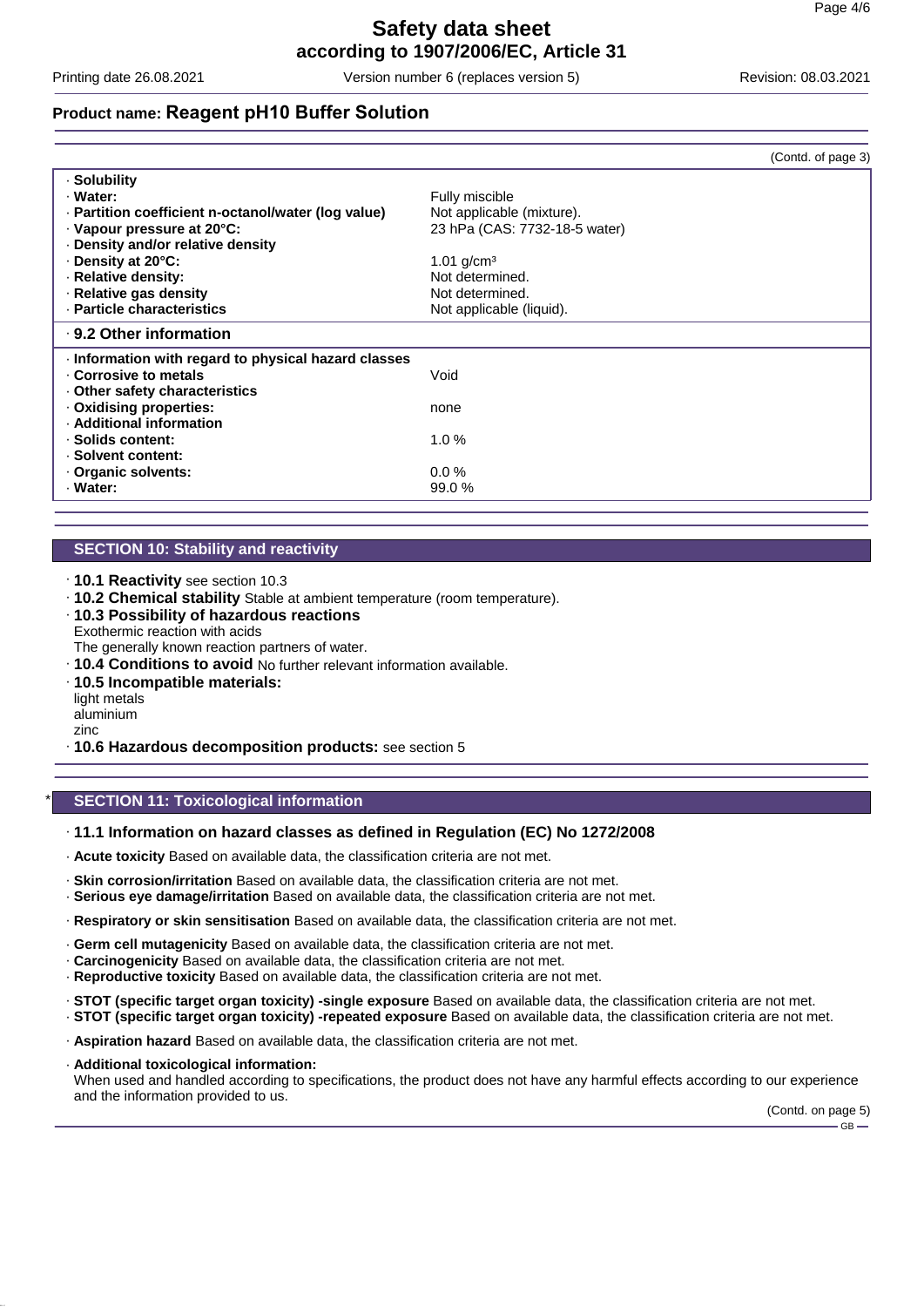Printing date 26.08.2021 Version number 6 (replaces version 5) Revision: 08.03.2021

### **Product name: Reagent pH10 Buffer Solution**

· **11.2 Information on other hazards**

· **Endocrine disrupting properties** None of the ingredients is listed.

### **SECTION 12: Ecological information**

- · **12.1 Toxicity**
- · **Aquatic toxicity:** No further relevant information available.
- · **12.2 Persistence and degradability** No further relevant information available.
- · **12.3 Bioaccumulative potential** No further relevant information available.
- · **12.4 Mobility in soil** No further relevant information available.
- · **12.5 Results of PBT and vPvB assessment**

This mixture does not contain any substances that are assessed to be persistent, bioaccumulative and toxic (PBT) or very persistent and very bioaccumulative (vPvB), according to the criteria given in Annex XIII of Regulation (EC) No. 1907/2006.

· **12.6 Endocrine disrupting properties** The product does not contain substances with endocrine disrupting properties.

· **12.7 Other adverse effects** No special measures required.

### **SECTION 13: Disposal considerations**

#### · **13.1 Waste treatment methods**

· **Recommendation**

Small amounts may be diluted with plenty of water and washed away. Dispose of bigger amounts in accordance with Local Authority requirements.

· **European waste catalogue**

16 05 09 discarded chemicals other than those mentioned in 16 05 06, 16 05 07 or 16 05 08

· **Uncleaned packagings:**

- · **Recommendation:** Disposal must be made according to official regulations.
- · **Recommended cleaning agent:** Water, if necessary with cleaning agent.

| <b>SECTION 14: Transport information</b>            |                                                      |        |
|-----------------------------------------------------|------------------------------------------------------|--------|
| .14.1 UN number or ID number<br>· ADR, IMDG, IATA   | Void                                                 |        |
| · 14.2 UN proper shipping name<br>· ADR, IMDG, IATA | Void                                                 |        |
| · 14.3 Transport hazard class(es)                   |                                                      |        |
| · ADR, IMDG, IATA<br>· Class                        | Void                                                 |        |
| ⋅ 14.4 Packing group<br>· ADR, IMDG, IATA           | Void                                                 |        |
| ⋅14.5 Environmental hazards:<br>· Marine pollutant: | No.                                                  |        |
| · 14.6 Special precautions for user                 | Not applicable.                                      |        |
| .14.7 Maritime transport in bulk according to IMO   |                                                      |        |
| instruments                                         | Not applicable.                                      |        |
| · Transport/Additional information:                 | Not dangerous according to the above specifications. |        |
|                                                     |                                                      | $-$ GB |

(Contd. on page 6)

(Contd. of page 4)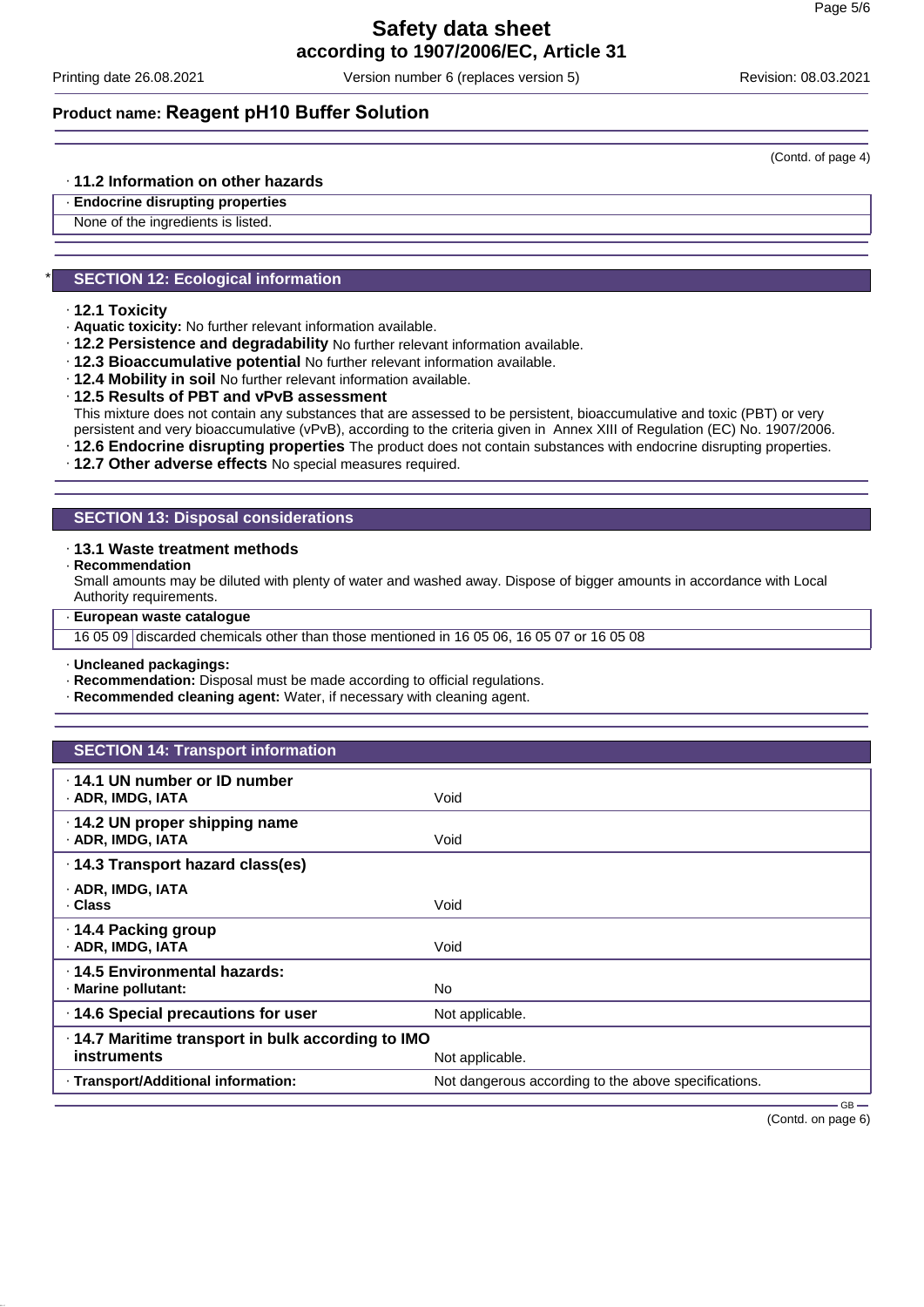Printing date 26.08.2021 Version number 6 (replaces version 5) Revision: 08.03.2021

### **Product name: Reagent pH10 Buffer Solution**

**SECTION 15: Regulatory information** 

· **15.1 Safety, health and environmental regulations/legislation specific for the substance or mixture**

· **Regulation (EU) No 649/2012 concerning the export and import of hazardous chemicals (PIC)**

None of the ingredients is listed.

· **Regulation (EC) No 1005/2009 on substances that deplete the ozone layer:**

None of the ingredients is listed.

· **REGULATION (EU) 2019/1021 on persistent organic pollutants (POP)**

None of the ingredients is listed.

· **Directive 2012/18/EU (SEVESO III):**

· **Named dangerous substances - ANNEX I** None of the ingredients is listed.

· **LIST OF SUBSTANCES SUBJECT TO AUTHORISATION (ANNEX XIV)**

None of the ingredients is listed.

· **Substances of very high concern (SVHC) according to REACH, Article 57** This product does not contain any substances of very high concern above the legal concentration limit of ≥ 0.1% (w / w).

· **Information about limitation of use:** Not required.

· **15.2 Chemical safety assessment:** A Chemical Safety Assessment has not been carried out.

### **SECTION 16: Other information**

These data are based on our present knowledge. However, they shall not constitute a guarantee for any specific product features and shall not establish a legally valid contractual relationship.

· **Training hints** Provide adequate information, instruction and training for operators.

#### · **Abbreviations and acronyms:**

EC50: effective concentration, 50 percent (in vivo)

STOT: specific target organ toxicity

SE: single exposure

RE: repeated exposure

EC50: half maximal effective concentration IC50: hallf maximal inhibitory concentration

NOEL or NOEC: No Observed Effect Level or Concentration

ADR: Accord relatif au transport international des marchandises dangereuses par route (European Agreement Concerning the International Carriage of Dangerous Goods by Road)

RID: Règlement international concernant le transport des marchandises dangereuses par chemin de fer (Regulations Concerning the International Transport of Dangerous Goods by Rail) IMDG: International Maritime Code for Dangerous Goods

IATA: International Air Transport Association

GHS: Globally Harmonised System of Classification and Labelling of Chemicals EINECS: European Inventory of Existing Commercial Chemical Substances

ELINCS: European List of Notified Chemical Substances

CAS: Chemical Abstracts Service (division of the American Chemical Society)

DNEL: Derived No-Effect Level (REACH)

PNEC: Predicted No-Effect Concentration (REACH)

PBT: Persistent, Bioaccumulative and Toxic

SVHC: Substances of Very High Concern

vPvB: very Persistent and very Bioaccumulative

· **Sources** Data arise from safety data sheets, reference works and literature.

· **\* Data compared to the previous version altered.**

(Contd. of page 5)

GB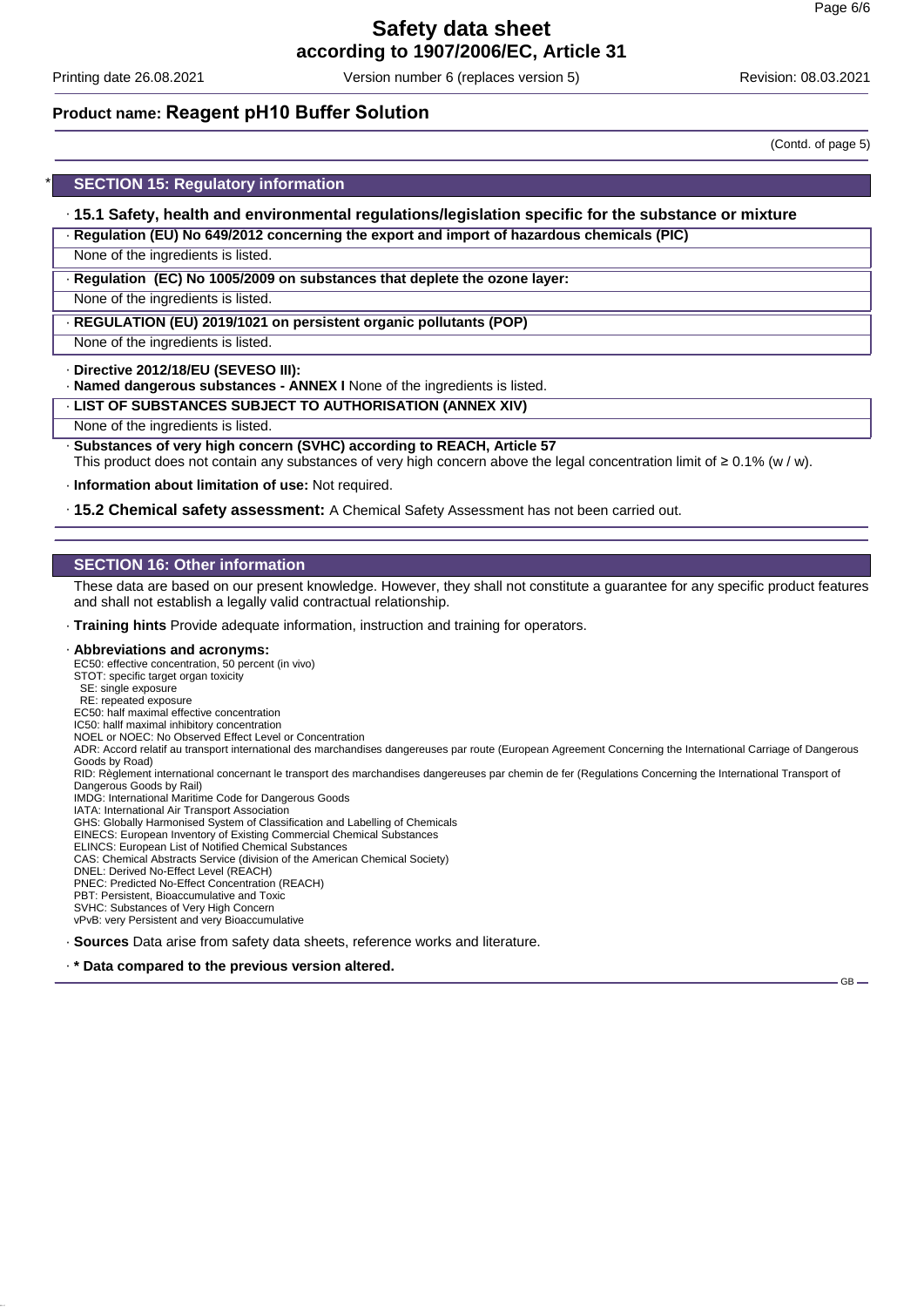

Printing date 26.08.2021 Version number 14 (replaces version 13) Revision: 08.03.2021

### **SECTION 1: Identification of the substance/mixture and of the company/undertaking**

· **1.1 Product identifier**

### · **Product name: Reagent Conductivity Standard Solution 1413**

- · **Catalog number:** 36127
- · **1.2 Relevant identified uses of the substance or mixture and uses advised against**
- · **Application of the substance / the preparation:** Standard Solution for calibration purposes
- · **1.3 Details of the supplier of the safety data sheet**
- · **Supplier:**

Vecom Marine B.V.<br>Mozartlaan 3 The Netherlands

Mozartlaan 3 phone: + 31 (0)10 5930 210 Email: sales@vecom-marine.com

#### · **1.4 Emergency telephone number:**

Dutch Poisons Information Center (NVIC): +31 (0)88 755 8000 (24 hour service) Only for the purpose of informing medical personnel in case of acute intoxications. See section 4 on first aid measures.

### **SECTION 2: Hazards identification**

### · **2.1 Classification of the substance or mixture**

· **Classification according to Regulation (EC) No 1272/2008** The product is not classified as hazardous according to the CLP regulation.

- · **2.2 Label elements**
- · **Labelling according to Regulation (EC) No 1272/2008** Void
- · **Hazard pictograms** Void
- · **Signal word** Void
- · **Hazard statements** Void

· **2.3 Other hazards** No further relevant information available.

#### · **Results of PBT and vPvB assessment**

This mixture does not contain any substances that are assessed to be persistent, bioaccumulative and toxic (PBT) or very persistent and very bioaccumulative (vPvB), according to the criteria given in Annex XIII of Regulation (EC) No. 1907/2006. · **Determination of endocrine-disrupting properties**

The product does not contain substances with endocrine disrupting properties.

### **SECTION 3: Composition/information on ingredients**

### · **3.2 Mixtures**

- · **Description:** aqueous solution
- · **Dangerous components:** Void

### **SECTION 4: First aid measures**

#### · **4.1 Description of first aid measures**

- · **General information** Instantly remove any clothing soiled by the product.
- · **After inhalation** Supply fresh air.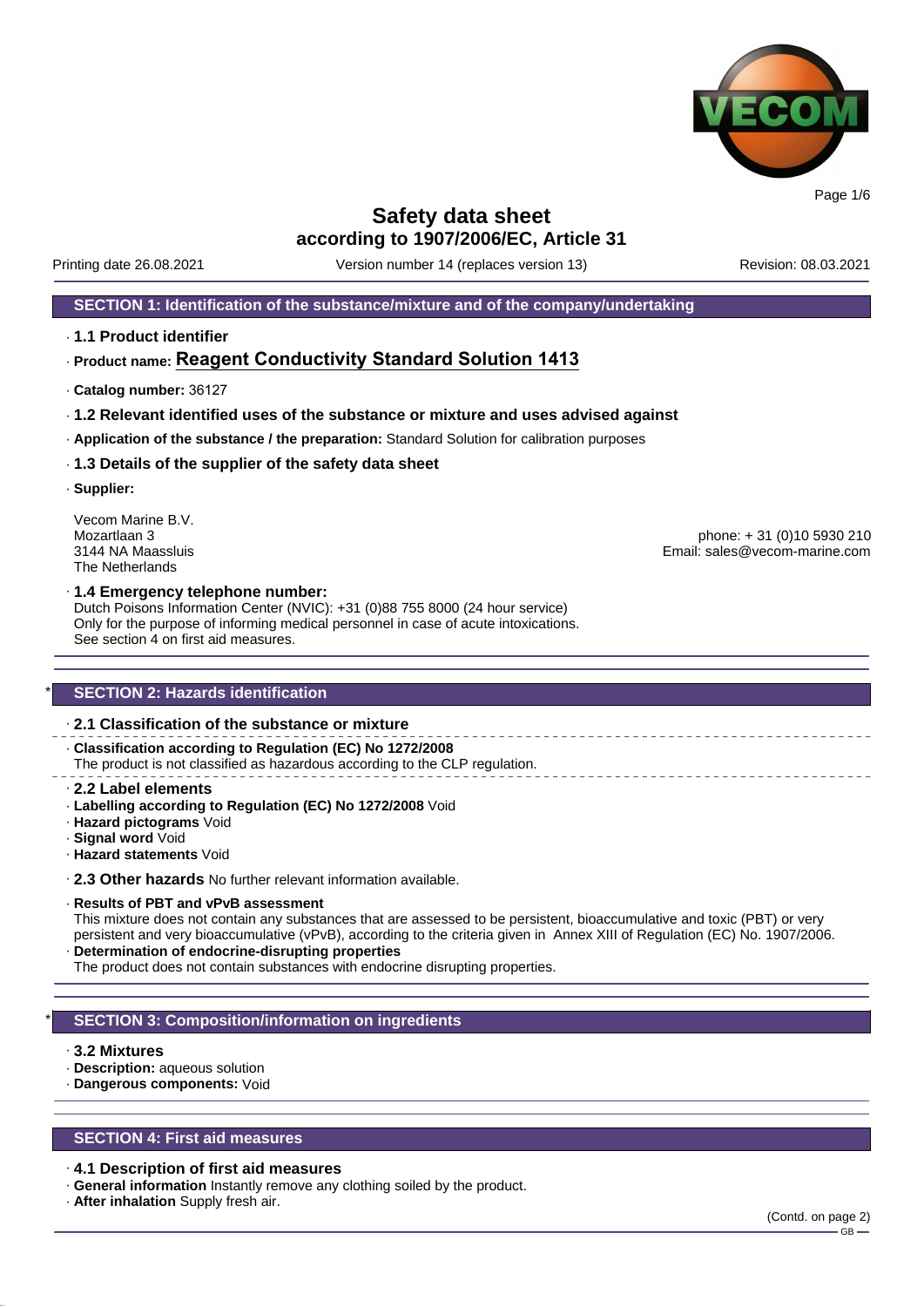# **Safety data sheet**

**according to 1907/2006/EC, Article 31**

Printing date 26.08.2021 Version number 14 (replaces version 13) Revision: 08.03.2021

### **Product name: Reagent Conductivity Standard Solution 1413**

· **After skin contact** Instantly wash with water and soap and rinse thoroughly. · **After eye contact**

Rinse opened eye for several minutes under running water (at least 15 min). If symptoms persist, consult doctor. · **After swallowing**

- Rinse out mouth and then drink 1-2 glasses of water. In case of persistent symptoms consult doctor.
- · **4.2 Most important symptoms and effects, both acute and delayed:** No further relevant information available.
- · **4.3 Indication of any immediate medical attention and special treatment needed:**

No further relevant information available.

### **SECTION 5: Firefighting measures**

- · **5.1 Extinguishing media**
- · **Suitable extinguishing agents** Use fire fighting measures that suit the environment.
- · **5.2 Special hazards arising from the substance or mixture** The product is not combustible.
- · **5.3 Advice for firefighters**
- · **Protective equipment:**

Wear self-contained breathing apparatus.

- Wear full protective suit.
- · **Additional information**

Collect contaminated fire fighting water separately. It must not enter drains.

Dispose of fire debris and contaminated fire fighting water in accordance with official regulations.

Ambient fire may liberate hazardous vapours.

### **SECTION 6: Accidental release measures**

- · **6.1 Personal precautions, protective equipment and emergency procedures**
- · **Advice for non-emergency personnel:** No special measures required.
- · **Advice for emergency responders:** Protective equipment: see section 8
- · **6.2 Environmental precautions:**

Do not allow product to reach sewage system or water bodies. Dilute with much water.

### · **6.3 Methods and material for containment and cleaning up:**

Ensure adequate ventilation. Absorb with liquid-binding material (sand, diatomite, universal binders). Dispose of contaminated material as waste according to item 13.

· **6.4 Reference to other sections** See Section 8 for information on personal protection equipment. See Section 13 for information on disposal.

### **SECTION 7: Handling and storage**

- · **7.1 Precautions for safe handling**
- · **Advice on safe handling:** No special precautions necessary if used correctly.
- · **Hygiene measures:**

The usual precautionary measures should be adhered to general rules for handling chemicals.

Do not eat, drink or smoke when using this product.

Wash hands during breaks and at the end of the work.

### · **7.2 Conditions for safe storage, including any incompatibilities**

- · **Requirements to be met by storerooms and containers:** Store in cool location.
- · **Information about storage in one common storage facility:** Not required.
- · **Further information about storage conditions:**

Protect from heat and direct sunlight.

Protect from the effects of light.

- Protect from humidity and keep away from water.
- · **Recommended storage temperature:** 20°C +/- 5°C

(Contd. of page 1)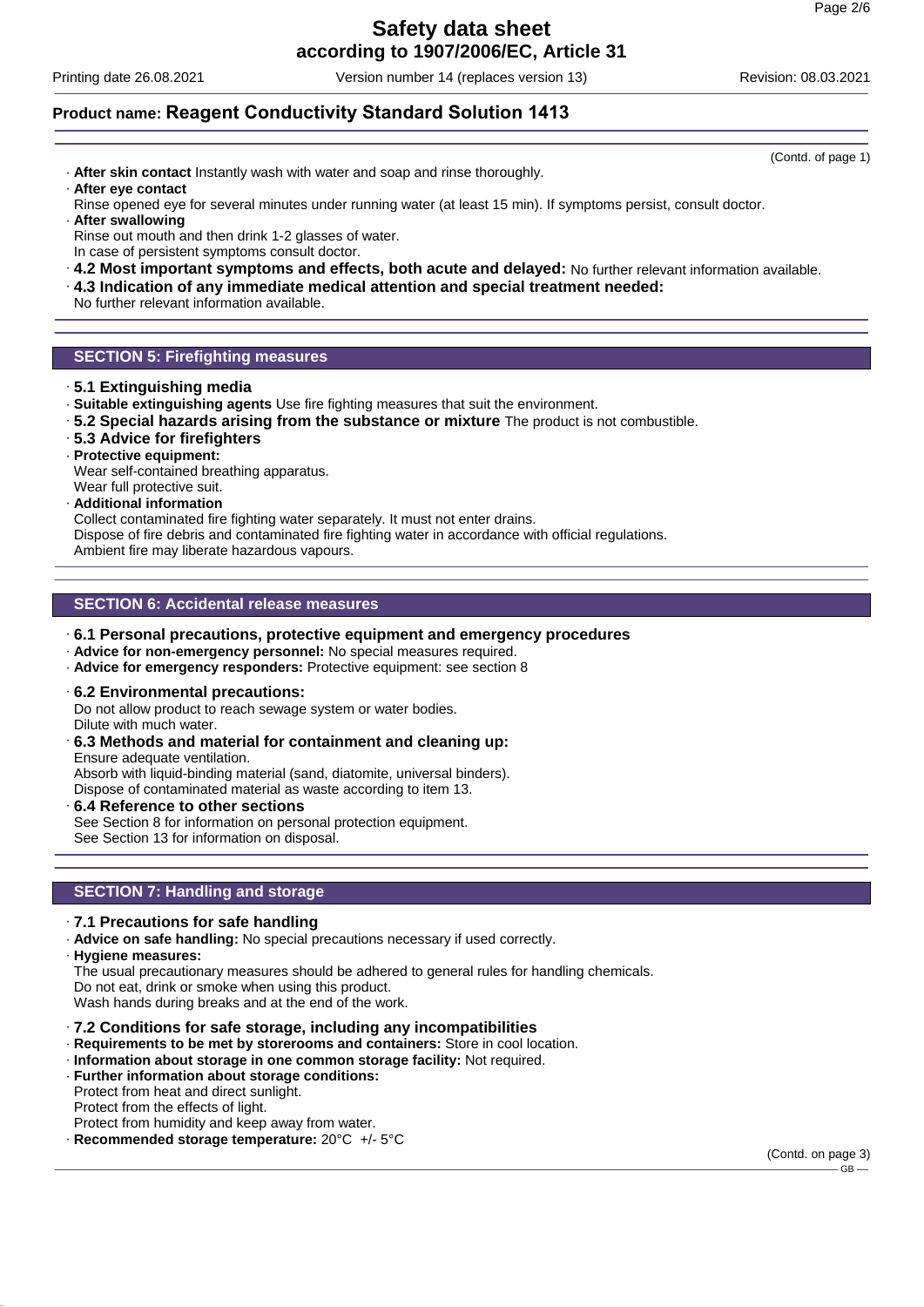Printing date 26.08.2021 Version number 14 (replaces version 13) Revision: 08.03.2021

### **Product name: Reagent Conductivity Standard Solution 1413**

(Contd. of page 2)

· **7.3 Specific end use(s)** No further relevant information available.

### \* **SECTION 8: Exposure controls/personal protection**

### · **8.1 Control parameters**

- · **Components with limit values that require monitoring at the workplace:** The product does not contain any relevant quantities of materials with critical values that have to be monitored at the workplace.
- · **DNELs** Derived No Effect Level (DNEL)
- · **PNECs** Predicted No Effect Concentration (PNEC)
- · **Additional information:** The lists that were valid during the compilation were used as basis.

### · **8.2 Exposure controls**

· **Engineering measures:**

Technical measures and appropriate working operations should be given priority over the use of personal protective equipment. See item 7.

- · **Individual protection measures, such as personal protective equipment** Protective clothing should be selected specifically for the workplace, depending on concentration and quantity of the hazardous substances handled.
- · **Eye/face protection** Safety glasses

use against the effects of fumes / dust

- · **Hand protection**
- Preventive skin protection by use of skin-protecting agents is recommended.

After use of gloves apply skin-cleaning agents and skin cosmetics.

· **Material of gloves**

nitrile rubber, NBR Recommended thickness of the material: ≥ 0.11 mm

· **Penetration time of glove material** Value for the permeation: Level =  $1$  ( <  $10$  min )

The exact break trough time has to be found out by the manufacturer of the protective gloves and has to be observed.

- · **Other skin protection (body protection):** Protective work clothing.
- · **Breathing equipment:**

Not required.

Use breathing protection against the effects of fumes/dust/aerosol.

- · **Recommended filter device for short term use:** Filter B
- · **Environmental exposure controls** No special measures required.

### **SECTION 9: Physical and chemical properties**

| .9.1 Information on basic physical and chemical properties                              |                           |                |
|-----------------------------------------------------------------------------------------|---------------------------|----------------|
| · Physical state                                                                        | Fluid                     |                |
| · Form:                                                                                 | Solution                  |                |
| · Colour:                                                                               | Colourless                |                |
| · Odour:                                                                                | <b>Odourless</b>          |                |
| . Odour threshold:                                                                      | Not applicable.           |                |
| · Melting point/Freezing point:                                                         | $0^{\circ}$ C             |                |
| · Boiling point or initial boiling point and boiling range 100°C (CAS: 7732-18-5 water) |                           |                |
| · Flammability                                                                          | Not applicable.           |                |
| · Explosive properties:                                                                 | Product is not explosive. |                |
| . Lower and upper explosion limit                                                       |                           |                |
| · Lower:                                                                                | Not applicable.           |                |
| · Upper:                                                                                | Not applicable.           |                |
| · Flash point:                                                                          | Not applicable.           |                |
| · Ignition temperature:                                                                 | Not applicable.           |                |
| Decomposition temperature:                                                              | Not applicable.           |                |
| $\cdot$ pH at 20°C                                                                      |                           |                |
| · Kinematic viscosity                                                                   | Not determined.           |                |
|                                                                                         |                           | (ContdonposeA) |

Contd. on page 4)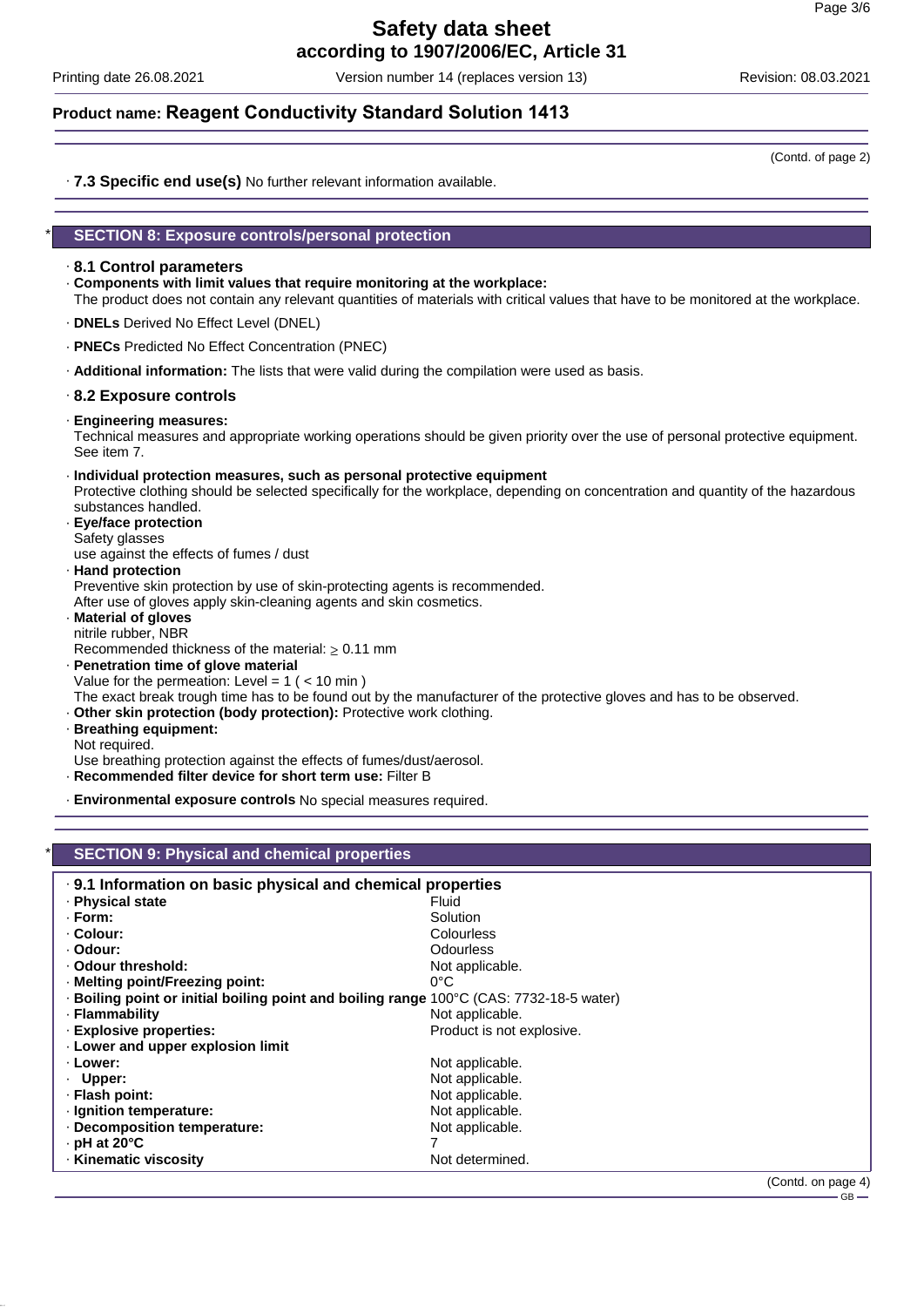Printing date 26.08.2021 Version number 14 (replaces version 13) Revision: 08.03.2021

 $(Contdot$  page  $3)$ 

### **Product name: Reagent Conductivity Standard Solution 1413**

|                                                     | (Ooma, or pago o)         |
|-----------------------------------------------------|---------------------------|
| · Solubility                                        |                           |
| · Water:                                            | Fully miscible            |
| · Partition coefficient n-octanol/water (log value) | Not applicable (mixture). |
| · Vapour pressure at 20°C:                          | 23 hPa                    |
| Density and/or relative density                     |                           |
| Density at 20°C:                                    | 1.01 $g/cm3$              |
| · Relative density:                                 | Not determined.           |
| · Relative gas density                              | Not determined.           |
| · Particle characteristics                          | Not applicable (liquid).  |
| ⋅ 9.2 Other information                             |                           |
| Information with regard to physical hazard classes  |                           |
| Corrosive to metals                                 | Void                      |
| Other safety characteristics                        |                           |
| . Oxidising properties:                             | none                      |
| · Additional information                            |                           |
| · Solids content:                                   | $< 1 \%$                  |
| · Solvent content:                                  |                           |
| · Water:                                            | >99%                      |
|                                                     |                           |

### **SECTION 10: Stability and reactivity**

- · **10.1 Reactivity** see section 10.3
- · **10.2 Chemical stability** Stable at ambient temperature (room temperature).
- · **10.3 Possibility of hazardous reactions** The generally known reaction partners of water.
- · **10.4 Conditions to avoid** No further relevant information available.
- · **10.5 Incompatible materials:** No further relevant information available.
- · **10.6 Hazardous decomposition products:** see section 5

### **SECTION 11: Toxicological information**

### · **11.1 Information on hazard classes as defined in Regulation (EC) No 1272/2008**

- · **Acute toxicity** Based on available data, the classification criteria are not met.
- · **Skin corrosion/irritation** Based on available data, the classification criteria are not met.
- · **Serious eye damage/irritation** Based on available data, the classification criteria are not met.
- · **Respiratory or skin sensitisation** Based on available data, the classification criteria are not met.
- · **Germ cell mutagenicity** Based on available data, the classification criteria are not met.
- · **Carcinogenicity** Based on available data, the classification criteria are not met.
- · **Reproductive toxicity** Based on available data, the classification criteria are not met.
- · **STOT (specific target organ toxicity) -single exposure** Based on available data, the classification criteria are not met.

· **STOT (specific target organ toxicity) -repeated exposure** Based on available data, the classification criteria are not met.

· **Aspiration hazard** Based on available data, the classification criteria are not met.

· **Additional toxicological information:**

When used and handled according to specifications, the product does not have any harmful effects according to our experience and the information provided to us.

· **11.2 Information on other hazards**

· **Endocrine disrupting properties**

None of the ingredients is listed.

### **SECTION 12: Ecological information**

#### · **12.1 Toxicity**

· **Aquatic toxicity:** No further relevant information available.

· **12.2 Persistence and degradability** .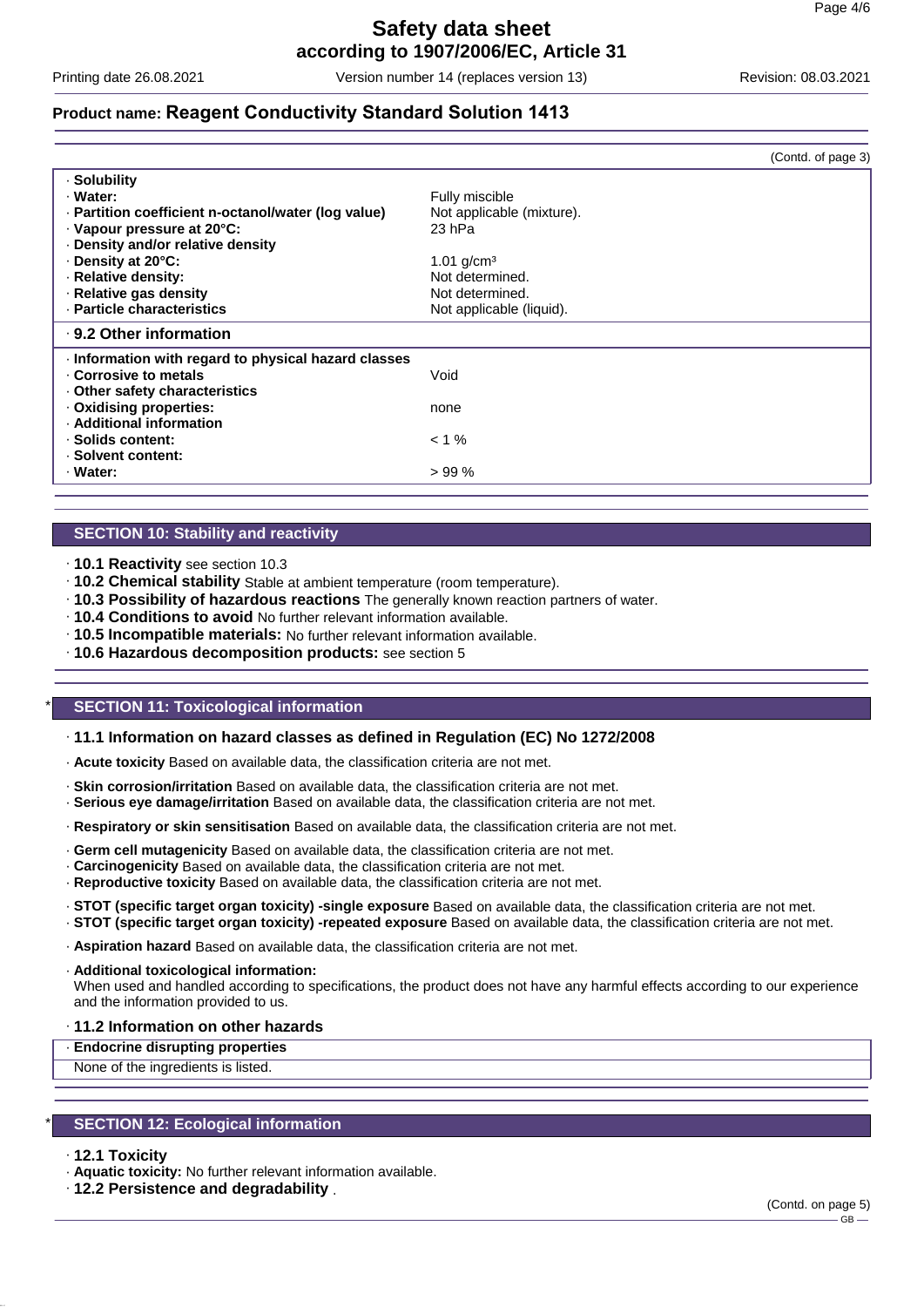Printing date 26.08.2021 Version number 14 (replaces version 13) Revision: 08.03.2021

### **Product name: Reagent Conductivity Standard Solution 1413**

### · **Other information:**

Mixture of inorganic compounds.

Methods for the determination of biodegradability are not applicable to inorganic substances.

- · **12.3 Bioaccumulative potential** No further relevant information available.
- · **12.4 Mobility in soil** No further relevant information available.
- · **12.5 Results of PBT and vPvB assessment**

This mixture does not contain any substances that are assessed to be persistent, bioaccumulative and toxic (PBT) or very persistent and very bioaccumulative (vPvB), according to the criteria given in Annex XIII of Regulation (EC) No. 1907/2006.

- · **12.6 Endocrine disrupting properties** The product does not contain substances with endocrine disrupting properties.
- · **12.7 Other adverse effects** No further relevant information available.

### **SECTION 13: Disposal considerations**

### · **13.1 Waste treatment methods**

· **Recommendation**

Small amounts may be diluted with plenty of water and washed away. Dispose of bigger amounts in accordance with Local Authority requirements.

#### · **European waste catalogue**

16 05 09 discarded chemicals other than those mentioned in 16 05 06, 16 05 07 or 16 05 08

#### · **Uncleaned packagings:**

- · **Recommendation:** Disposal must be made according to official regulations.
- · **Recommended cleaning agent:** Water, if necessary with cleaning agent.

| <b>SECTION 14: Transport information</b>                          |                                                      |
|-------------------------------------------------------------------|------------------------------------------------------|
| .14.1 UN number or ID number<br>· ADR, IMDG, IATA                 | Void                                                 |
| $\cdot$ 14.2 UN proper shipping name<br>· ADR, IMDG, IATA         | Void                                                 |
| · 14.3 Transport hazard class(es)                                 |                                                      |
| · ADR, IMDG, IATA<br>. Class                                      | Void                                                 |
| ⋅ 14.4 Packing group<br>· ADR, IMDG, IATA                         | Void                                                 |
| ⋅14.5 Environmental hazards:                                      | Not applicable.                                      |
| 14.6 Special precautions for user                                 | Not applicable.                                      |
| · 14.7 Maritime transport in bulk according to IMO<br>instruments | Not applicable.                                      |
| · Transport/Additional information:                               | Not dangerous according to the above specifications. |

### **SECTION 15: Regulatory information**

· **15.1 Safety, health and environmental regulations/legislation specific for the substance or mixture**

· **Regulation (EU) No 649/2012 concerning the export and import of hazardous chemicals (PIC)**

None of the ingredients is listed.

· **Regulation (EC) No 1005/2009 on substances that deplete the ozone layer:**

None of the ingredients is listed.

· **REGULATION (EU) 2019/1021 on persistent organic pollutants (POP)**

None of the ingredients is listed.

(Contd. on page 6)

GB

(Contd. of page 4)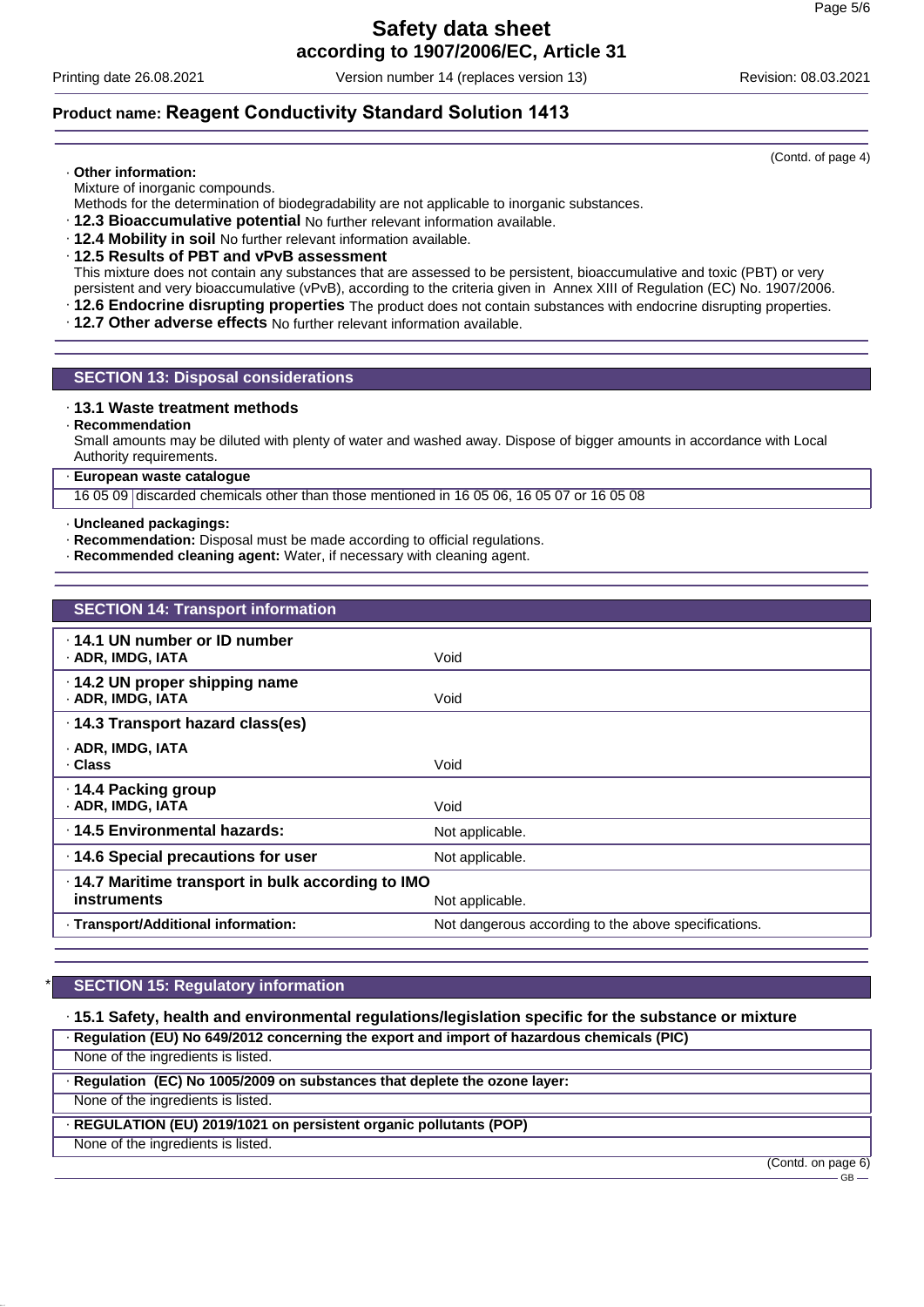Printing date 26.08.2021 Version number 14 (replaces version 13) Revision: 08.03.2021

### **Product name: Reagent Conductivity Standard Solution 1413**

(Contd. of page 5)

GB

- · **Directive 2012/18/EU (SEVESO III):**
- · **Named dangerous substances ANNEX I** None of the ingredients is listed.

### · **LIST OF SUBSTANCES SUBJECT TO AUTHORISATION (ANNEX XIV)**

None of the ingredients is listed.

· **Substances of very high concern (SVHC) according to REACH, Article 57** This product does not contain any substances of very high concern above the legal concentration limit of ≥ 0.1% (w / w).

· **Information about limitation of use:** Not required.

· **15.2 Chemical safety assessment:** A Chemical Safety Assessment has not been carried out.

### **SECTION 16: Other information**

These data are based on our present knowledge. However, they shall not constitute a guarantee for any specific product features and shall not establish a legally valid contractual relationship.

· **Training hints** Provide adequate information, instruction and training for operators.

#### · **Abbreviations and acronyms:**

STOT: specific target organ toxicity

SE: single exposure

RE: repeated exposure EC50: half maximal effective concentration

IC50: hallf maximal inhibitory concentration

NOEL or NOEC: No Observed Effect Level or Concentration

ADR: Accord relatif au transport international des marchandises dangereuses par route (European Agreement Concerning the International Carriage of Dangerous Goods by Road)

RID: Règlement international concernant le transport des marchandises dangereuses par chemin de fer (Regulations Concerning the International Transport of Dangerous Goods by Rail)

IMDG: International Maritime Code for Dangerous Goods IATA: International Air Transport Association

GHS: Globally Harmonised System of Classification and Labelling of Chemicals

EINECS: European Inventory of Existing Commercial Chemical Substances

ELINCS: European List of Notified Chemical Substances

CAS: Chemical Abstracts Service (division of the American Chemical Society)

DNEL: Derived No-Effect Level (REACH) PNEC: Predicted No-Effect Concentration (REACH)

PBT: Persistent, Bioaccumulative and Toxic

SVHC: Substances of Very High Concern

vPvB: very Persistent and very Bioaccumulative

· **Sources** Data arise from safety data sheets, reference works and literature.

· **\* Data compared to the previous version altered.**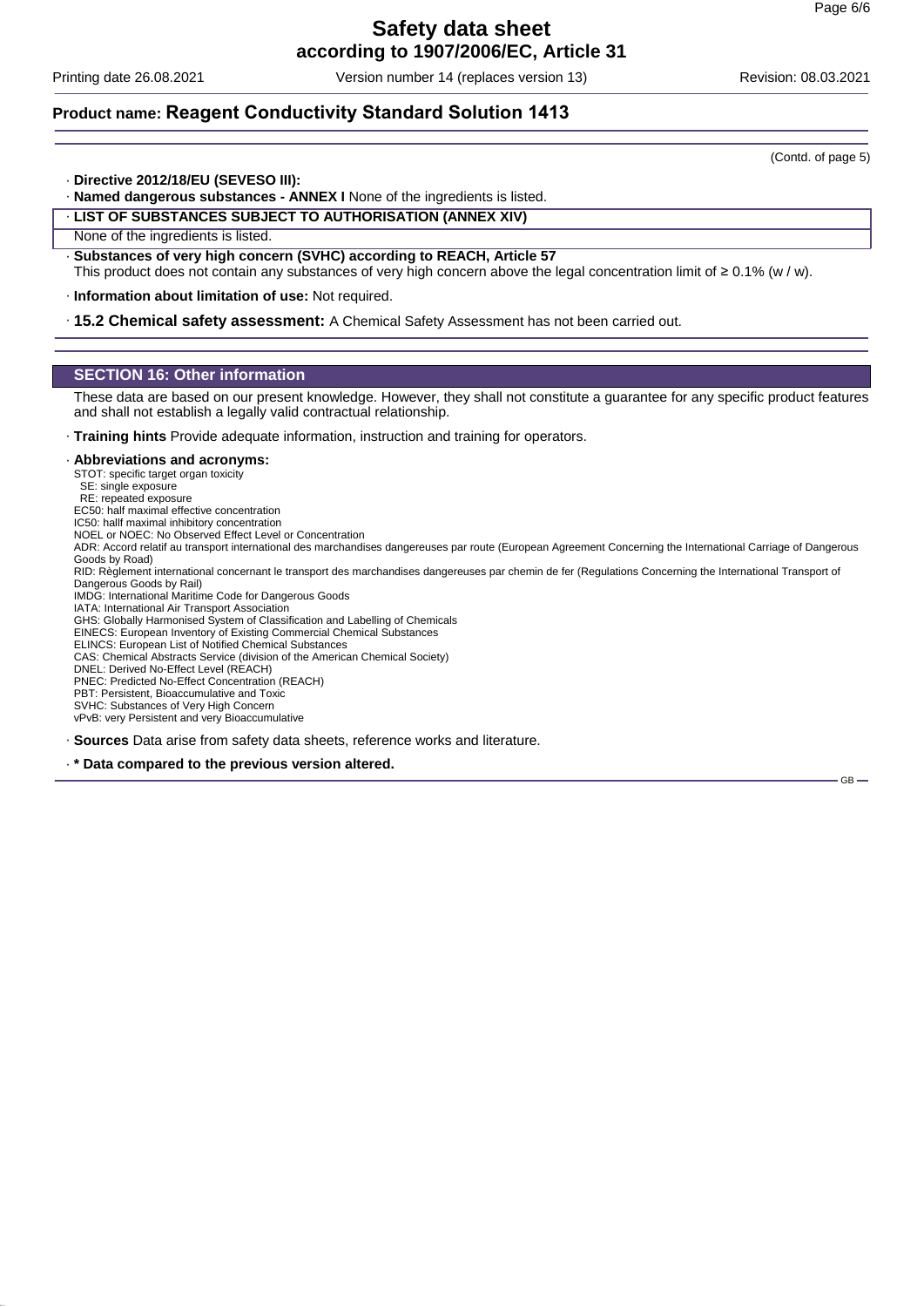

Printing date 26.08.2021 Version number 34 (replaces version 33) Revision: 04.02.2021

**SECTION 1: Identification of the substance/mixture and of the company/undertaking**

· **1.1 Product identifier**

### · **Product name: Reagent Total Hardness Tablets**

- · **Catalog number:** 36126
- · **1.2 Relevant identified uses of the substance or mixture and uses advised against**
- · **Application of the substance / the preparation:** Reagent for water analysis
- · **1.3 Details of the supplier of the safety data sheet**
- · **Supplier:** Vecom Marine B.V. Mozartlaan 3 3144 NA Maassluis The Netherlands

phone: + 31 (0)10 5930 210 Email: sales@vecom-marine.com

#### · **1.4 Emergency telephone number:**

Dutch Poisons Information Center (NVIC): +31 (0)88 755 8000 (24 hour service) Only for the purpose of informing medical personnel in case of acute intoxications. See section 4 on first aid measures.

### **SECTION 2: Hazards identification**

### · **2.1 Classification of the substance or mixture**

· **Classification according to Regulation (EC) No 1272/2008**

GHS05 corrosion

Eye Dam. 1 H318 Causes serious eye damage.



Skin Irrit. 2 H315 Causes skin irritation.

- · **2.2 Label elements**
- · **Labelling according to Regulation (EC) No 1272/2008** The product is classified and labelled according to the CLP regulation. · **Hazard pictograms**



- · **Signal word** Danger
- · **Hazard-determining components of labelling:** lithium hydroxide
- · **Hazard statements**
- H315 Causes skin irritation.

H318 Causes serious eye damage.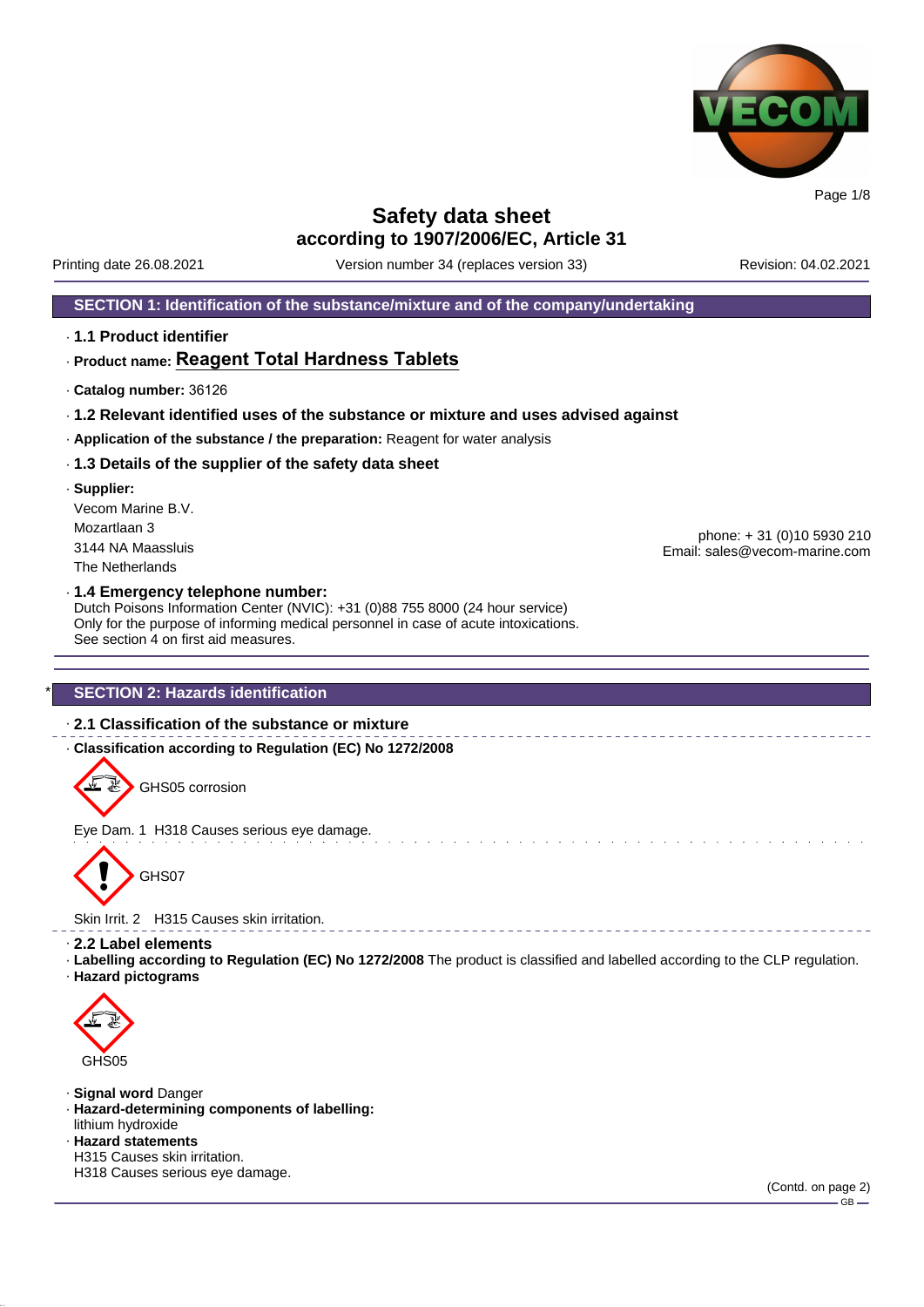Printing date 26.08.2021 Version number 34 (replaces version 33) Revision: 04.02.2021

### **Product name: Reagent Total Hardness Tablets**

#### · **Precautionary statements**

P280 Wear protective gloves / eye protection.

P305+P351+P338 IF IN EYES: Rinse cautiously with water for several minutes. Remove contact lenses, if present and easy to do. Continue rinsing.

P310 Immediately call a POISON CENTER/doctor.

P302+P352 IF ON SKIN: Wash with plenty of water.

If skin irritation occurs: Get medical advice/attention.

P362+P364 Take off contaminated clothing and wash it before reuse.

· **2.3 Other hazards** No further relevant information available.

### · **Results of PBT and vPvB assessment**

This mixture does not contain any substances that are assessed to be persistent, bioaccumulative and toxic (PBT) or very persistent and very bioaccumulative (vPvB), according to the criteria given in Annex XIII of Regulation (EC) No. 1907/2006.

· **Determination of endocrine-disrupting properties**

The product does not contain substances with endocrine disrupting properties.

### **SECTION 3: Composition/information on ingredients**

#### · **3.2 Mixtures**

· **Description:** Mixture of organic and inorganic compounds

| Dangerous components:                                                                    |                    |                                                                                                     |         |  |
|------------------------------------------------------------------------------------------|--------------------|-----------------------------------------------------------------------------------------------------|---------|--|
| CAS: 1310-65-2<br>EINECS: 215-183-4                                                      | Ilithium hvdroxide | $\ket{\textcircled{*}}$ Acute Tox. 3, H301; $\textcircled{*}$ Skin Corr. 1A, H314; Eye Dam. 1, H318 | 2.5-<5% |  |
| Additional information For the wording of the listed hazard phrases refer to section 16. |                    |                                                                                                     |         |  |

### **SECTION 4: First aid measures**

### · **4.1 Description of first aid measures** · **General information** Instantly remove any clothing soiled by the product.

- · **After inhalation** Supply fresh air; consult doctor in case of symptoms.
- · **After skin contact**
- Instantly rinse with water.
- If skin irritation continues, consult a doctor.

#### · **After eye contact**

Rinse opened eye for several minutes (at least 15 min) under running water.

Call a doctor immediately.

#### · **After swallowing**

Rinse out mouth and then drink 1-2 glasses of water.

In case of persistent symptoms consult doctor.

· **4.2 Most important symptoms and effects, both acute and delayed:** burns

Irritation and corrosion mucous membrane irritation coughing after inhalation: cramps after swallowing of large amounts: breathing difficulty mucosal irritations, Cough, Shortness of breath after absorption of large amounts: absorption CNS disorders ataxia (impaired locomotor coordination) disorder of electrolyte balance irritations

### · **4.3 Indication of any immediate medical attention and special treatment needed:**

No further relevant information available.

GB

(Contd. of page 1)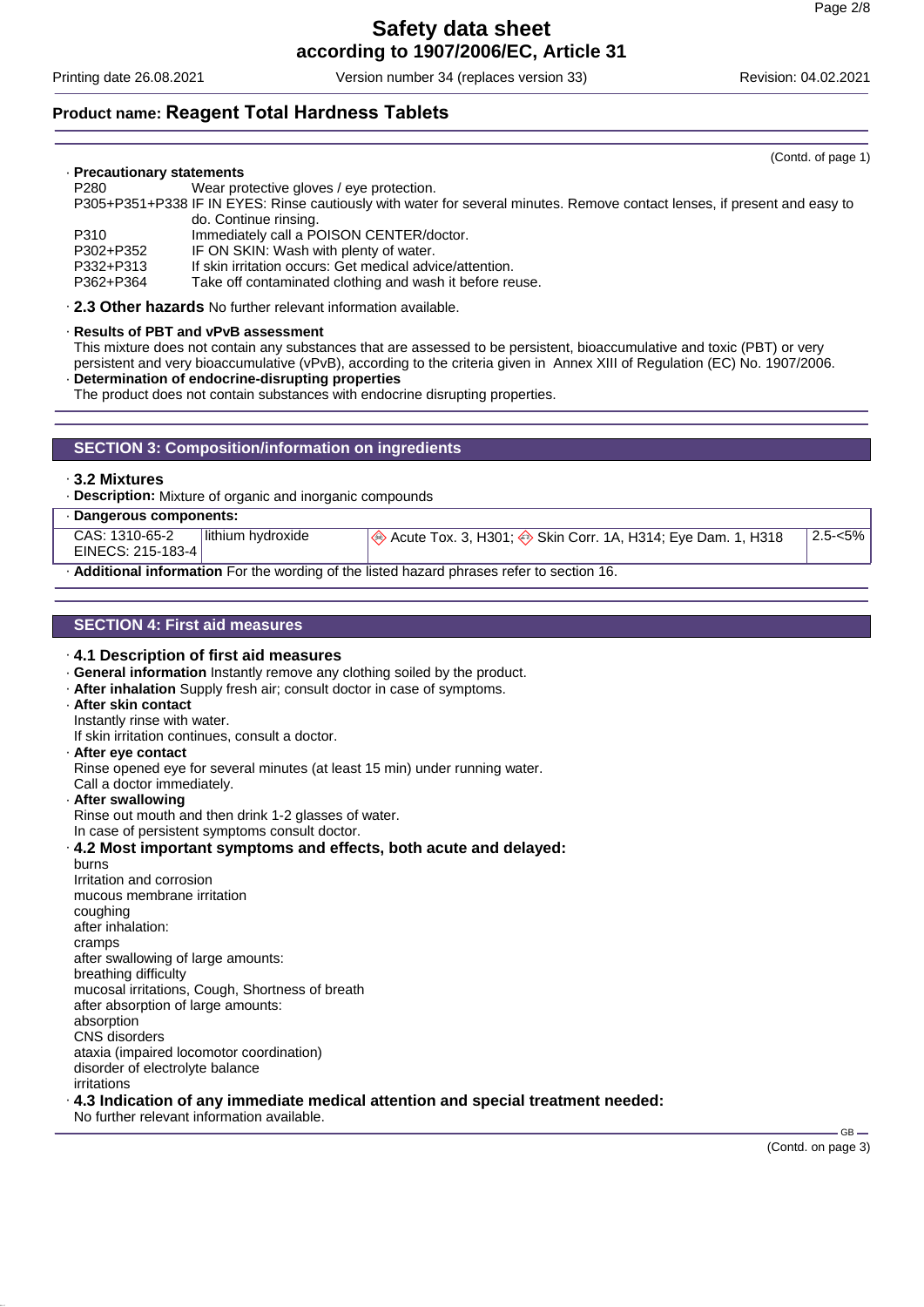Printing date 26.08.2021 Version number 34 (replaces version 33) Revision: 04.02.2021

### **Product name: Reagent Total Hardness Tablets**

(Contd. of page 2)

### **SECTION 5: Firefighting measures**

- · **5.1 Extinguishing media**
- · **Suitable extinguishing agents** Use fire fighting measures that suit the environment.
- · **5.2 Special hazards arising from the substance or mixture**
- combustible

Formation of toxic gases is possible during heating or in case of fire.

- nitrous gases
- Nitrogen oxides (NOx)
- LiOx

Carbon monoxide (CO) and carbon dioxide  $(CO<sub>2</sub>)$ 

- · **5.3 Advice for firefighters**
- · **Protective equipment:** Wear self-contained breathing apparatus.
- Wear full protective suit.
- · **Additional information**

Collect contaminated fire fighting water separately. It must not enter drains. Dispose of fire debris and contaminated fire fighting water in accordance with official regulations. Ambient fire may liberate hazardous vapours.

### **SECTION 6: Accidental release measures**

- · **6.1 Personal precautions, protective equipment and emergency procedures**
- · **Advice for non-emergency personnel:** Wear protective equipment. Keep unprotected persons away. Ensure adequate ventilation

Keep away from ignition sources

- · **Advice for emergency responders:** Protective equipment: see section 8
- · **6.2 Environmental precautions:** Do not allow product to reach sewage system or water bodies.

### · **6.3 Methods and material for containment and cleaning up:**

Ensure adequate ventilation. Collect mechanically.

Dispose of contaminated material as waste according to item 13.

· **6.4 Reference to other sections** See Section 8 for information on personal protection equipment. See Section 13 for information on disposal.

### **SECTION 7: Handling and storage**

### · **7.1 Precautions for safe handling**

- · **Advice on safe handling:** Prevent formation of dust.
- · **Hygiene measures:**

Avoid contact with the skin.

#### Avoid contact with the eyes.

Take off immediately all contaminated clothing.

Wash hands during breaks and at the end of the work.

Do not eat, drink or smoke when using this product.

### · **7.2 Conditions for safe storage, including any incompatibilities**

- · **Requirements to be met by storerooms and containers:** Store in cool location.
- · **Information about storage in one common storage facility:** Store away from oxidising agents.
- · **Further information about storage conditions:**

Store in cool, dry conditions in well sealed containers.

Protect from heat and direct sunlight.

Protect from the effects of light.

- Protect from humidity and keep away from water.
- This product is hygroscopic. · **Recommended storage temperature:** 20°C +/- 5°C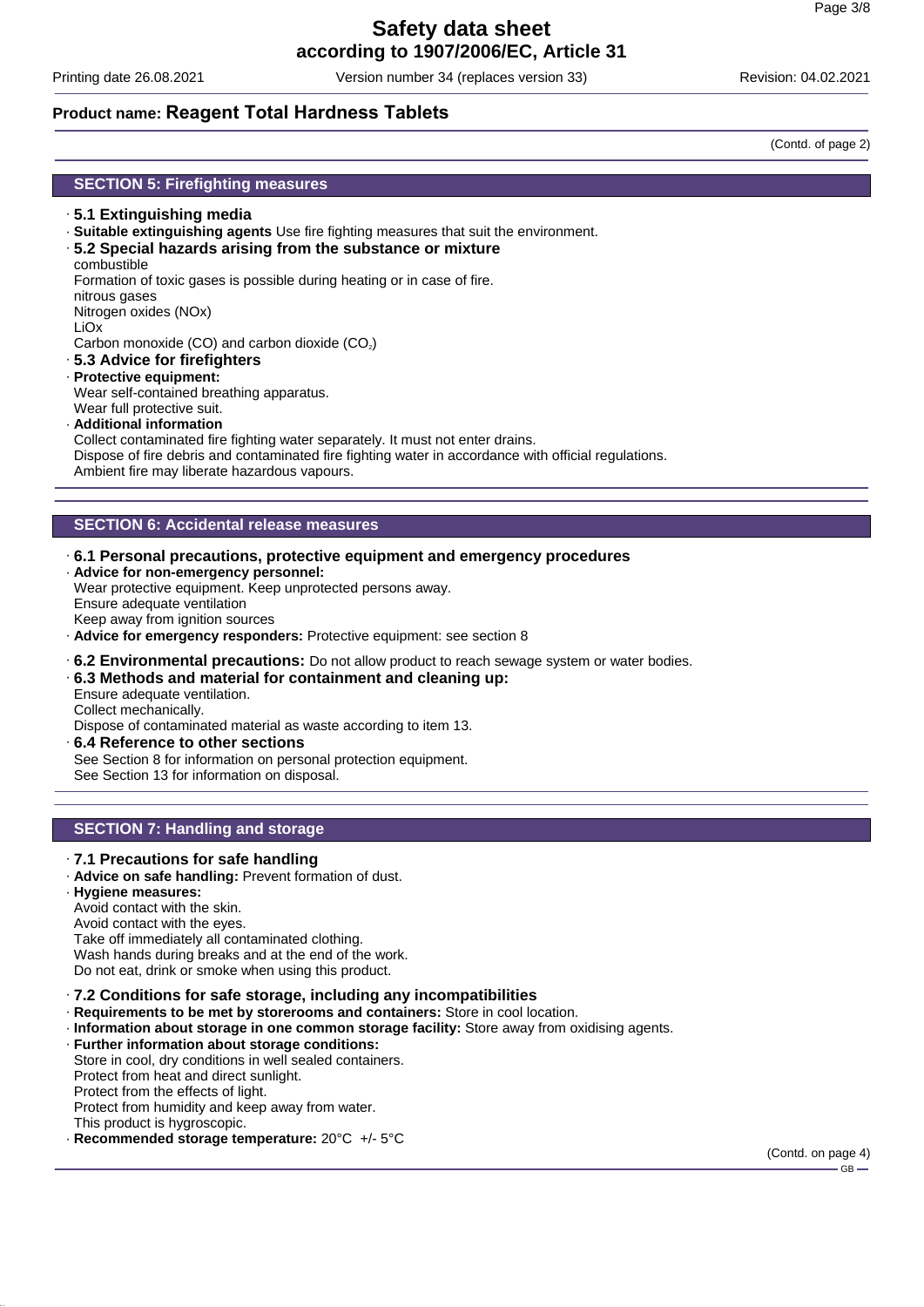Printing date 26.08.2021 Version number 34 (replaces version 33) Revision: 04.02.2021

### **Product name: Reagent Total Hardness Tablets**

· **7.3 Specific end use(s)** No further relevant information available.

### **SECTION 8: Exposure controls/personal protection**

### · **8.1 Control parameters**

| . Components with limit values that require monitoring at the workplace:                                                                 |                                                                                                                                           |  |  |
|------------------------------------------------------------------------------------------------------------------------------------------|-------------------------------------------------------------------------------------------------------------------------------------------|--|--|
| CAS: 9004-34-6 cellulose                                                                                                                 |                                                                                                                                           |  |  |
|                                                                                                                                          | WEL (Great Britain) Short-term value: 20* mg/m <sup>3</sup><br>Long-term value: 10* 4** mg/m <sup>3</sup><br>*inhalable dust **respirable |  |  |
| CAS: 1310-65-2 lithium hydroxide                                                                                                         |                                                                                                                                           |  |  |
|                                                                                                                                          | WEL (Great Britain) Short-term value: 1 mg/m <sup>3</sup>                                                                                 |  |  |
| OEL (Sweden)                                                                                                                             | Short-term value: 0.02 mg/m <sup>3</sup><br>som Li; inhalerbart damm                                                                      |  |  |
| · Regulatory information<br>WEL (Great Britain): EH40/2011<br>OEL (Sweden): AFS2015:7<br>· Recommended monitoring procedures:            |                                                                                                                                           |  |  |
| Methods for measurement of the workplace atmosphere have to correspond to the requirements of norms DIN EN 482 and<br><b>DIN EN 689.</b> |                                                                                                                                           |  |  |
|                                                                                                                                          | <b>Additional information:</b> The lists that were valid during the compilation were used as basis.                                       |  |  |

### · **8.2 Exposure controls**

#### · **Engineering measures:**

Technical measures and appropriate working operations should be given priority over the use of personal protective equipment. See item 7.

- · **Individual protection measures, such as personal protective equipment** Protective clothing should be selected specifically for the workplace, depending on concentration and quantity of the hazardous substances handled.
- · **Eye/face protection** Tightly sealed safety glasses.
- · **Hand protection**
- Protective gloves.

Check protective gloves prior to each use for their proper condition.

After use of gloves apply skin-cleaning agents and skin cosmetics.

· **Material of gloves** nitrile rubber, NBR

Recommended thickness of the material:  $\geq 0.11$  mm

- · **Penetration time of glove material**
- Value for the permeation: Level =  $1$  ( <  $10$  min )

The exact break trough time has to be found out by the manufacturer of the protective gloves and has to be observed.

- · **Other skin protection (body protection):** Protective work clothing.
- · **Breathing equipment:** Use breathing protection against the effects of fumes/dust/aerosol.
- · **Recommended filter device for short term use:** Filter P2

· **Environmental exposure controls** Do not allow product to reach sewage system or water bodies.

| $\cdot$ 9.1 Information on basic physical and chemical properties          |                           |                    |
|----------------------------------------------------------------------------|---------------------------|--------------------|
| · Physical state                                                           | Solid.                    |                    |
| · Form:                                                                    | <b>Tablets</b>            |                    |
| · Colour:                                                                  | Grev                      |                    |
| · Odour:                                                                   | <b>Odourless</b>          |                    |
| · Odour threshold:                                                         | Not applicable.           |                    |
| · Melting point/Freezing point:                                            | Not determined.           |                    |
| · Boiling point or initial boiling point and boiling range Not determined. |                           |                    |
| · Flammability                                                             | Not determined.           |                    |
| · Explosive properties:                                                    | Product is not explosive. |                    |
|                                                                            |                           | (Contd. on page 5) |

(Contd. of page 3)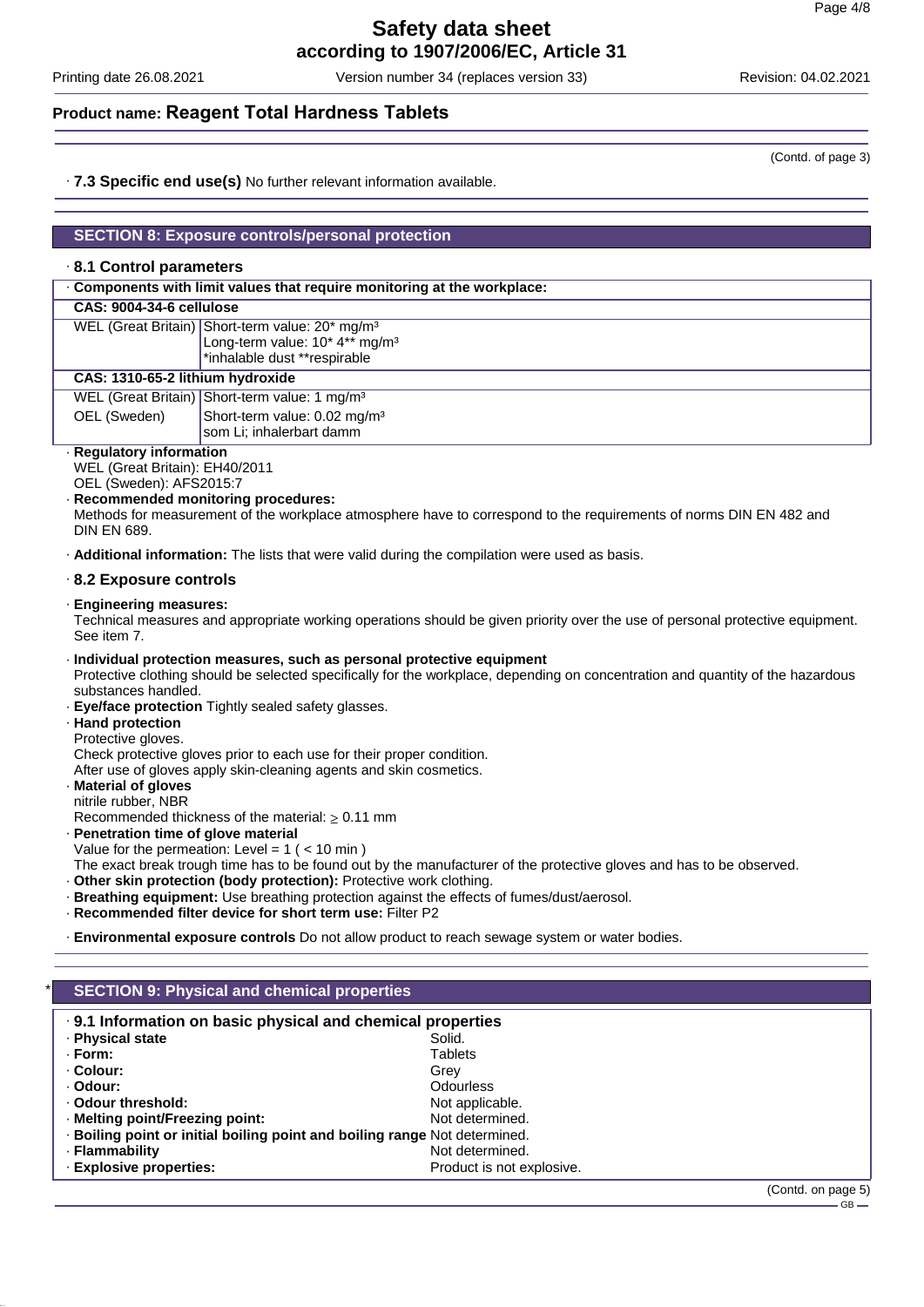Printing date 26.08.2021 Version number 34 (replaces version 33) Revision: 04.02.2021

### **Product name: Reagent Total Hardness Tablets**

|                                                      | (Contd. of page 4)        |
|------------------------------------------------------|---------------------------|
| . Lower and upper explosion limit                    |                           |
| · Lower:                                             | Not applicable.           |
| Upper:                                               | Not applicable.           |
| · Flash point:                                       | $>100^{\circ}$ C          |
| · Ignition temperature:                              | Not applicable (solid).   |
| Decomposition temperature:                           | Not determined.           |
| $\cdot$ pH (7.4 g/l) at 20 $^{\circ}$ C              | 9.9                       |
| · Kinematic viscosity                                | Not applicable (solid).   |
| · Solubility                                         |                           |
| · Water:                                             | Partly soluble            |
| · Partition coefficient n-octanol/water (log value)  | Not applicable (mixture). |
| · Vapour pressure:                                   | Not applicable.           |
| . Density and/or relative density                    |                           |
| · Density:                                           | Not determined.           |
| · Relative density:                                  | Not determined.           |
| · Relative gas density                               | Not applicable (solid).   |
| · Particle characteristics                           | Not determined.           |
| ⋅ 9.2 Other information                              |                           |
| · Information with regard to physical hazard classes |                           |
| . Corrosive to metals                                | Void                      |
| Other safety characteristics                         |                           |
| · Oxidising properties:                              | none                      |
| · Additional information                             |                           |
| · Solids content:                                    | 100 %                     |
|                                                      |                           |

### **SECTION 10: Stability and reactivity**

· **10.1 Reactivity** see section 10.3

· **10.2 Chemical stability** Stable at ambient temperature (room temperature).

- · **10.3 Possibility of hazardous reactions**
- Aqueous solution reacts alkaline.
- Aqueous solution reacts with metals.
- Corrodes aluminium

Reacts with light alloys in the presence of moisture to form hydrogen

Reacts with alkali (lyes)

Reacts with oxidizing agents

- Reacts with strong oxidizing agents
- · **10.4 Conditions to avoid** Strong heating (decomposition)
- · **10.5 Incompatible materials:**

aluminium, copper, zinc, metal ions organic substances

· **10.6 Hazardous decomposition products:** see section 5

### **SECTION 11: Toxicological information**

### · **11.1 Information on hazard classes as defined in Regulation (EC) No 1272/2008**

· **Acute toxicity** Based on available data, the classification criteria are not met.

| . LD/LC50 values that are relevant for classification: |  |                                         |  |
|--------------------------------------------------------|--|-----------------------------------------|--|
|                                                        |  | CAS: 1310-65-2 lithium hydroxide        |  |
| Oral                                                   |  | $ LD50 210$ mg/kg (rat)                 |  |
|                                                        |  | (RTECS)                                 |  |
|                                                        |  | Inhalative $ 3800 $ > 3.4 mg/l/4h (rat) |  |

· **Skin corrosion/irritation** Causes skin irritation.

· **Serious eye damage/irritation** Causes serious eye damage.

Risk of corneal clouding.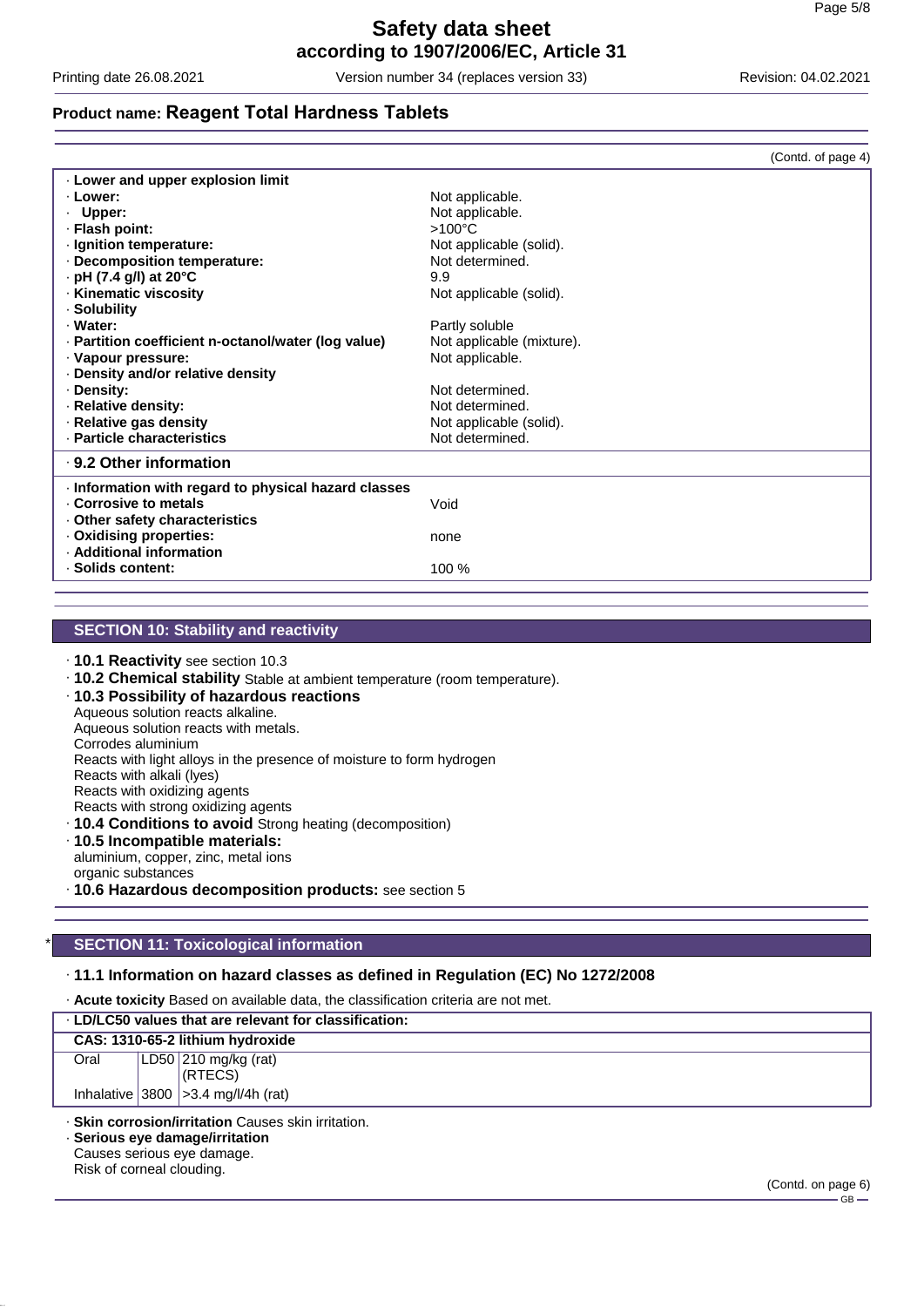Printing date 26.08.2021 Version number 34 (replaces version 33) Revision: 04.02.2021

### **Product name: Reagent Total Hardness Tablets**

- · **Respiratory or skin sensitisation** Based on available data, the classification criteria are not met.
- · **Germ cell mutagenicity** Based on available data, the classification criteria are not met.
- · **Carcinogenicity** Based on available data, the classification criteria are not met.
- · **Reproductive toxicity** Based on available data, the classification criteria are not met.
- · **STOT (specific target organ toxicity) -single exposure** Based on available data, the classification criteria are not met.
- · **STOT (specific target organ toxicity) -repeated exposure** Based on available data, the classification criteria are not met.
- · **Aspiration hazard** Based on available data, the classification criteria are not met.
- · **Additional toxicological information:**
- The following applies to lithium compounds in general:

after absorption: CNS disorders, ataxia (impaired locomotor coordination) due to disturbed electrolyte balance Swallowing will lead to a strong caustic effect on mouth and throat and to the danger of perforation of esophagus and stomach

#### · **11.2 Information on other hazards**

· **Endocrine disrupting properties**

None of the ingredients is listed.

### **SECTION 12: Ecological information**

- · **12.1 Toxicity**
- · **Aquatic toxicity:** No further relevant information available.
- · **Other information:**

The following applies for lithium compounds in general:

- fish toxic from 100 mg/l, Daphnia toxic from 16 mg/l, plants toxic from 0,2 mg/l
- · **12.2 Persistence and degradability** No further relevant information available.
- · **12.3 Bioaccumulative potential** No further relevant information available.
- · **12.4 Mobility in soil** No further relevant information available.
- · **12.5 Results of PBT and vPvB assessment**

This mixture does not contain any substances that are assessed to be persistent, bioaccumulative and toxic (PBT) or very persistent and very bioaccumulative (vPvB), according to the criteria given in Annex XIII of Regulation (EC) No. 1907/2006.

- · **12.6 Endocrine disrupting properties** The product does not contain substances with endocrine disrupting properties.
- · **12.7 Other adverse effects** Avoid transfer into the environment.
- · **Water hazard:**

Do not allow product to reach ground water, water bodies or sewage system.

Danger to drinking water if even small quantities leak into soil.

### **SECTION 13: Disposal considerations**

### · **13.1 Waste treatment methods**

### · **Recommendation**

Must not be disposed of together with household garbage. Do not allow product to reach sewage system. Hand over to disposers of hazardous waste.

### · **European waste catalogue**

16 05 06\* laboratory chemicals, consisting of or containing hazardous substances, including mixtures of laboratory chemicals

· **Uncleaned packagings:**

- · **Recommendation:** Disposal must be made according to official regulations.
- · **Recommended cleaning agent:** Water, if necessary with cleaning agent.

| <b>SECTION 14: Transport information</b>                 |      |                    |
|----------------------------------------------------------|------|--------------------|
| $\cdot$ 14.1 UN number or ID number<br>· ADR, IMDG, IATA | Void |                    |
| 14.2 UN proper shipping name<br>· ADR, IMDG, IATA        | Void |                    |
|                                                          |      | (Contd. on page 7) |

(Contd. of page 5)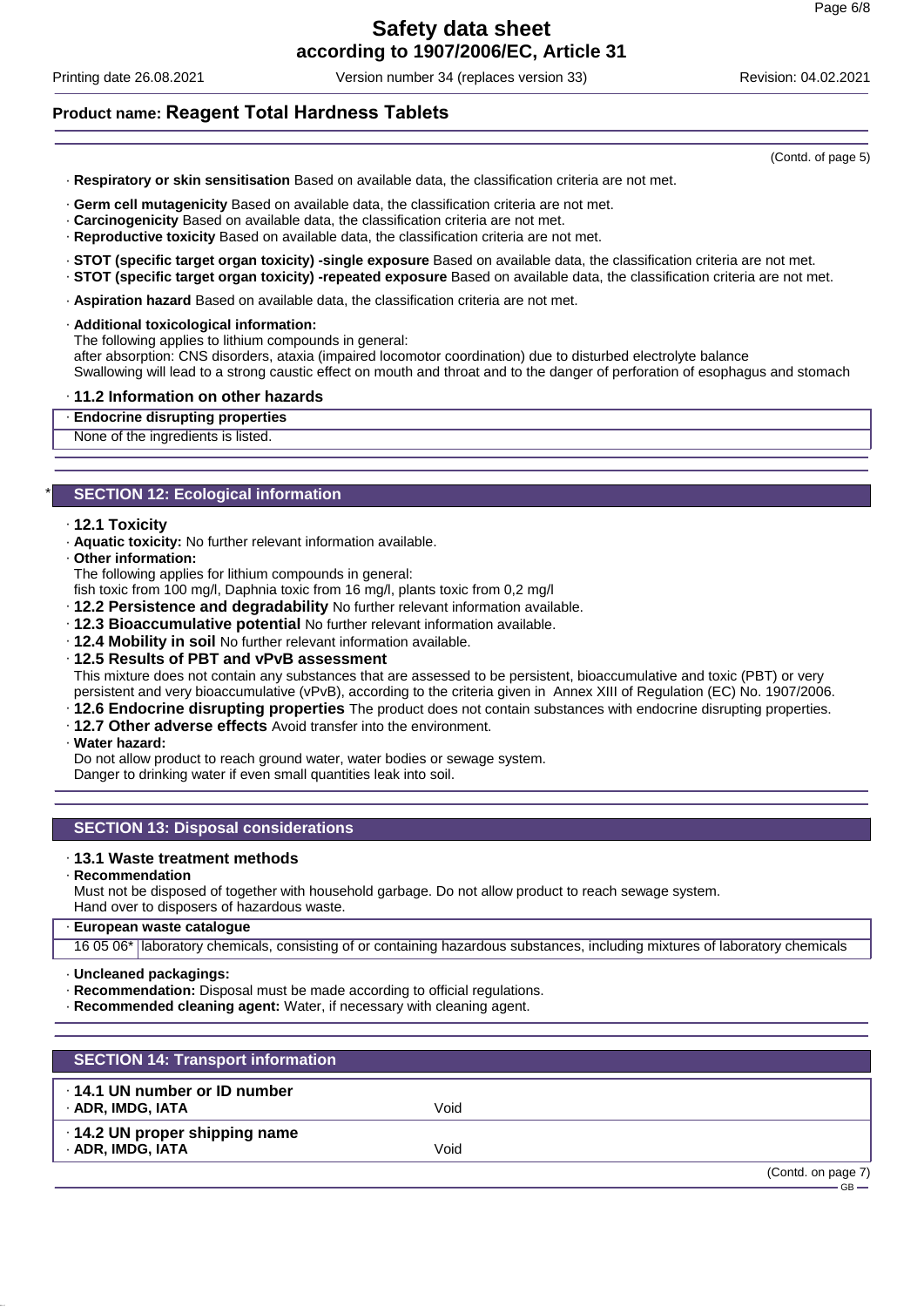Printing date 26.08.2021 Version number 34 (replaces version 33) Revision: 04.02.2021

### **Product name: Reagent Total Hardness Tablets**

|                                                                   | (Contd. of page 6)                                   |
|-------------------------------------------------------------------|------------------------------------------------------|
| · 14.3 Transport hazard class(es)                                 |                                                      |
| · ADR, IMDG, IATA<br>. Class                                      | Void                                                 |
| 14.4 Packing group<br>· ADR, IMDG, IATA                           | Void                                                 |
| 14.5 Environmental hazards:                                       | Not applicable.                                      |
| 14.6 Special precautions for user                                 | Not applicable.                                      |
| · 14.7 Maritime transport in bulk according to IMO<br>instruments | Not applicable.                                      |
| · Transport/Additional information:                               | Not dangerous according to the above specifications. |

### **SECTION 15: Regulatory information**

### · **15.1 Safety, health and environmental regulations/legislation specific for the substance or mixture**

| · Regulation (EU) No 649/2012 concerning the export and import of hazardous chemicals (PIC) |  |  |
|---------------------------------------------------------------------------------------------|--|--|
|                                                                                             |  |  |

None of the ingredients is listed.

· **Regulation (EC) No 1005/2009 on substances that deplete the ozone layer:**

None of the ingredients is listed.

· **REGULATION (EU) 2019/1021 on persistent organic pollutants (POP)**

None of the ingredients is listed.

#### · **Directive 2012/18/EU (SEVESO III):**

· **Named dangerous substances - ANNEX I** None of the ingredients is listed.

#### · **LIST OF SUBSTANCES SUBJECT TO AUTHORISATION (ANNEX XIV)**

None of the ingredients is listed.

· **Substances of very high concern (SVHC) according to REACH, Article 57**

This product does not contain any substances of very high concern above the legal concentration limit of ≥ 0.1% (w / w).

· **Information about limitation of use:** Not required.

· **15.2 Chemical safety assessment:** A Chemical Safety Assessment has not been carried out.

### **SECTION 16: Other information**

These data are based on our present knowledge. However, they shall not constitute a guarantee for any specific product features and shall not establish a legally valid contractual relationship.

· **Training hints** Provide adequate information, instruction and training for operators.

### · **Relevant phrases**

H301 Toxic if swallowed.

H314 Causes severe skin burns and eye damage.

H318 Causes serious eye damage.

#### · **Abbreviations and acronyms:**

STOT: specific target organ toxicity

SE: single exposure RE: repeated exposure

EC50: half maximal effective concentration

IC50: hallf maximal inhibitory concentration

NOEL or NOEC: No Observed Effect Level or Concentration

ADR: Accord relatif au transport international des marchandises dangereuses par route (European Agreement Concerning the International Carriage of Dangerous Goods by Road)

RID: Règlement international concernant le transport des marchandises dangereuses par chemin de fer (Regulations Concerning the International Transport of Dangerous Goods by Rail)

IMDG: International Maritime Code for Dangerous Goods

IATA: International Air Transport Association GHS: Globally Harmonised System of Classification and Labelling of Chemicals

EINECS: European Inventory of Existing Commercial Chemical Substances

ELINCS: European List of Notified Chemical Substances

CAS: Chemical Abstracts Service (division of the American Chemical Society)

LC50: Lethal concentration, 50 percent